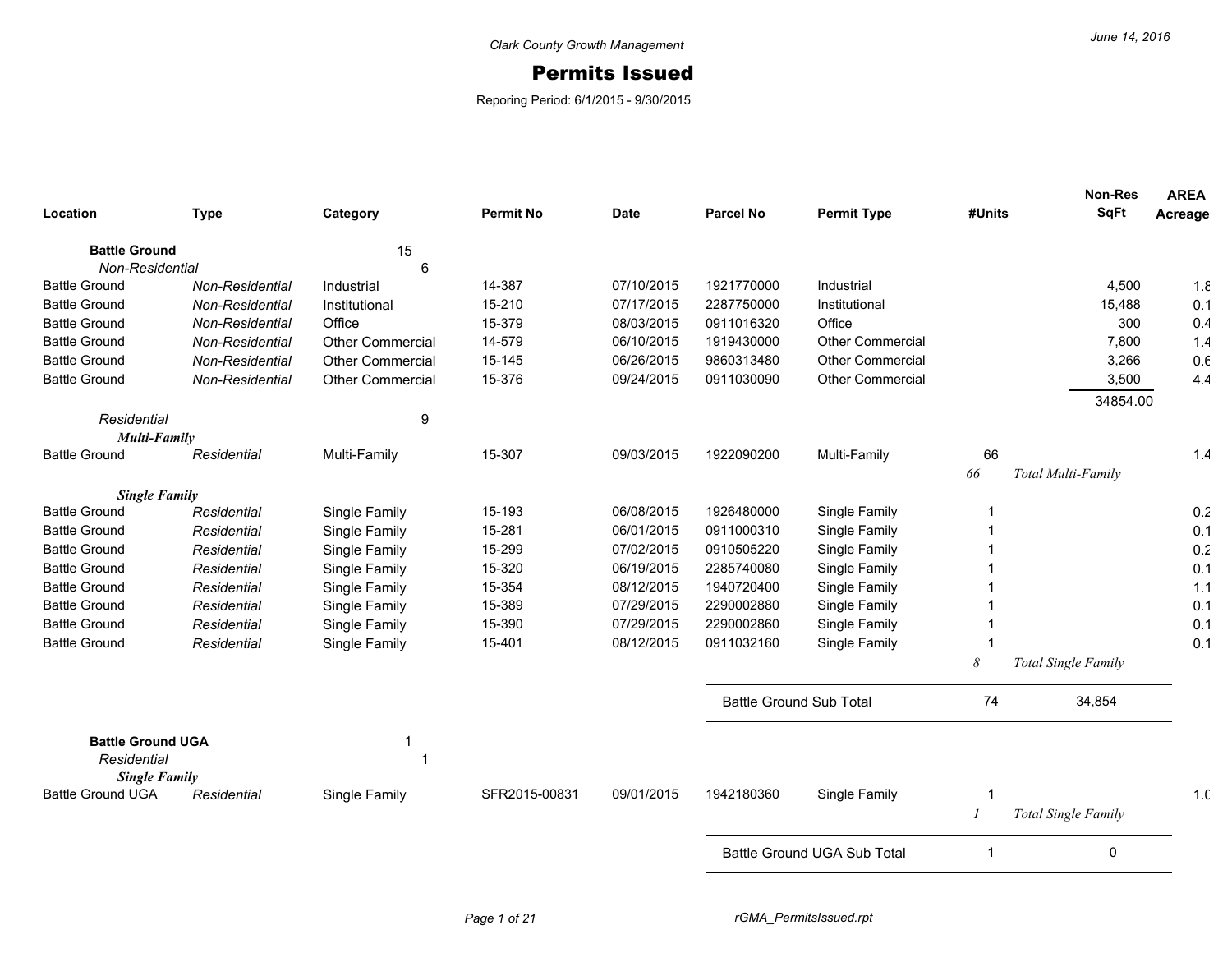| Location    | <b>Type</b>          | Category      | <b>Permit No</b> | <b>Date</b> | <b>Parcel No</b> | <b>Permit Type</b> | #Units | Non-Res<br><b>SqFt</b>     | <b>AREA</b><br>Acreage |
|-------------|----------------------|---------------|------------------|-------------|------------------|--------------------|--------|----------------------------|------------------------|
| Camas       |                      | 16            |                  |             |                  |                    |        |                            |                        |
| Residential |                      | 16            |                  |             |                  |                    |        |                            |                        |
|             | <b>Single Family</b> |               |                  |             |                  |                    |        |                            |                        |
| Camas       | Residential          | Single Family | 15-00401         | 06/03/2015  | 9860356470       | Single Family      |        |                            | 0.3                    |
| Camas       | Residential          | Single Family | 15-00459         | 06/17/2015  | 1273690740       | Single Family      |        |                            | 0.2                    |
| Camas       | Residential          | Single Family | 15-00470         | 06/19/2015  | 1273550080       | Single Family      |        |                            | 0.2                    |
| Camas       | Residential          | Single Family | 15-00471         | 06/22/2015  | 0922327860       | Single Family      |        |                            | 0.3                    |
| Camas       | Residential          | Single Family | 15-00500         | 07/01/2015  | 9860343750       | Single Family      |        |                            | 0.1                    |
| Camas       | Residential          | Single Family | 15-00503         | 07/06/2015  | 9860360580       | Single Family      |        |                            | 0.1                    |
| Camas       | Residential          | Single Family | 15-00506         | 07/07/2015  | 0849211580       | Single Family      |        |                            | 0.2                    |
| Camas       | Residential          | Single Family | 15-00510         | 07/08/2015  | 9860343790       | Single Family      |        |                            | 0.1                    |
| Camas       | Residential          | Single Family | 15-00555         | 08/31/2015  | 1273550010       | Single Family      |        |                            | 0.1                    |
| Camas       | Residential          | Single Family | 15-00586         | 08/04/2015  | 9860360610       | Single Family      |        |                            | 0.1                    |
| Camas       | Residential          | Single Family | 15-00587         | 08/04/2015  | 9860360570       | Single Family      |        |                            | 0.1                    |
| Camas       | Residential          | Single Family | 15-00588         | 08/04/2015  | 9860356660       | Single Family      |        |                            | 0.2                    |
| Camas       | Residential          | Single Family | 15-00615         | 08/11/2015  | 1781180040       | Single Family      |        |                            | 0.1                    |
| Camas       | Residential          | Single Family | 15-00697         | 09/02/2015  | 0922326600       | Single Family      |        |                            | 0.3                    |
| Camas       | Residential          | Single Family | 15-00769         | 09/23/2015  | 9860360720       | Single Family      |        |                            | 0.1                    |
| Camas       | Residential          | Single Family | 15-00770         | 09/23/2015  | 9860360730       | Single Family      |        |                            | 0.1                    |
|             |                      |               |                  |             |                  |                    | 16     | <b>Total Single Family</b> |                        |
|             |                      |               |                  |             | Camas Sub Total  |                    | 16     | 0                          |                        |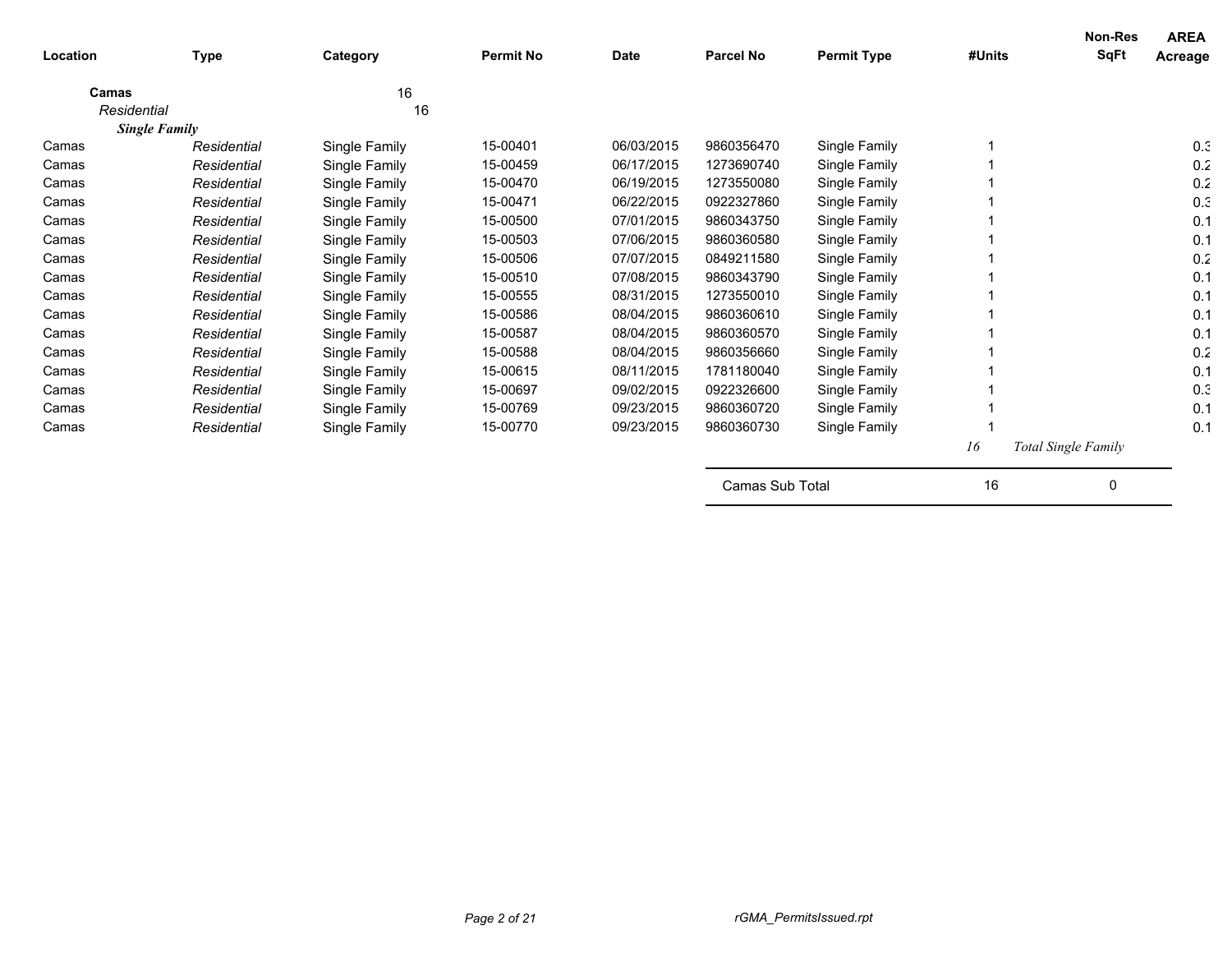| Location         | <b>Type</b>          | Category      | <b>Permit No</b> | <b>Date</b> | <b>Parcel No</b>    | <b>Permit Type</b> | #Units | <b>Non-Res</b><br><b>SqFt</b> | <b>AREA</b><br>Acreage |
|------------------|----------------------|---------------|------------------|-------------|---------------------|--------------------|--------|-------------------------------|------------------------|
| <b>La Center</b> |                      | 5             |                  |             |                     |                    |        |                               |                        |
| Residential      |                      | 5             |                  |             |                     |                    |        |                               |                        |
|                  | <b>Single Family</b> |               |                  |             |                     |                    |        |                               |                        |
| La Center        | Residential          | Single Family | RN15-0001        | 07/07/2015  | 2588940080          | Single Family      |        |                               | 0.2                    |
| La Center        | Residential          | Single Family | RN15-0002        | 07/02/2015  | 2589050020          | Single Family      |        |                               | 0.1                    |
| La Center        | Residential          | Single Family | RN15-0003        | 07/14/2015  | 2589050160          | Single Family      |        |                               | 0.1                    |
| La Center        | Residential          | Single Family | RN15-0004        | 07/06/2015  | 2589050260          | Single Family      |        |                               | 0.1                    |
| La Center        | Residential          | Single Family | RN15-0005        | 07/24/2015  | 2589050620          | Single Family      |        |                               | 0.1                    |
|                  |                      |               |                  |             |                     |                    |        | Total Single Family           |                        |
|                  |                      |               |                  |             | La Center Sub Total |                    | 5      | 0                             |                        |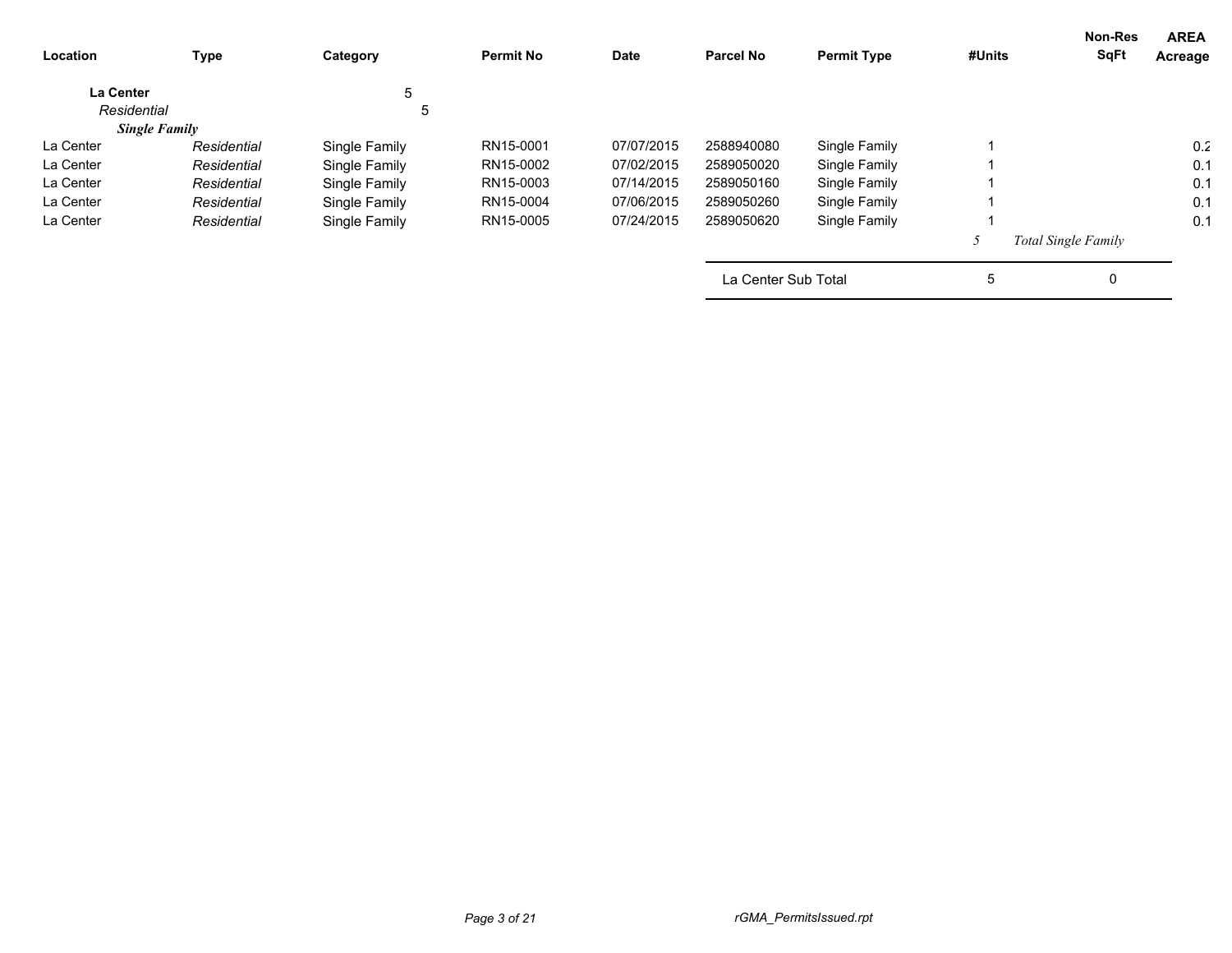| Location                                                     | <b>Type</b> | Category      | <b>Permit No</b> | <b>Date</b> | <b>Parcel No</b>     | <b>Permit Type</b>       | #Units | Non-Res<br><b>SqFt</b> | <b>AREA</b><br>Acreage |
|--------------------------------------------------------------|-------------|---------------|------------------|-------------|----------------------|--------------------------|--------|------------------------|------------------------|
| Ridgefield                                                   |             |               |                  |             |                      |                          |        |                        |                        |
| Residential                                                  |             | ∍             |                  |             |                      |                          |        |                        |                        |
| <b>Single Family</b>                                         |             |               |                  |             |                      |                          |        |                        |                        |
| Ridgefield                                                   | Residential | Single Family | BLD-15-0113      | 06/04/2015  | 0673690120           | Single Family            |        |                        | 0.1                    |
| Ridgefield                                                   | Residential | Single Family | BLD-15-0207      | 06/01/2015  | 2137950000           | Single Family            |        |                        | 11.8                   |
| Ridgefield                                                   | Residential | Single Family | BLD-15-0213      | 06/17/2015  | 0683182800           | Single Family            |        |                        | 0.1                    |
| Ridgefield                                                   | Residential | Single Family | BLD-15-0214      | 06/16/2015  | 2137950000           | Single Family            |        |                        | 11.8                   |
| Ridgefield                                                   | Residential | Single Family | BLD-15-0217      | 06/26/2015  | 9860362610           | Single Family            |        |                        | 0.0                    |
| Ridgefield                                                   | Residential | Single Family | BLD-15-0218      | 06/26/2015  | 9860362630           | Single Family            |        |                        | 0.0                    |
| Ridgefield                                                   | Residential | Single Family | BLD-15-0219      | 06/26/2015  | 9860362620           | Single Family            |        |                        | 0.0                    |
|                                                              |             |               |                  |             |                      |                          |        | Total Single Family    |                        |
|                                                              |             |               |                  |             | Ridgefield Sub Total |                          | 7      | 0                      |                        |
| <b>Ridgefield UGA</b><br>Residential<br><b>Single Family</b> |             |               |                  |             |                      |                          |        |                        |                        |
| Ridgefield UGA                                               | Residential | Single Family | SFR2015-00757    | 08/25/2015  | 9860279910           | Single Family            |        |                        | 12.6                   |
|                                                              |             |               |                  |             |                      |                          |        | Total Single Family    |                        |
|                                                              |             |               |                  |             |                      | Ridgefield UGA Sub Total |        | 0                      |                        |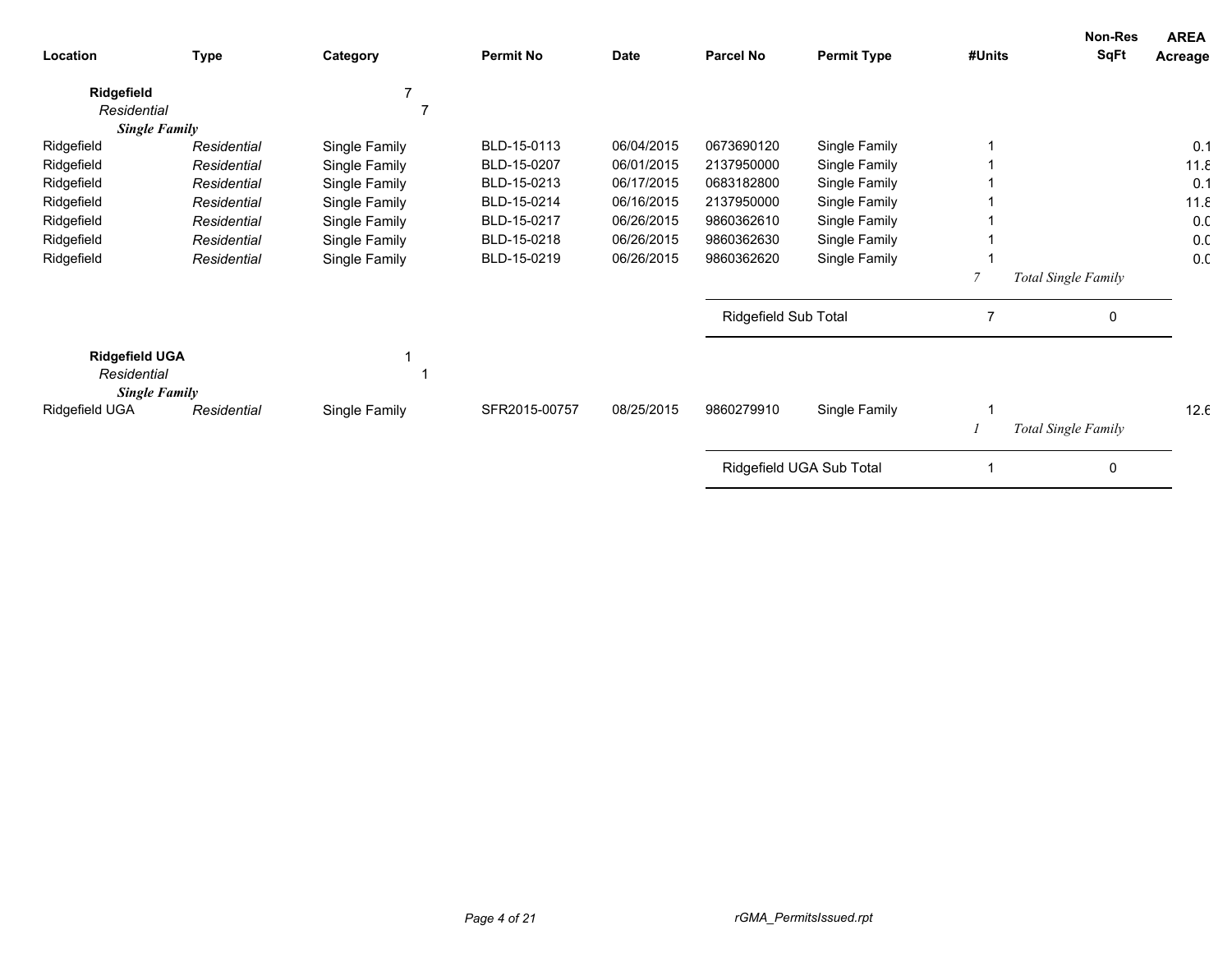|             |                      |                         |                  |             |                  |                         |        | <b>Non-Res</b>     | <b>AREA</b>     |
|-------------|----------------------|-------------------------|------------------|-------------|------------------|-------------------------|--------|--------------------|-----------------|
| Location    | <b>Type</b>          | Category                | <b>Permit No</b> | <b>Date</b> | <b>Parcel No</b> | <b>Permit Type</b>      | #Units | <b>SqFt</b>        | Acreage         |
| Vancouver   |                      | 63                      |                  |             |                  |                         |        |                    |                 |
|             | Non-Residential      | 2                       |                  |             |                  |                         |        |                    |                 |
| Vancouver   | Non-Residential      | <b>Other Commercial</b> | CMI-180392       | 08/26/2015  | 1627420360       | <b>Other Commercial</b> |        | 2,718              | 9 <sub>c</sub>  |
| Vancouver   | Non-Residential      | <b>Other Commercial</b> | CMI-187687       | 09/29/2015  | 1626660000       | <b>Other Commercial</b> |        | 728                | 132.8           |
|             |                      |                         |                  |             |                  |                         |        | 3446.00            |                 |
| Residential |                      | 61                      |                  |             |                  |                         |        |                    |                 |
|             | <b>Multi-Family</b>  |                         |                  |             |                  |                         |        |                    |                 |
| Vancouver   | Residential          | Multi-Family            | CMI-180390       | 08/26/2015  | 1627420360       | Multi-Family            | 6      |                    | 9 <sub>c</sub>  |
| Vancouver   | Residential          | Multi-Family            | CMI-180391       | 08/26/2015  | 1627420360       | Multi-Family            | 6      |                    | 9 <sub>c</sub>  |
| Vancouver   | Residential          | Multi-Family            | CMI-180836       | 09/03/2015  | 1081410300       | Multi-Family            | 83     |                    | 1.3             |
| Vancouver   | Residential          | Multi-Family            | CMI-182586       | 09/23/2015  | 0124420010       | Multi-Family            | 6      |                    | 0.1             |
| Vancouver   | Residential          | Multi-Family            | CMI-186748       | 09/21/2015  | 1627420360       | Multi-Family            | 6      |                    | 9 <sub>c</sub>  |
| Vancouver   | Residential          | Multi-Family            | CMI-186890       | 09/21/2015  | 1627420360       | Multi-Family            | 6      |                    | 9 <sub>c</sub>  |
| Vancouver   | Residential          | Multi-Family            | CMI-186891       | 09/21/2015  | 1627420360       | Multi-Family            | 6      |                    | 9 <sub>c</sub>  |
| Vancouver   | Residential          | Multi-Family            | CMI-186892       | 09/21/2015  | 1627420360       | Multi-Family            |        |                    | 9 <sub>c</sub>  |
| Vancouver   | Residential          | Multi-Family            | CMI-186933       | 09/21/2015  | 1627420360       | Multi-Family            | 6      |                    | 9 <sub>c</sub>  |
|             |                      |                         |                  |             |                  |                         | 131    | Total Multi-Family |                 |
|             | <b>Single Family</b> |                         |                  |             |                  |                         |        |                    |                 |
| Vancouver   | Residential          | Mobile Home             | RES-184293       | 06/29/2015  | 6032460000       | Mobile Home             |        |                    | 0.0             |
| Vancouver   | Residential          | Mobile Home             | RES-184305       | 06/29/2015  | 6032460000       | Mobile Home             |        |                    | 0.0             |
| Vancouver   | Residential          | Mobile Home             | RES-184750       | 07/27/2015  | 1640890000       | Mobile Home             |        |                    | 10.8            |
| Vancouver   | Residential          | Mobile Home             | RES-188880       | 09/11/2015  | 1640890000       | Mobile Home             |        |                    | 10.8            |
| Vancouver   | Residential          | Mobile Home             | RES-189623       | 09/30/2015  | 6042180000       | Mobile Home             |        |                    | 0.0             |
| Vancouver   | Residential          | Single Family           | RES-174777       | 06/03/2015  | 1267370040       | Single Family           |        |                    | 0.2             |
| Vancouver   | Residential          | Single Family           | RES-174918       | 07/15/2015  | 1668560000       | Single Family           |        |                    | 0.4             |
| Vancouver   | Residential          | Single Family           | RES-175687       | 06/12/2015  | 1667740050       | Single Family           |        |                    | 0.9             |
| Vancouver   | Residential          | Single Family           | RES-179746       | 07/13/2015  | 1666210000       | Single Family           |        |                    | 0.4             |
| Vancouver   | Residential          | Single Family           | RES-180612       | 06/15/2015  | 1221480400       | Single Family           |        |                    | 0.3             |
| Vancouver   | Residential          | Single Family           | RES-180636       | 07/28/2015  | 1637631100       | Single Family           |        |                    | 0. <sub>C</sub> |
| Vancouver   | Residential          | Single Family           | RES-180637       | 07/28/2015  | 1637631080       | Single Family           |        |                    | 0.0             |
| Vancouver   | Residential          | Single Family           | RES-180638       | 07/28/2015  | 1637631120       | Single Family           |        |                    | 0.0             |
| Vancouver   | Residential          | Single Family           | RES-180653       | 07/28/2015  | 1637631140       | Single Family           |        |                    | 0.1             |
| Vancouver   | Residential          | Single Family           | RES-180736       | 07/21/2015  | 1667680000       | Single Family           |        |                    | 0.6             |
| Vancouver   | Residential          | Single Family           | RES-181100       | 06/22/2015  | 9860354900       | Single Family           |        |                    | 0. <sub>C</sub> |
| Vancouver   | Residential          | Single Family           | RES-182322       | 06/04/2015  | 1623670140       | Single Family           |        |                    | 0.0             |
| Vancouver   | Residential          | Single Family           | RES-182323       | 06/04/2015  | 1623670160       | Single Family           |        |                    | 0.0             |
| Vancouver   | Residential          | Single Family           | RES-182372       | 06/25/2015  | 1637631560       | Single Family           |        |                    | 0.0             |
| Vancouver   | Residential          | Single Family           | RES-182375       | 09/08/2015  | 1124272060       | Single Family           |        |                    | 0.2             |
| Vancouver   | Residential          | Single Family           | RES-182386       | 06/25/2015  | 1637631580       | Single Family           |        |                    | 0. <sub>C</sub> |
| Vancouver   | Residential          | Single Family           | RES-182836       | 06/18/2015  | 1268090380       | Single Family           |        |                    | 0.1             |
| Vancouver   | Residential          | Single Family           | RES-182837       | 06/18/2015  | 1268090400       | Single Family           |        |                    | 0.1             |
| Vancouver   | Residential          | Single Family           | RES-182905       | 07/13/2015  | 1668620010       | Single Family           |        |                    | 0.2             |
| Vancouver   | Residential          | Single Family           | RES-182908       | 07/22/2015  | 1029300000       | Single Family           |        |                    | 0.1             |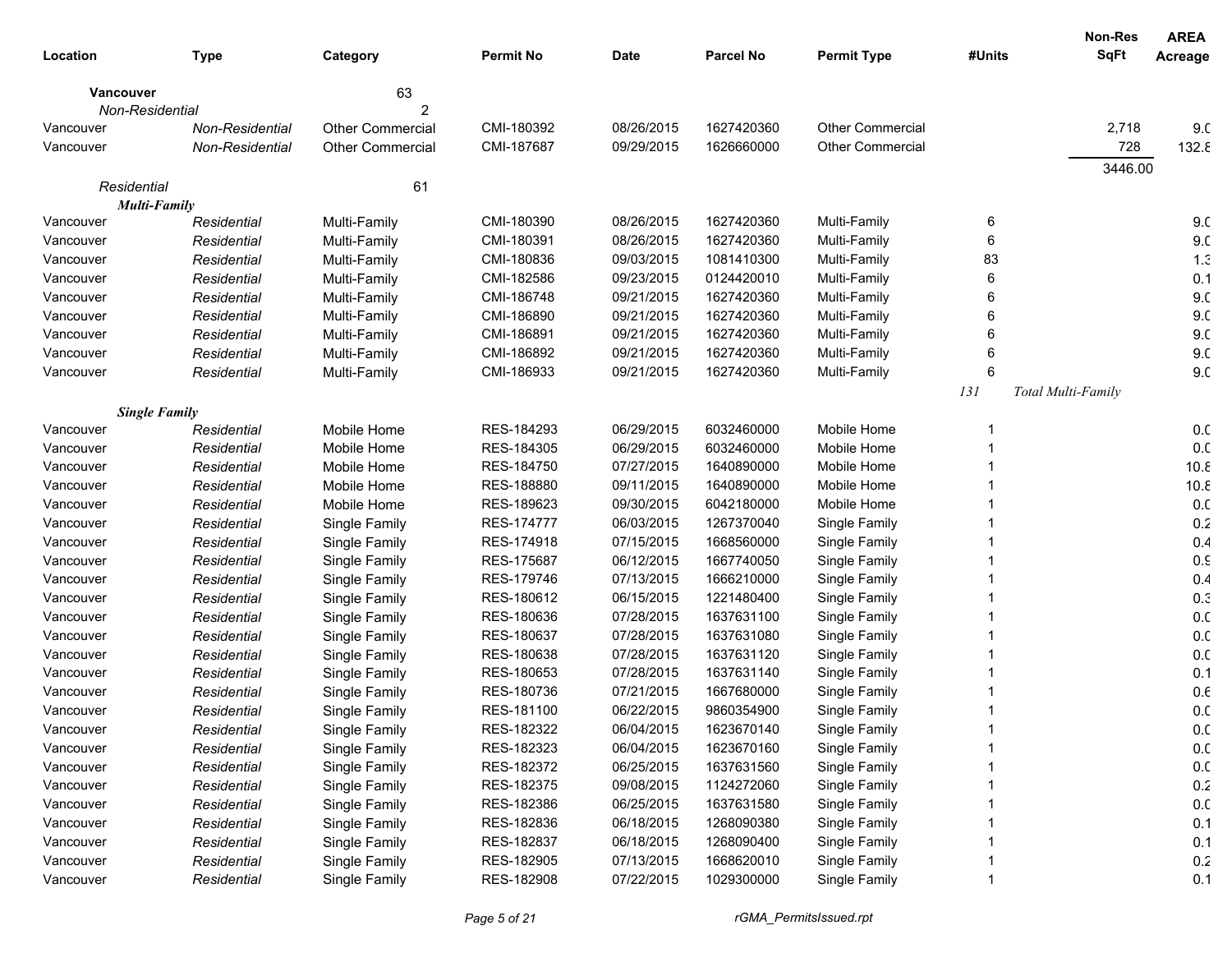|                      |                 |                          |                  |            |                     |                          |        | <b>Non-Res</b>             | <b>AREA</b>     |
|----------------------|-----------------|--------------------------|------------------|------------|---------------------|--------------------------|--------|----------------------------|-----------------|
| Location             | <b>Type</b>     | Category                 | <b>Permit No</b> | Date       | <b>Parcel No</b>    | <b>Permit Type</b>       | #Units | <b>SqFt</b>                | Acreage         |
| <b>Vancouver</b>     |                 | 63                       |                  |            |                     |                          |        |                            |                 |
| Residential          |                 | 61                       |                  |            |                     |                          |        |                            |                 |
| <b>Single Family</b> |                 |                          |                  |            |                     |                          |        |                            |                 |
| Vancouver            | Residential     | Single Family            | RES-182960       | 06/22/2015 | 1623670200          | Single Family            |        |                            | 0. <sub>C</sub> |
| Vancouver            | Residential     | Single Family            | RES-183683       | 06/29/2015 | 9860352490          | Single Family            |        |                            | 0.1             |
| Vancouver            | Residential     | Single Family            | RES-183796       | 07/22/2015 | 1654490000          | Single Family            |        |                            | 1. <sub>C</sub> |
| Vancouver            | Residential     | Single Family            | RES-184044       | 07/06/2015 | 0545300000          | Single Family            |        |                            | 0.1             |
| Vancouver            | Residential     | Single Family            | RES-184054       | 07/10/2015 | 1774809520          | Single Family            |        |                            | 0.3             |
| Vancouver            | Residential     | Single Family            | RES-184120       | 09/17/2015 | 9860269290          | Single Family            |        |                            | 0.1             |
| Vancouver            | Residential     | Single Family            | RES-184206       | 09/11/2015 | 1225750160          | Single Family            |        |                            | 0.1             |
| Vancouver            | Residential     | Single Family            | RES-184354       | 07/20/2015 | 1626740060          | Single Family            |        |                            | 0.1             |
| Vancouver            | Residential     | Single Family            | RES-184532       | 07/24/2015 | 0235900000          | Single Family            |        |                            | 0.1             |
| Vancouver            | Residential     | Single Family            | RES-184937       | 08/28/2015 | 1110190340          | Single Family            |        |                            | 0.2             |
| Vancouver            | Residential     | Single Family            | RES-185303       | 07/31/2015 | 9860354110          | Single Family            |        |                            | 0. <sub>C</sub> |
| Vancouver            | Residential     | Single Family            | RES-185543       | 09/17/2015 | 9860294980          | Single Family            |        |                            | 0.1             |
| Vancouver            | Residential     | Single Family            | RES-185649       | 09/18/2015 | 1668200000          | Single Family            |        |                            | 0.4             |
| Vancouver            | Residential     | Single Family            | RES-185786       | 08/06/2015 | 1637632520          | Single Family            |        |                            | 0. <sub>C</sub> |
| Vancouver            | Residential     | Single Family            | RES-185787       | 08/04/2015 | 1637631440          | Single Family            |        |                            | 0. <sub>C</sub> |
| Vancouver            | Residential     | Single Family            | RES-185788       | 08/04/2015 | 1637631280          | Single Family            |        |                            | 0. <sub>C</sub> |
| Vancouver            | Residential     | Single Family            | RES-185792       | 08/04/2015 | 1637631460          | Single Family            |        |                            | 0. <sub>C</sub> |
| Vancouver            | Residential     | Single Family            | RES-186050       | 08/19/2015 | 1623670320          | Single Family            |        |                            | 0.1             |
| Vancouver            | Residential     | Single Family            | RES-186051       | 08/19/2015 | 1623670300          | Single Family            |        |                            | 0.0             |
| Vancouver            | Residential     | Single Family            | RES-186125       | 09/28/2015 | 0372310000          | Single Family            |        |                            | 0.2             |
| Vancouver            | Residential     | Single Family            | RES-186208       | 08/14/2015 | 0307904090          | Single Family            |        |                            | 0.0             |
| Vancouver            | Residential     | Single Family            | RES-186234       | 08/14/2015 | 0307904080          | Single Family            |        |                            | 0. <sub>C</sub> |
| Vancouver            | Residential     | Single Family            | RES-186235       | 08/14/2015 | 0307904000          | Single Family            |        |                            | 0. <sub>C</sub> |
| Vancouver            | Residential     | Single Family            | RES-186286       | 08/27/2015 | 1101850300          | Single Family            |        |                            | 6.2             |
| Vancouver            | Residential     | Single Family            | RES-186943       | 08/27/2015 | 1637632560          | Single Family            |        |                            | 0. <sub>C</sub> |
| Vancouver            | Residential     | Single Family            | RES-187778       | 09/21/2015 | 1637632540          | Single Family            |        |                            | 0. <sub>C</sub> |
| Vancouver            | Residential     | Single Family            | RES-187809       | 09/21/2015 | 1637631420          | Single Family            |        |                            | 0. <sub>C</sub> |
|                      |                 |                          |                  |            |                     |                          | 52     | <b>Total Single Family</b> |                 |
|                      |                 |                          |                  |            | Vancouver Sub Total |                          | 183    | 3,446                      |                 |
| <b>Vancouver UGA</b> |                 | 382                      |                  |            |                     |                          |        |                            |                 |
| Non-Residential      |                 | 3                        |                  |            |                     |                          |        |                            |                 |
| Vancouver UGA        | Non-Residential | <b>Commercial Retail</b> | COM2015-00072    | 07/09/2015 | 1476630000          | <b>Commercial Retail</b> |        | 1,420                      | 1.8             |
| Vancouver UGA        | Non-Residential | <b>Commercial Retail</b> | COM2015-00181    | 09/08/2015 | 1044490070          | <b>Commercial Retail</b> |        | 480                        | $0.8\,$         |
| Vancouver UGA        | Non-Residential | <b>Other Commercial</b>  | COM2015-00140    | 08/11/2015 | 1819930000          | Other Commercial         |        | 878                        | $2.\epsilon$    |
| Residential          |                 | 379                      |                  |            |                     |                          |        | 2778.00                    |                 |
| <b>Multi-Family</b>  |                 |                          |                  |            |                     |                          |        |                            |                 |
| Vancouver UGA        | Residential     | Multi-Family             | MFR2014-00018    | 06/04/2015 | 1819920000          | Multi-Family             | 24     |                            | 0.4             |
|                      |                 |                          | Page 6 of 21     |            |                     | rGMA_PermitsIssued.rpt   |        |                            |                 |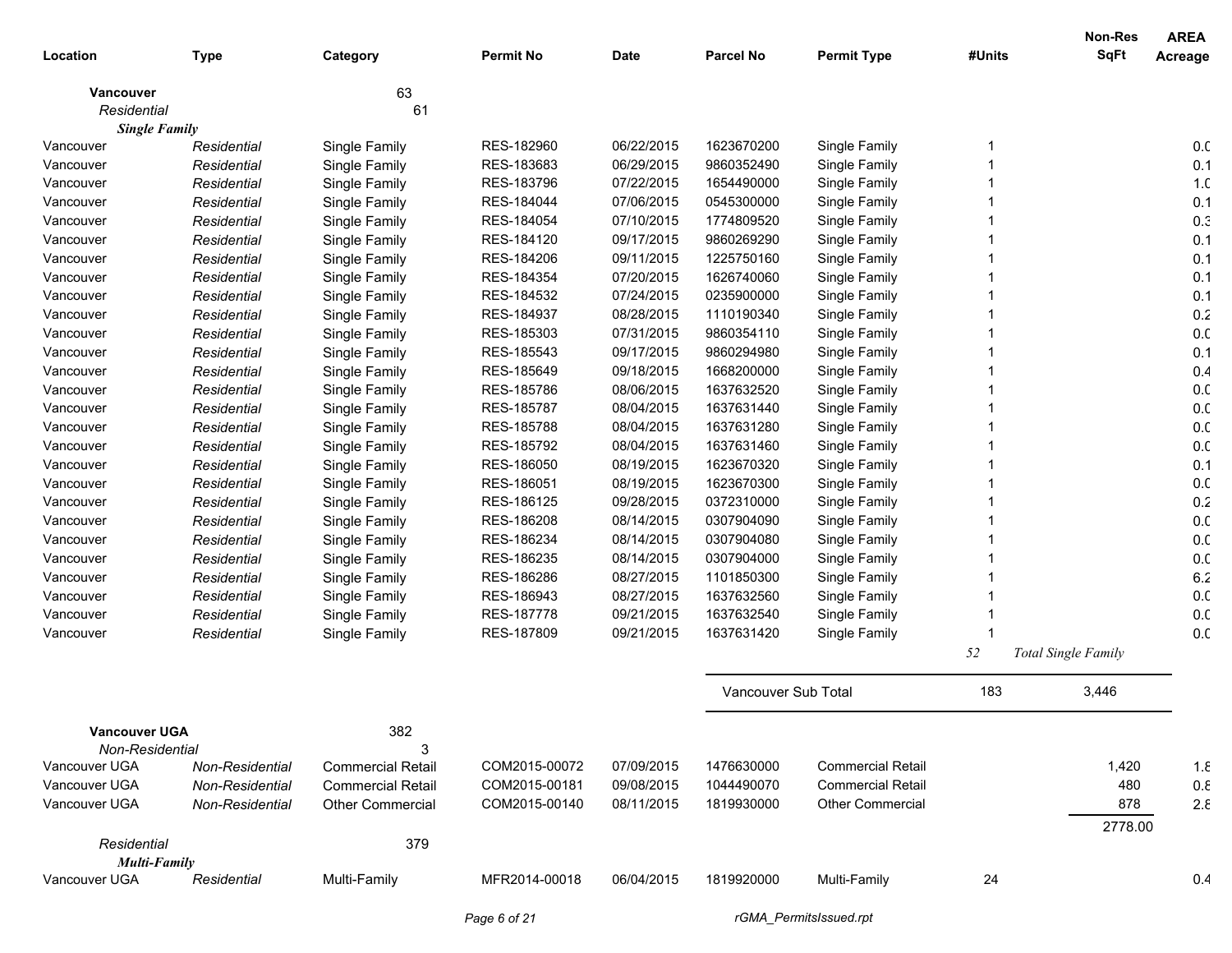|                      |             |              |                  |             |                  |                    |        | <b>Non-Res</b> | <b>AREA</b>     |
|----------------------|-------------|--------------|------------------|-------------|------------------|--------------------|--------|----------------|-----------------|
| Location             | <b>Type</b> | Category     | <b>Permit No</b> | <b>Date</b> | <b>Parcel No</b> | <b>Permit Type</b> | #Units | <b>SqFt</b>    | Acreage         |
| <b>Vancouver UGA</b> |             | 382          |                  |             |                  |                    |        |                |                 |
| Residential          |             | 379          |                  |             |                  |                    |        |                |                 |
| <b>Multi-Family</b>  |             |              |                  |             |                  |                    |        |                |                 |
| Vancouver UGA        | Residential | Multi-Family | SFR2015-00360    | 06/05/2015  | 9860358520       | Multi-Family       |        |                | 0.0             |
| Vancouver UGA        | Residential | Multi-Family | SFR2015-00361    | 06/05/2015  | 9860358530       | Multi-Family       |        |                | 0.0             |
| Vancouver UGA        | Residential | Multi-Family | SFR2015-00382    | 06/05/2015  | 9860361270       | Multi-Family       |        |                | 0.0             |
| Vancouver UGA        | Residential | Multi-Family | SFR2015-00441    | 06/05/2015  | 9860361320       | Multi-Family       |        |                | 0.0             |
| Vancouver UGA        | Residential | Multi-Family | SFR2015-00442    | 06/05/2015  | 9860361310       | Multi-Family       |        |                | 0.0             |
| Vancouver UGA        | Residential | Multi-Family | SFR2015-00443    | 06/05/2015  | 9860361330       | Multi-Family       |        |                | 0. <sub>C</sub> |
| Vancouver UGA        | Residential | Multi-Family | SFR2015-00444    | 06/05/2015  | 9860361300       | Multi-Family       |        |                | 0. <sub>C</sub> |
| Vancouver UGA        | Residential | Multi-Family | SFR2015-00554    | 06/16/2015  | 9860361520       | Multi-Family       |        |                | 0. <sub>C</sub> |
| Vancouver UGA        | Residential | Multi-Family | SFR2015-00555    | 06/16/2015  | 9860361510       | Multi-Family       |        |                | 0.0             |
| Vancouver UGA        | Residential | Multi-Family | SFR2015-00556    | 06/16/2015  | 9860361500       | Multi-Family       |        |                | 0. <sub>C</sub> |
| Vancouver UGA        | Residential | Multi-Family | SFR2015-00557    | 06/16/2015  | 9860361490       | Multi-Family       |        |                | 0. <sub>C</sub> |
| Vancouver UGA        | Residential | Multi-Family | SFR2015-00561    | 06/18/2015  | 9860362050       | Multi-Family       |        |                | 0. <sub>C</sub> |
| Vancouver UGA        | Residential | Multi-Family | SFR2015-00562    | 06/18/2015  | 9860362030       | Multi-Family       |        |                | 0. <sub>C</sub> |
| Vancouver UGA        | Residential | Multi-Family | SFR2015-00563    | 06/18/2015  | 9860362040       | Multi-Family       |        |                | 0. <sub>C</sub> |
| Vancouver UGA        | Residential | Multi-Family | SFR2015-00568    | 06/18/2015  | 9860361380       | Multi-Family       |        |                | 0.0             |
| Vancouver UGA        | Residential | Multi-Family | SFR2015-00573    | 06/18/2015  | 9860361360       | Multi-Family       |        |                | 0.0             |
| Vancouver UGA        | Residential | Multi-Family | SFR2015-00575    | 06/18/2015  | 9860361370       | Multi-Family       |        |                | 0.0             |
| Vancouver UGA        | Residential | Multi-Family | SFR2015-00616    | 07/01/2015  | 9860363130       | Multi-Family       |        |                | 0.0             |
| Vancouver UGA        | Residential | Multi-Family | SFR2015-00617    | 07/01/2015  | 9860363140       | Multi-Family       |        |                | 0. <sub>C</sub> |
| Vancouver UGA        | Residential | Multi-Family | SFR2015-00618    | 07/01/2015  | 9860363150       | Multi-Family       |        |                | 0. <sub>C</sub> |
| Vancouver UGA        | Residential | Multi-Family | SFR2015-00619    | 07/01/2015  | 9860363160       | Multi-Family       |        |                | 0. <sub>C</sub> |
| Vancouver UGA        | Residential | Multi-Family | SFR2015-00620    | 07/01/2015  | 9860363170       | Multi-Family       |        |                | 0. <sub>C</sub> |
| Vancouver UGA        | Residential | Multi-Family | SFR2015-00621    | 07/01/2015  | 9860363180       | Multi-Family       |        |                | 0. <sub>C</sub> |
| Vancouver UGA        | Residential | Multi-Family | SFR2015-00622    | 07/01/2015  | 9860363190       | Multi-Family       |        |                | 0.0             |
| Vancouver UGA        | Residential | Multi-Family | SFR2015-00623    | 07/01/2015  | 9860363200       | Multi-Family       |        |                | 0.0             |
| Vancouver UGA        | Residential | Multi-Family | SFR2015-00624    | 07/01/2015  | 9860363210       | Multi-Family       |        |                | 0.0             |
| Vancouver UGA        | Residential | Multi-Family | SFR2015-00663    | 09/17/2015  | 9860363220       | Multi-Family       |        |                | 0. <sub>C</sub> |
| Vancouver UGA        | Residential | Multi-Family | SFR2015-00664    | 09/17/2015  | 9860363230       | Multi-Family       |        |                | 0. <sub>C</sub> |
| Vancouver UGA        | Residential | Multi-Family | SFR2015-00665    | 09/17/2015  | 9860363240       | Multi-Family       |        |                | 0. <sub>C</sub> |
| Vancouver UGA        | Residential | Multi-Family | SFR2015-00666    | 09/17/2015  | 9860363250       | Multi-Family       |        |                | 0. <sub>C</sub> |
| Vancouver UGA        | Residential | Multi-Family | SFR2015-00667    | 09/17/2015  | 9860363260       | Multi-Family       |        |                | 0.0             |
| Vancouver UGA        | Residential | Multi-Family | SFR2015-00746    | 09/10/2015  | 1893720000       | Multi-Family       |        |                | 6. <sub>C</sub> |
| Vancouver UGA        | Residential | Multi-Family | SFR2015-00822    | 08/31/2015  | 9860361340       | Multi-Family       |        |                | 0.0             |
| Vancouver UGA        | Residential | Multi-Family | SFR2015-00823    | 08/31/2015  | 9860361350       | Multi-Family       |        |                | 0.0             |
| Vancouver UGA        | Residential | Multi-Family | SFR2015-00855    | 09/11/2015  | 9860358580       | Multi-Family       |        |                | 0.0             |
| Vancouver UGA        | Residential | Multi-Family | SFR2015-00856    | 09/11/2015  | 9860358590       | Multi-Family       |        |                | 0.0             |
| Vancouver UGA        | Residential | Multi-Family | SFR2015-00882    | 09/18/2015  | 9860361990       | Multi-Family       |        |                | 0.0             |
| Vancouver UGA        | Residential | Multi-Family | SFR2015-00883    | 09/18/2015  | 9860362020       | Multi-Family       |        |                | 0.0             |
| Vancouver UGA        | Residential | Multi-Family | SFR2015-00884    | 09/18/2015  | 9860362000       | Multi-Family       |        |                | 0.0             |
| Vancouver UGA        | Residential | Multi-Family | SFR2015-00885    | 09/18/2015  | 9860362010       | Multi-Family       |        |                | 0.0             |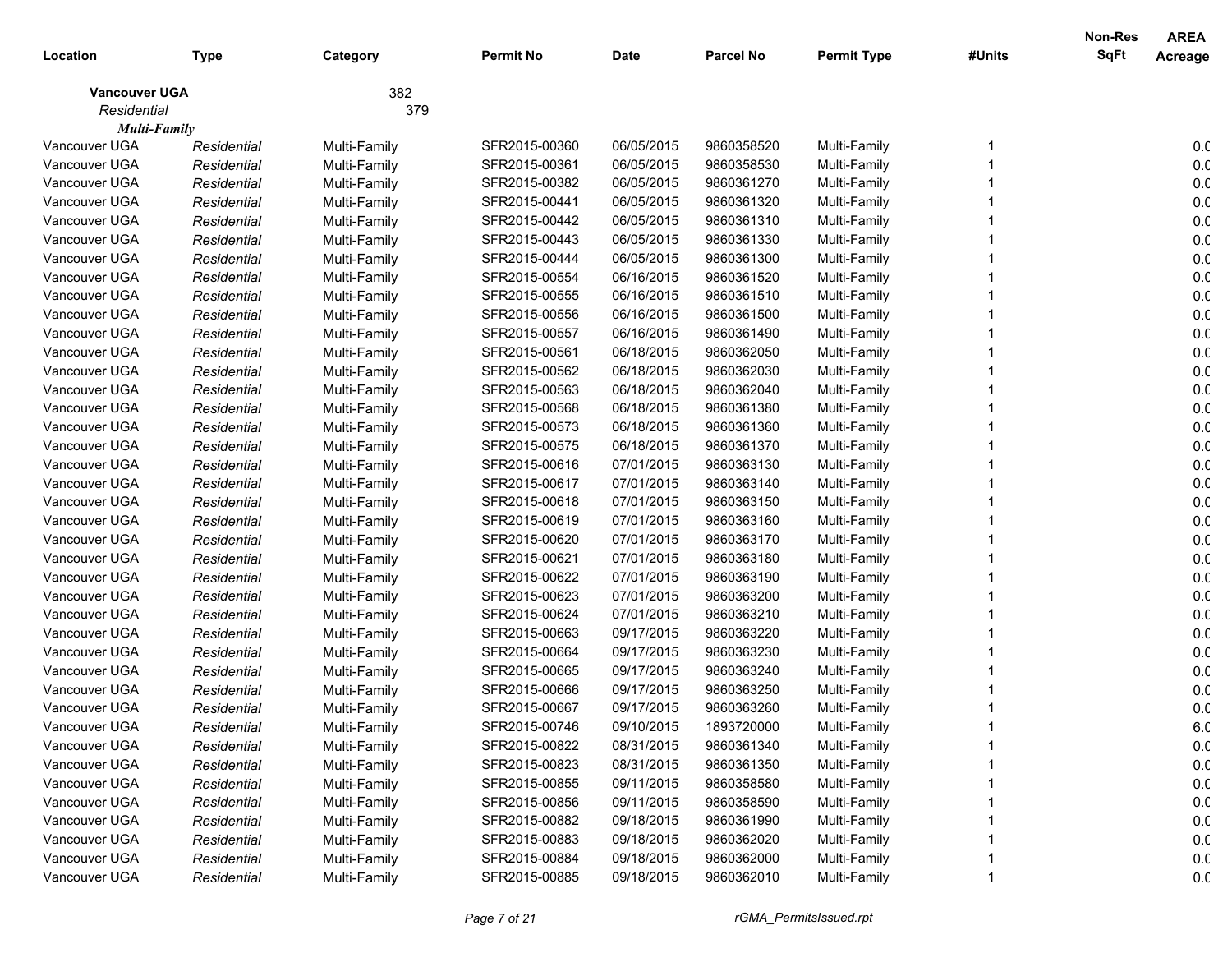| Location                              | <b>Type</b> | Category      | <b>Permit No</b> | <b>Date</b> | <b>Parcel No</b> | <b>Permit Type</b> | #Units | <b>Non-Res</b><br><b>SqFt</b> | <b>AREA</b><br>Acreage |
|---------------------------------------|-------------|---------------|------------------|-------------|------------------|--------------------|--------|-------------------------------|------------------------|
|                                       |             |               |                  |             |                  |                    |        |                               |                        |
| <b>Vancouver UGA</b>                  |             | 382           |                  |             |                  |                    |        |                               |                        |
| Residential                           |             | 379           |                  |             |                  |                    |        |                               |                        |
|                                       |             |               |                  |             |                  |                    | 64     | Total Multi-Family            |                        |
| <b>Single Family</b><br>Vancouver UGA | Residential | Single Family | SFR2012-00421    | 06/15/2015  | 1542240020       | Single Family      |        |                               | 0.1                    |
| Vancouver UGA                         | Residential | Single Family | SFR2015-00122    | 07/16/2015  | 9860340950       | Single Family      |        |                               | 0. <sub>C</sub>        |
| Vancouver UGA                         | Residential | Single Family | SFR2015-00130    | 07/16/2015  | 9860340960       | Single Family      |        |                               | 0.0                    |
| Vancouver UGA                         | Residential | Single Family | SFR2015-00134    | 08/20/2015  | 9860341360       | Single Family      |        |                               | 0.0                    |
| Vancouver UGA                         | Residential | Single Family | SFR2015-00136    | 08/20/2015  | 9860341350       | Single Family      |        |                               | 0.0                    |
| Vancouver UGA                         | Residential | Single Family | SFR2015-00213    | 06/02/2015  | 9860317130       | Single Family      |        |                               | 0.0                    |
| Vancouver UGA                         | Residential | Single Family | SFR2015-00225    | 07/08/2015  | 9860336510       | Single Family      |        |                               | 0.1                    |
| Vancouver UGA                         | Residential | Single Family | SFR2015-00229    | 07/06/2015  | 9860336810       | Single Family      |        |                               | 0.1                    |
| Vancouver UGA                         | Residential | Single Family | SFR2015-00230    | 08/06/2015  | 9860317150       | Single Family      |        |                               | 0.0                    |
| Vancouver UGA                         | Residential | Single Family | SFR2015-00236    | 06/02/2015  | 9860356120       | Single Family      |        |                               | 0.2                    |
| Vancouver UGA                         | Residential | Single Family | SFR2015-00252    | 06/23/2015  | 9860331100       | Single Family      |        |                               | 0.1                    |
| Vancouver UGA                         | Residential | Single Family | SFR2015-00269    | 06/18/2015  | 1812780000       | Single Family      |        |                               | 7 <sub>.C</sub>        |
| Vancouver UGA                         | Residential | Single Family | SFR2015-00277    | 06/19/2015  | 9860356110       | Single Family      |        |                               | 0.2                    |
| Vancouver UGA                         | Residential | Single Family | SFR2015-00285    | 08/04/2015  | 1607580200       | Single Family      |        |                               | 0. <sub>C</sub>        |
| Vancouver UGA                         | Residential | Single Family | SFR2015-00288    | 06/09/2015  | 9860356070       | Single Family      |        |                               | 0.2                    |
| Vancouver UGA                         | Residential | Single Family | SFR2015-00345    | 08/11/2015  | 9860338080       | Single Family      |        |                               | 0.2                    |
| Vancouver UGA                         | Residential | Single Family | SFR2015-00347    | 06/04/2015  | 9860300080       | Single Family      |        |                               | 0.1                    |
| Vancouver UGA                         | Residential | Single Family | SFR2015-00364    | 07/23/2015  | 9860340980       | Single Family      |        |                               | 0.0                    |
| Vancouver UGA                         | Residential | Single Family | SFR2015-00366    | 07/23/2015  | 9860340970       | Single Family      |        |                               | 0.0                    |
| Vancouver UGA                         | Residential | Single Family | SFR2015-00371    | 07/13/2015  | 9860330870       | Single Family      |        |                               | 0.1                    |
| Vancouver UGA                         | Residential | Single Family | SFR2015-00372    | 06/08/2015  | 9860359430       | Single Family      |        |                               | 0.1                    |
| Vancouver UGA                         | Residential | Single Family | SFR2015-00375    | 07/28/2015  | 9860355790       | Single Family      |        |                               | 0.2                    |
| Vancouver UGA                         | Residential | Single Family | SFR2015-00376    | 06/10/2015  | 9860355800       | Single Family      |        |                               | 0.2                    |
| Vancouver UGA                         | Residential | Single Family | SFR2015-00377    | 08/04/2015  | 1722210050       | Single Family      |        |                               | 1.1                    |
| Vancouver UGA                         | Residential | Single Family | SFR2015-00391    | 06/02/2015  | 9860344100       | Single Family      |        |                               | 0.1                    |
| Vancouver UGA                         | Residential | Single Family | SFR2015-00395    | 06/24/2015  | 1479420000       | Single Family      |        |                               | 0.3                    |
| Vancouver UGA                         | Residential | Single Family | SFR2015-00397    | 06/08/2015  | 9860359460       | Single Family      |        |                               | 0.1                    |
| Vancouver UGA                         | Residential | Single Family | SFR2015-00405    | 09/28/2015  | 1467220000       | Single Family      |        |                               | 1.5                    |
| Vancouver UGA                         | Residential | Single Family | SFR2015-00407    | 06/09/2015  | 9860320380       | Single Family      |        |                               | 0.2                    |
| Vancouver UGA                         | Residential | Single Family | SFR2015-00409    | 06/10/2015  | 9860358710       | Single Family      |        |                               | 0.1                    |
| Vancouver UGA                         | Residential | Single Family | SFR2015-00410    | 06/10/2015  | 9860358720       | Single Family      |        |                               | 0.1                    |
| Vancouver UGA                         | Residential | Single Family | SFR2015-00422    | 09/30/2015  | 9860330820       | Single Family      |        |                               | 0.1                    |
| Vancouver UGA                         | Residential | Single Family | SFR2015-00424    | 07/02/2015  | 9860347580       | Single Family      |        |                               | 0.1                    |
| Vancouver UGA                         | Residential | Single Family | SFR2015-00425    | 06/02/2015  | 9860329180       | Single Family      |        |                               | 0.2                    |
| Vancouver UGA                         | Residential | Single Family | SFR2015-00429    | 06/08/2015  | 9860359450       | Single Family      |        |                               | 0.1                    |
| Vancouver UGA                         | Residential | Single Family | SFR2015-00430    | 09/30/2015  | 9860330830       | Single Family      |        |                               | 0.1                    |
| Vancouver UGA                         | Residential | Single Family | SFR2015-00432    | 06/02/2015  | 9860347350       | Single Family      |        |                               | 0.2                    |
| Vancouver UGA                         | Residential | Single Family | SFR2015-00435    | 06/01/2015  | 9860320470       | Single Family      |        |                               | 0.1                    |
| Vancouver UGA                         | Residential | Single Family | SFR2015-00436    | 06/11/2015  | 9860347620       | Single Family      |        |                               | 0.2                    |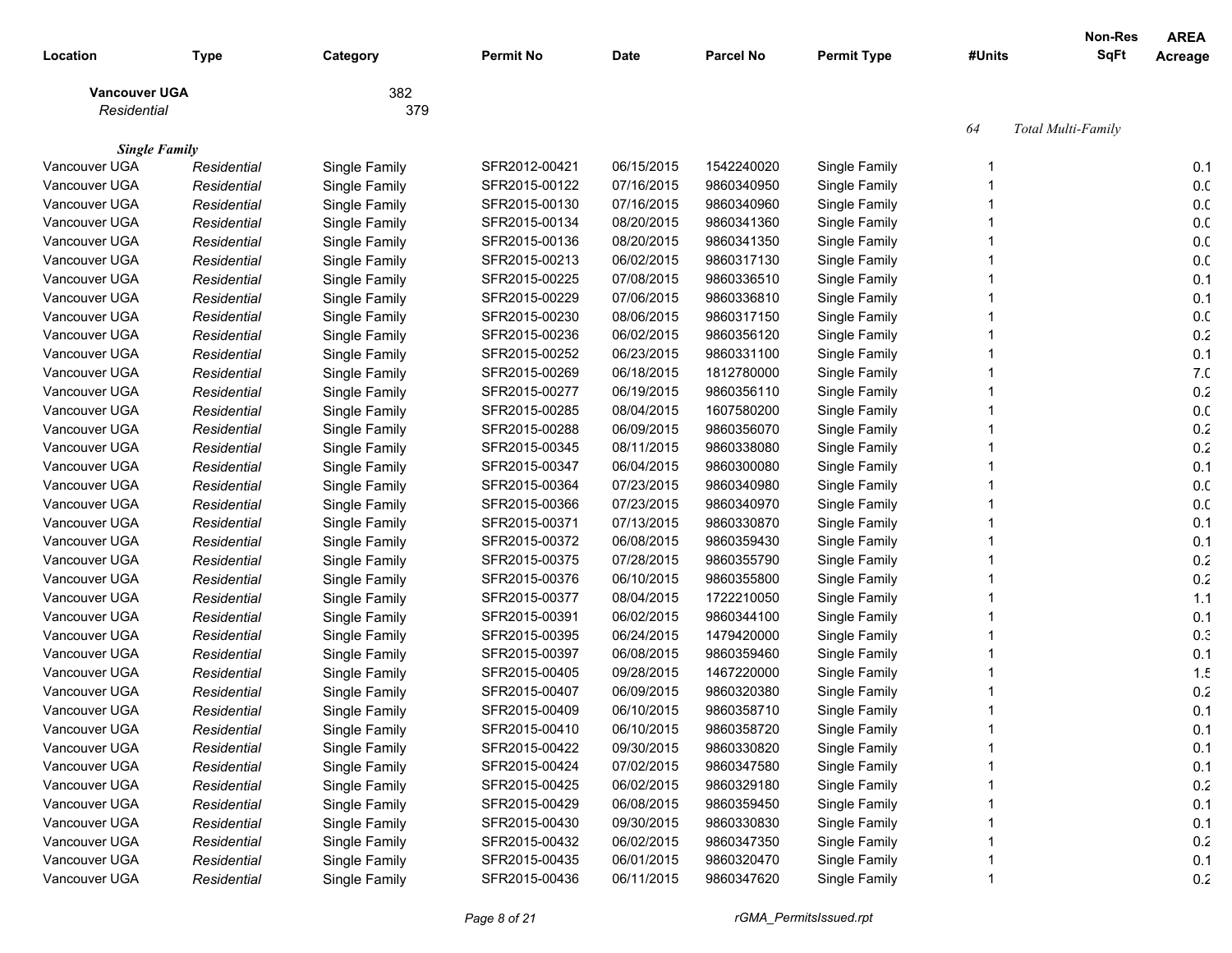|                      |             |               |                  |             |                  |                    |        | Non-Res     | <b>AREA</b>     |
|----------------------|-------------|---------------|------------------|-------------|------------------|--------------------|--------|-------------|-----------------|
| Location             | <b>Type</b> | Category      | <b>Permit No</b> | <b>Date</b> | <b>Parcel No</b> | <b>Permit Type</b> | #Units | <b>SqFt</b> | Acreage         |
| <b>Vancouver UGA</b> |             | 382           |                  |             |                  |                    |        |             |                 |
| Residential          |             | 379           |                  |             |                  |                    |        |             |                 |
| <b>Single Family</b> |             |               |                  |             |                  |                    |        |             |                 |
| Vancouver UGA        | Residential | Single Family | SFR2015-00445    | 06/03/2015  | 9860350550       | Single Family      |        |             | 0.1             |
| Vancouver UGA        | Residential | Single Family | SFR2015-00447    | 06/03/2015  | 9860350540       | Single Family      |        |             | 0.1             |
| Vancouver UGA        | Residential | Single Family | SFR2015-00449    | 06/05/2015  | 9860358540       | Single Family      |        |             | 0.1             |
| Vancouver UGA        | Residential | Single Family | SFR2015-00450    | 06/02/2015  | 9860341380       | Single Family      |        |             | 0.1             |
| Vancouver UGA        | Residential | Single Family | SFR2015-00451    | 06/02/2015  | 9860341250       | Single Family      |        |             | 0.1             |
| Vancouver UGA        | Residential | Single Family | SFR2015-00452    | 06/03/2015  | 9860325440       | Single Family      |        |             | 0.1             |
| Vancouver UGA        | Residential | Single Family | SFR2015-00453    | 06/26/2015  | 1054692760       | Single Family      |        |             | 0. <sub>C</sub> |
| Vancouver UGA        | Residential | Single Family | SFR2015-00454    | 06/17/2015  | 9860329110       | Single Family      |        |             | 0.2             |
| Vancouver UGA        | Residential | Single Family | SFR2015-00455    | 06/17/2015  | 9860329020       | Single Family      |        |             | 0.2             |
| Vancouver UGA        | Residential | Single Family | SFR2015-00456    | 06/05/2015  | 9860311600       | Single Family      |        |             | $0.2\,$         |
| Vancouver UGA        | Residential | Single Family | SFR2015-00457    | 06/02/2015  | 9860283020       | Single Family      |        |             | 0.1             |
| Vancouver UGA        | Residential | Single Family | SFR2015-00460    | 07/15/2015  | 9860330810       | Single Family      |        |             | 0.1             |
| Vancouver UGA        | Residential | Single Family | SFR2015-00464    | 06/17/2015  | 9860344560       | Single Family      |        |             | 0.1             |
| Vancouver UGA        | Residential | Single Family | SFR2015-00465    | 06/17/2015  | 9860344200       | Single Family      |        |             | 0.1             |
| Vancouver UGA        | Residential | Single Family | SFR2015-00466    | 06/02/2015  | 9860357460       | Single Family      |        |             | 0.1             |
| Vancouver UGA        | Residential | Single Family | SFR2015-00467    | 06/18/2015  | 9860357530       | Single Family      |        |             | 0.1             |
| Vancouver UGA        | Residential | Single Family | SFR2015-00469    | 06/09/2015  | 9860359490       | Single Family      |        |             | 0.1             |
| Vancouver UGA        | Residential | Single Family | SFR2015-00470    | 06/09/2015  | 9860359590       | Single Family      |        |             | 0.1             |
| Vancouver UGA        | Residential | Single Family | SFR2015-00471    | 06/03/2015  | 9860350750       | Single Family      |        |             | 0.0             |
| Vancouver UGA        | Residential | Single Family | SFR2015-00472    | 06/04/2015  | 9860360330       | Single Family      |        |             | 0.1             |
| Vancouver UGA        | Residential | Single Family | SFR2015-00473    | 06/02/2015  | 9860331580       | Single Family      |        |             | 0.1             |
| Vancouver UGA        | Residential | Single Family | SFR2015-00474    | 06/04/2015  | 9860331260       | Single Family      |        |             | 0.1             |
| Vancouver UGA        | Residential | Single Family | SFR2015-00475    | 06/04/2015  | 9860331250       | Single Family      |        |             | 0.1             |
| Vancouver UGA        | Residential | Single Family | SFR2015-00476    | 06/24/2015  | 9860310830       | Single Family      |        |             | $0.2\,$         |
| Vancouver UGA        | Residential | Single Family | SFR2015-00477    | 06/24/2015  | 9860310880       | Single Family      |        |             | $0.2\,$         |
| Vancouver UGA        | Residential | Single Family | SFR2015-00478    | 06/24/2015  | 9860343470       | Single Family      |        |             | 0.1             |
| Vancouver UGA        | Residential | Single Family | SFR2015-00479    | 06/05/2015  | 9860341620       | Single Family      |        |             | 0.0             |
| Vancouver UGA        | Residential | Single Family | SFR2015-00480    | 06/03/2015  | 9860327200       | Single Family      |        |             | 0.1             |
| Vancouver UGA        | Residential | Single Family | SFR2015-00481    | 06/08/2015  | 9860359190       | Single Family      |        |             | 0.1             |
| Vancouver UGA        | Residential | Single Family | SFR2015-00482    | 07/06/2015  | 9860327350       | Single Family      |        |             | 0.1             |
| Vancouver UGA        | Residential | Single Family | SFR2015-00486    | 07/06/2015  | 9860347630       | Single Family      |        |             | 0.2             |
| Vancouver UGA        | Residential | Single Family | SFR2015-00488    | 06/09/2015  | 9860350560       | Single Family      |        |             | 0.1             |
| Vancouver UGA        | Residential | Single Family | SFR2015-00489    | 06/04/2015  | 9860358800       | Single Family      |        |             | 0.2             |
| Vancouver UGA        | Residential | Single Family | SFR2015-00490    | 06/08/2015  | 9860359270       | Single Family      |        |             | 0.1             |
| Vancouver UGA        | Residential | Single Family | SFR2015-00491    | 06/08/2015  | 9860359210       | Single Family      |        |             | 0.1             |
| Vancouver UGA        | Residential | Single Family | SFR2015-00492    | 06/24/2015  | 9860344040       | Single Family      |        |             | 0.1             |
| Vancouver UGA        | Residential | Single Family | SFR2015-00494    | 06/24/2015  | 9860344550       | Single Family      |        |             | 0.1             |
| Vancouver UGA        | Residential | Single Family | SFR2015-00495    | 06/29/2015  | 9860326500       | Single Family      |        |             | 0.1             |
| Vancouver UGA        | Residential | Single Family | SFR2015-00496    | 06/19/2015  | 9860326720       | Single Family      |        |             | 0.1             |
| Vancouver UGA        | Residential | Single Family | SFR2015-00497    | 06/09/2015  | 9860340500       | Single Family      |        |             | 0.1             |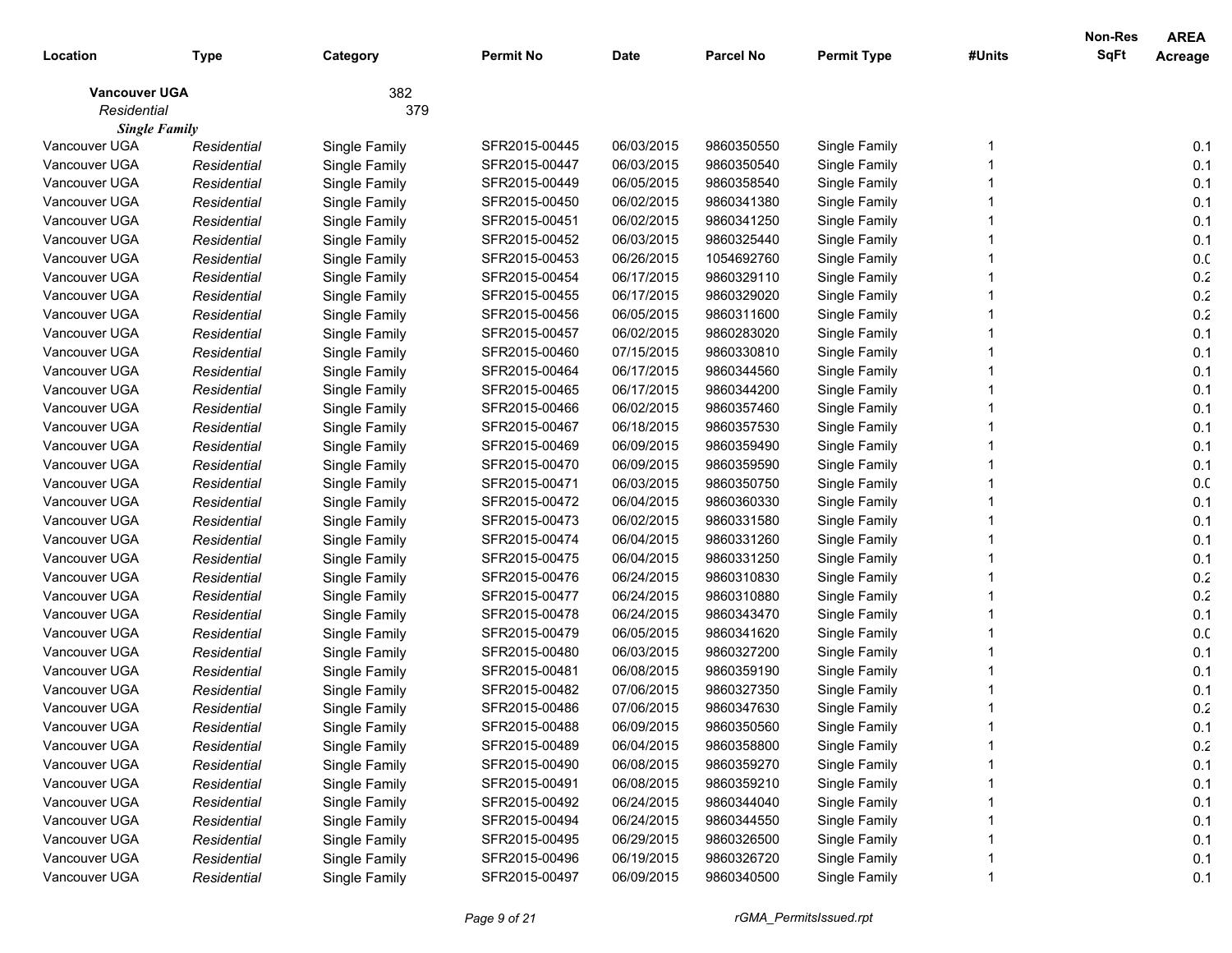| <b>SqFt</b><br>Location<br><b>Permit No</b><br><b>Date</b><br><b>Parcel No</b><br><b>Permit Type</b><br>#Units<br>Acreage<br><b>Type</b><br>Category<br>382<br><b>Vancouver UGA</b><br>Residential<br>379<br><b>Single Family</b><br>Vancouver UGA<br>06/08/2015<br>9860327410<br>0.1<br>Single Family<br>SFR2015-00498<br>Single Family<br>Residential<br>Vancouver UGA<br>06/11/2015<br>0.1<br>Residential<br>Single Family<br>SFR2015-00499<br>9860329970<br>Single Family<br>0.1<br>Vancouver UGA<br>SFR2015-00500<br>07/06/2015<br>9860347700<br>Single Family<br>Residential<br>Single Family<br>0.1<br>Vancouver UGA<br>SFR2015-00501<br>06/05/2015<br>Residential<br>Single Family<br>9860347450<br>Single Family<br>0.1<br>Vancouver UGA<br>SFR2015-00502<br>06/05/2015<br>9860325560<br>Residential<br>Single Family<br>Single Family<br>0.2<br>Vancouver UGA<br>SFR2015-00503<br>06/08/2015<br>9860325610<br>Residential<br>Single Family<br>Single Family<br>0.2<br>Vancouver UGA<br>SFR2015-00504<br>06/09/2015<br>Residential<br>Single Family<br>9860320390<br>Single Family<br>0. <sub>C</sub><br>Vancouver UGA<br>06/09/2015<br>Residential<br>Single Family<br>SFR2015-00505<br>1060360500<br>Single Family<br>0.1<br>Vancouver UGA<br>08/06/2015<br>Residential<br>Single Family<br>SFR2015-00506<br>9860332490<br>Single Family<br>Vancouver UGA<br>0.1<br>SFR2015-00507<br>06/19/2015<br>9860331660<br>Single Family<br>Residential<br>Single Family<br>0.1<br>Vancouver UGA<br>SFR2015-00508<br>06/19/2015<br>9860331670<br>Single Family<br>Residential<br>Single Family<br>0.1<br>Vancouver UGA<br>06/10/2015<br>Residential<br>Single Family<br>SFR2015-00509<br>9860351000<br>Single Family<br>0.1<br>Vancouver UGA<br>06/10/2015<br>Residential<br>Single Family<br>SFR2015-00510<br>9860351050<br>Single Family<br>0.0<br>Vancouver UGA<br>06/09/2015<br>Residential<br>Single Family<br>SFR2015-00511<br>9860350220<br>Single Family<br>0.1<br>Vancouver UGA<br>Residential<br>Single Family<br>SFR2015-00512<br>06/19/2015<br>9860331570<br>Single Family<br>0. <sub>C</sub><br>Vancouver UGA<br>Residential<br>Single Family<br>SFR2015-00513<br>06/09/2015<br>9860350760<br>Single Family<br>0.1<br>Vancouver UGA<br>Residential<br>Single Family<br>SFR2015-00514<br>06/09/2015<br>9860350570<br>Single Family<br>0.1<br>Vancouver UGA<br>SFR2015-00515<br>06/19/2015<br>9860360230<br>Single Family<br>Residential<br>Single Family<br>0.1<br>Vancouver UGA<br>06/19/2015<br>Residential<br>Single Family<br>SFR2015-00516<br>9860360290<br>Single Family<br>0.1<br>Vancouver UGA<br>06/09/2015<br>Residential<br>Single Family<br>SFR2015-00517<br>9860360210<br>Single Family<br>0.8<br>Vancouver UGA<br>08/07/2015<br>Residential<br>Single Family<br>SFR2015-00519<br>1867500000<br>Single Family<br>0.1<br>Vancouver UGA<br>Residential<br>Single Family<br>SFR2015-00521<br>06/19/2015<br>9860331560<br>Single Family<br>0.1<br>Vancouver UGA<br>06/09/2015<br>Residential<br>Single Family<br>SFR2015-00525<br>9860283060<br>Single Family<br>$0.2\,$<br>Vancouver UGA<br>07/01/2015<br>Residential<br>Single Family<br>SFR2015-00526<br>9860310920<br>Single Family<br>07/01/2015<br>0.1<br>Vancouver UGA<br>SFR2015-00527<br>9860344580<br>Single Family<br>Residential<br>Single Family<br>06/26/2015<br>0.1<br>Vancouver UGA<br>SFR2015-00528<br>9860358000<br>Single Family<br>Residential<br>Single Family<br>Vancouver UGA<br>SFR2015-00529<br>06/19/2015<br>0.1<br>Residential<br>Single Family<br>9860360290<br>Single Family<br>SFR2015-00530<br>06/19/2015<br>0.1<br>Vancouver UGA<br>Residential<br>Single Family<br>9860360300<br>Single Family<br>06/12/2015<br>0.0<br>Vancouver UGA<br>Residential<br>Single Family<br>SFR2015-00531<br>9860350770<br>Single Family<br>SFR2015-00533<br>06/11/2015<br>0.1<br>Vancouver UGA<br>Residential<br>Single Family<br>9860360310<br>Single Family<br>0.2<br>Vancouver UGA<br>Single Family<br>SFR2015-00534<br>06/17/2015<br>9860260720<br>Single Family<br>Residential<br>Vancouver UGA<br>Residential<br>Single Family<br>SFR2015-00535<br>06/04/2015<br>9860357850<br>Single Family<br>0.3<br>SFR2015-00536<br>06/26/2015<br>9860357920<br>Vancouver UGA<br>Single Family<br>0.1<br>Residential<br>Single Family<br>0.0<br>Vancouver UGA<br>Single Family<br>SFR2015-00537<br>07/01/2015<br>1050000740<br>Single Family<br>Residential<br>0.0<br>Vancouver UGA<br>07/01/2015<br>1050000760<br>Single Family<br>Residential<br>Single Family<br>SFR2015-00538<br>0.0<br>Vancouver UGA<br>Single Family<br>07/01/2015<br>Single Family<br>Residential<br>SFR2015-00539<br>1050000780<br>0.0<br>Vancouver UGA<br>Single Family<br>07/01/2015<br>1050000800<br>Single Family<br>Residential<br>SFR2015-00540<br>0.0<br>Vancouver UGA<br>Single Family<br>SFR2015-00541<br>07/01/2015<br>1050000820<br>Single Family<br>Residential<br>0.0<br>Vancouver UGA<br>Single Family<br>SFR2015-00542<br>07/01/2015<br>1050000840<br>Single Family<br>Residential |               |             |               |               |            |            |               | Non-Res | <b>AREA</b> |
|---------------------------------------------------------------------------------------------------------------------------------------------------------------------------------------------------------------------------------------------------------------------------------------------------------------------------------------------------------------------------------------------------------------------------------------------------------------------------------------------------------------------------------------------------------------------------------------------------------------------------------------------------------------------------------------------------------------------------------------------------------------------------------------------------------------------------------------------------------------------------------------------------------------------------------------------------------------------------------------------------------------------------------------------------------------------------------------------------------------------------------------------------------------------------------------------------------------------------------------------------------------------------------------------------------------------------------------------------------------------------------------------------------------------------------------------------------------------------------------------------------------------------------------------------------------------------------------------------------------------------------------------------------------------------------------------------------------------------------------------------------------------------------------------------------------------------------------------------------------------------------------------------------------------------------------------------------------------------------------------------------------------------------------------------------------------------------------------------------------------------------------------------------------------------------------------------------------------------------------------------------------------------------------------------------------------------------------------------------------------------------------------------------------------------------------------------------------------------------------------------------------------------------------------------------------------------------------------------------------------------------------------------------------------------------------------------------------------------------------------------------------------------------------------------------------------------------------------------------------------------------------------------------------------------------------------------------------------------------------------------------------------------------------------------------------------------------------------------------------------------------------------------------------------------------------------------------------------------------------------------------------------------------------------------------------------------------------------------------------------------------------------------------------------------------------------------------------------------------------------------------------------------------------------------------------------------------------------------------------------------------------------------------------------------------------------------------------------------------------------------------------------------------------------------------------------------------------------------------------------------------------------------------------------------------------------------------------------------------------------------------------------------------------------------------------------------------------------------------------------------------------------------------------------------------------------------------------------------------------------------------------------------------------------------------------------------------------------------------------------------------------------------------------------------------------------------------------------------------------------------------------------------------------------------------------------------------------------------------------------------------------------------------------------------------------------------------------------------------------------------------------------------------------------------------------------------------------------------------------------------------------------------------------------------------------------------------------------------------------------------------------------------------------------------------|---------------|-------------|---------------|---------------|------------|------------|---------------|---------|-------------|
|                                                                                                                                                                                                                                                                                                                                                                                                                                                                                                                                                                                                                                                                                                                                                                                                                                                                                                                                                                                                                                                                                                                                                                                                                                                                                                                                                                                                                                                                                                                                                                                                                                                                                                                                                                                                                                                                                                                                                                                                                                                                                                                                                                                                                                                                                                                                                                                                                                                                                                                                                                                                                                                                                                                                                                                                                                                                                                                                                                                                                                                                                                                                                                                                                                                                                                                                                                                                                                                                                                                                                                                                                                                                                                                                                                                                                                                                                                                                                                                                                                                                                                                                                                                                                                                                                                                                                                                                                                                                                                                                                                                                                                                                                                                                                                                                                                                                                                                                                                                                                                                         |               |             |               |               |            |            |               |         |             |
|                                                                                                                                                                                                                                                                                                                                                                                                                                                                                                                                                                                                                                                                                                                                                                                                                                                                                                                                                                                                                                                                                                                                                                                                                                                                                                                                                                                                                                                                                                                                                                                                                                                                                                                                                                                                                                                                                                                                                                                                                                                                                                                                                                                                                                                                                                                                                                                                                                                                                                                                                                                                                                                                                                                                                                                                                                                                                                                                                                                                                                                                                                                                                                                                                                                                                                                                                                                                                                                                                                                                                                                                                                                                                                                                                                                                                                                                                                                                                                                                                                                                                                                                                                                                                                                                                                                                                                                                                                                                                                                                                                                                                                                                                                                                                                                                                                                                                                                                                                                                                                                         |               |             |               |               |            |            |               |         |             |
|                                                                                                                                                                                                                                                                                                                                                                                                                                                                                                                                                                                                                                                                                                                                                                                                                                                                                                                                                                                                                                                                                                                                                                                                                                                                                                                                                                                                                                                                                                                                                                                                                                                                                                                                                                                                                                                                                                                                                                                                                                                                                                                                                                                                                                                                                                                                                                                                                                                                                                                                                                                                                                                                                                                                                                                                                                                                                                                                                                                                                                                                                                                                                                                                                                                                                                                                                                                                                                                                                                                                                                                                                                                                                                                                                                                                                                                                                                                                                                                                                                                                                                                                                                                                                                                                                                                                                                                                                                                                                                                                                                                                                                                                                                                                                                                                                                                                                                                                                                                                                                                         |               |             |               |               |            |            |               |         |             |
|                                                                                                                                                                                                                                                                                                                                                                                                                                                                                                                                                                                                                                                                                                                                                                                                                                                                                                                                                                                                                                                                                                                                                                                                                                                                                                                                                                                                                                                                                                                                                                                                                                                                                                                                                                                                                                                                                                                                                                                                                                                                                                                                                                                                                                                                                                                                                                                                                                                                                                                                                                                                                                                                                                                                                                                                                                                                                                                                                                                                                                                                                                                                                                                                                                                                                                                                                                                                                                                                                                                                                                                                                                                                                                                                                                                                                                                                                                                                                                                                                                                                                                                                                                                                                                                                                                                                                                                                                                                                                                                                                                                                                                                                                                                                                                                                                                                                                                                                                                                                                                                         |               |             |               |               |            |            |               |         |             |
|                                                                                                                                                                                                                                                                                                                                                                                                                                                                                                                                                                                                                                                                                                                                                                                                                                                                                                                                                                                                                                                                                                                                                                                                                                                                                                                                                                                                                                                                                                                                                                                                                                                                                                                                                                                                                                                                                                                                                                                                                                                                                                                                                                                                                                                                                                                                                                                                                                                                                                                                                                                                                                                                                                                                                                                                                                                                                                                                                                                                                                                                                                                                                                                                                                                                                                                                                                                                                                                                                                                                                                                                                                                                                                                                                                                                                                                                                                                                                                                                                                                                                                                                                                                                                                                                                                                                                                                                                                                                                                                                                                                                                                                                                                                                                                                                                                                                                                                                                                                                                                                         |               |             |               |               |            |            |               |         |             |
|                                                                                                                                                                                                                                                                                                                                                                                                                                                                                                                                                                                                                                                                                                                                                                                                                                                                                                                                                                                                                                                                                                                                                                                                                                                                                                                                                                                                                                                                                                                                                                                                                                                                                                                                                                                                                                                                                                                                                                                                                                                                                                                                                                                                                                                                                                                                                                                                                                                                                                                                                                                                                                                                                                                                                                                                                                                                                                                                                                                                                                                                                                                                                                                                                                                                                                                                                                                                                                                                                                                                                                                                                                                                                                                                                                                                                                                                                                                                                                                                                                                                                                                                                                                                                                                                                                                                                                                                                                                                                                                                                                                                                                                                                                                                                                                                                                                                                                                                                                                                                                                         |               |             |               |               |            |            |               |         |             |
|                                                                                                                                                                                                                                                                                                                                                                                                                                                                                                                                                                                                                                                                                                                                                                                                                                                                                                                                                                                                                                                                                                                                                                                                                                                                                                                                                                                                                                                                                                                                                                                                                                                                                                                                                                                                                                                                                                                                                                                                                                                                                                                                                                                                                                                                                                                                                                                                                                                                                                                                                                                                                                                                                                                                                                                                                                                                                                                                                                                                                                                                                                                                                                                                                                                                                                                                                                                                                                                                                                                                                                                                                                                                                                                                                                                                                                                                                                                                                                                                                                                                                                                                                                                                                                                                                                                                                                                                                                                                                                                                                                                                                                                                                                                                                                                                                                                                                                                                                                                                                                                         |               |             |               |               |            |            |               |         |             |
|                                                                                                                                                                                                                                                                                                                                                                                                                                                                                                                                                                                                                                                                                                                                                                                                                                                                                                                                                                                                                                                                                                                                                                                                                                                                                                                                                                                                                                                                                                                                                                                                                                                                                                                                                                                                                                                                                                                                                                                                                                                                                                                                                                                                                                                                                                                                                                                                                                                                                                                                                                                                                                                                                                                                                                                                                                                                                                                                                                                                                                                                                                                                                                                                                                                                                                                                                                                                                                                                                                                                                                                                                                                                                                                                                                                                                                                                                                                                                                                                                                                                                                                                                                                                                                                                                                                                                                                                                                                                                                                                                                                                                                                                                                                                                                                                                                                                                                                                                                                                                                                         |               |             |               |               |            |            |               |         |             |
|                                                                                                                                                                                                                                                                                                                                                                                                                                                                                                                                                                                                                                                                                                                                                                                                                                                                                                                                                                                                                                                                                                                                                                                                                                                                                                                                                                                                                                                                                                                                                                                                                                                                                                                                                                                                                                                                                                                                                                                                                                                                                                                                                                                                                                                                                                                                                                                                                                                                                                                                                                                                                                                                                                                                                                                                                                                                                                                                                                                                                                                                                                                                                                                                                                                                                                                                                                                                                                                                                                                                                                                                                                                                                                                                                                                                                                                                                                                                                                                                                                                                                                                                                                                                                                                                                                                                                                                                                                                                                                                                                                                                                                                                                                                                                                                                                                                                                                                                                                                                                                                         |               |             |               |               |            |            |               |         |             |
|                                                                                                                                                                                                                                                                                                                                                                                                                                                                                                                                                                                                                                                                                                                                                                                                                                                                                                                                                                                                                                                                                                                                                                                                                                                                                                                                                                                                                                                                                                                                                                                                                                                                                                                                                                                                                                                                                                                                                                                                                                                                                                                                                                                                                                                                                                                                                                                                                                                                                                                                                                                                                                                                                                                                                                                                                                                                                                                                                                                                                                                                                                                                                                                                                                                                                                                                                                                                                                                                                                                                                                                                                                                                                                                                                                                                                                                                                                                                                                                                                                                                                                                                                                                                                                                                                                                                                                                                                                                                                                                                                                                                                                                                                                                                                                                                                                                                                                                                                                                                                                                         |               |             |               |               |            |            |               |         |             |
|                                                                                                                                                                                                                                                                                                                                                                                                                                                                                                                                                                                                                                                                                                                                                                                                                                                                                                                                                                                                                                                                                                                                                                                                                                                                                                                                                                                                                                                                                                                                                                                                                                                                                                                                                                                                                                                                                                                                                                                                                                                                                                                                                                                                                                                                                                                                                                                                                                                                                                                                                                                                                                                                                                                                                                                                                                                                                                                                                                                                                                                                                                                                                                                                                                                                                                                                                                                                                                                                                                                                                                                                                                                                                                                                                                                                                                                                                                                                                                                                                                                                                                                                                                                                                                                                                                                                                                                                                                                                                                                                                                                                                                                                                                                                                                                                                                                                                                                                                                                                                                                         |               |             |               |               |            |            |               |         |             |
|                                                                                                                                                                                                                                                                                                                                                                                                                                                                                                                                                                                                                                                                                                                                                                                                                                                                                                                                                                                                                                                                                                                                                                                                                                                                                                                                                                                                                                                                                                                                                                                                                                                                                                                                                                                                                                                                                                                                                                                                                                                                                                                                                                                                                                                                                                                                                                                                                                                                                                                                                                                                                                                                                                                                                                                                                                                                                                                                                                                                                                                                                                                                                                                                                                                                                                                                                                                                                                                                                                                                                                                                                                                                                                                                                                                                                                                                                                                                                                                                                                                                                                                                                                                                                                                                                                                                                                                                                                                                                                                                                                                                                                                                                                                                                                                                                                                                                                                                                                                                                                                         |               |             |               |               |            |            |               |         |             |
|                                                                                                                                                                                                                                                                                                                                                                                                                                                                                                                                                                                                                                                                                                                                                                                                                                                                                                                                                                                                                                                                                                                                                                                                                                                                                                                                                                                                                                                                                                                                                                                                                                                                                                                                                                                                                                                                                                                                                                                                                                                                                                                                                                                                                                                                                                                                                                                                                                                                                                                                                                                                                                                                                                                                                                                                                                                                                                                                                                                                                                                                                                                                                                                                                                                                                                                                                                                                                                                                                                                                                                                                                                                                                                                                                                                                                                                                                                                                                                                                                                                                                                                                                                                                                                                                                                                                                                                                                                                                                                                                                                                                                                                                                                                                                                                                                                                                                                                                                                                                                                                         |               |             |               |               |            |            |               |         |             |
|                                                                                                                                                                                                                                                                                                                                                                                                                                                                                                                                                                                                                                                                                                                                                                                                                                                                                                                                                                                                                                                                                                                                                                                                                                                                                                                                                                                                                                                                                                                                                                                                                                                                                                                                                                                                                                                                                                                                                                                                                                                                                                                                                                                                                                                                                                                                                                                                                                                                                                                                                                                                                                                                                                                                                                                                                                                                                                                                                                                                                                                                                                                                                                                                                                                                                                                                                                                                                                                                                                                                                                                                                                                                                                                                                                                                                                                                                                                                                                                                                                                                                                                                                                                                                                                                                                                                                                                                                                                                                                                                                                                                                                                                                                                                                                                                                                                                                                                                                                                                                                                         |               |             |               |               |            |            |               |         |             |
|                                                                                                                                                                                                                                                                                                                                                                                                                                                                                                                                                                                                                                                                                                                                                                                                                                                                                                                                                                                                                                                                                                                                                                                                                                                                                                                                                                                                                                                                                                                                                                                                                                                                                                                                                                                                                                                                                                                                                                                                                                                                                                                                                                                                                                                                                                                                                                                                                                                                                                                                                                                                                                                                                                                                                                                                                                                                                                                                                                                                                                                                                                                                                                                                                                                                                                                                                                                                                                                                                                                                                                                                                                                                                                                                                                                                                                                                                                                                                                                                                                                                                                                                                                                                                                                                                                                                                                                                                                                                                                                                                                                                                                                                                                                                                                                                                                                                                                                                                                                                                                                         |               |             |               |               |            |            |               |         |             |
|                                                                                                                                                                                                                                                                                                                                                                                                                                                                                                                                                                                                                                                                                                                                                                                                                                                                                                                                                                                                                                                                                                                                                                                                                                                                                                                                                                                                                                                                                                                                                                                                                                                                                                                                                                                                                                                                                                                                                                                                                                                                                                                                                                                                                                                                                                                                                                                                                                                                                                                                                                                                                                                                                                                                                                                                                                                                                                                                                                                                                                                                                                                                                                                                                                                                                                                                                                                                                                                                                                                                                                                                                                                                                                                                                                                                                                                                                                                                                                                                                                                                                                                                                                                                                                                                                                                                                                                                                                                                                                                                                                                                                                                                                                                                                                                                                                                                                                                                                                                                                                                         |               |             |               |               |            |            |               |         |             |
|                                                                                                                                                                                                                                                                                                                                                                                                                                                                                                                                                                                                                                                                                                                                                                                                                                                                                                                                                                                                                                                                                                                                                                                                                                                                                                                                                                                                                                                                                                                                                                                                                                                                                                                                                                                                                                                                                                                                                                                                                                                                                                                                                                                                                                                                                                                                                                                                                                                                                                                                                                                                                                                                                                                                                                                                                                                                                                                                                                                                                                                                                                                                                                                                                                                                                                                                                                                                                                                                                                                                                                                                                                                                                                                                                                                                                                                                                                                                                                                                                                                                                                                                                                                                                                                                                                                                                                                                                                                                                                                                                                                                                                                                                                                                                                                                                                                                                                                                                                                                                                                         |               |             |               |               |            |            |               |         |             |
|                                                                                                                                                                                                                                                                                                                                                                                                                                                                                                                                                                                                                                                                                                                                                                                                                                                                                                                                                                                                                                                                                                                                                                                                                                                                                                                                                                                                                                                                                                                                                                                                                                                                                                                                                                                                                                                                                                                                                                                                                                                                                                                                                                                                                                                                                                                                                                                                                                                                                                                                                                                                                                                                                                                                                                                                                                                                                                                                                                                                                                                                                                                                                                                                                                                                                                                                                                                                                                                                                                                                                                                                                                                                                                                                                                                                                                                                                                                                                                                                                                                                                                                                                                                                                                                                                                                                                                                                                                                                                                                                                                                                                                                                                                                                                                                                                                                                                                                                                                                                                                                         |               |             |               |               |            |            |               |         |             |
|                                                                                                                                                                                                                                                                                                                                                                                                                                                                                                                                                                                                                                                                                                                                                                                                                                                                                                                                                                                                                                                                                                                                                                                                                                                                                                                                                                                                                                                                                                                                                                                                                                                                                                                                                                                                                                                                                                                                                                                                                                                                                                                                                                                                                                                                                                                                                                                                                                                                                                                                                                                                                                                                                                                                                                                                                                                                                                                                                                                                                                                                                                                                                                                                                                                                                                                                                                                                                                                                                                                                                                                                                                                                                                                                                                                                                                                                                                                                                                                                                                                                                                                                                                                                                                                                                                                                                                                                                                                                                                                                                                                                                                                                                                                                                                                                                                                                                                                                                                                                                                                         |               |             |               |               |            |            |               |         |             |
|                                                                                                                                                                                                                                                                                                                                                                                                                                                                                                                                                                                                                                                                                                                                                                                                                                                                                                                                                                                                                                                                                                                                                                                                                                                                                                                                                                                                                                                                                                                                                                                                                                                                                                                                                                                                                                                                                                                                                                                                                                                                                                                                                                                                                                                                                                                                                                                                                                                                                                                                                                                                                                                                                                                                                                                                                                                                                                                                                                                                                                                                                                                                                                                                                                                                                                                                                                                                                                                                                                                                                                                                                                                                                                                                                                                                                                                                                                                                                                                                                                                                                                                                                                                                                                                                                                                                                                                                                                                                                                                                                                                                                                                                                                                                                                                                                                                                                                                                                                                                                                                         |               |             |               |               |            |            |               |         |             |
|                                                                                                                                                                                                                                                                                                                                                                                                                                                                                                                                                                                                                                                                                                                                                                                                                                                                                                                                                                                                                                                                                                                                                                                                                                                                                                                                                                                                                                                                                                                                                                                                                                                                                                                                                                                                                                                                                                                                                                                                                                                                                                                                                                                                                                                                                                                                                                                                                                                                                                                                                                                                                                                                                                                                                                                                                                                                                                                                                                                                                                                                                                                                                                                                                                                                                                                                                                                                                                                                                                                                                                                                                                                                                                                                                                                                                                                                                                                                                                                                                                                                                                                                                                                                                                                                                                                                                                                                                                                                                                                                                                                                                                                                                                                                                                                                                                                                                                                                                                                                                                                         |               |             |               |               |            |            |               |         |             |
|                                                                                                                                                                                                                                                                                                                                                                                                                                                                                                                                                                                                                                                                                                                                                                                                                                                                                                                                                                                                                                                                                                                                                                                                                                                                                                                                                                                                                                                                                                                                                                                                                                                                                                                                                                                                                                                                                                                                                                                                                                                                                                                                                                                                                                                                                                                                                                                                                                                                                                                                                                                                                                                                                                                                                                                                                                                                                                                                                                                                                                                                                                                                                                                                                                                                                                                                                                                                                                                                                                                                                                                                                                                                                                                                                                                                                                                                                                                                                                                                                                                                                                                                                                                                                                                                                                                                                                                                                                                                                                                                                                                                                                                                                                                                                                                                                                                                                                                                                                                                                                                         |               |             |               |               |            |            |               |         |             |
|                                                                                                                                                                                                                                                                                                                                                                                                                                                                                                                                                                                                                                                                                                                                                                                                                                                                                                                                                                                                                                                                                                                                                                                                                                                                                                                                                                                                                                                                                                                                                                                                                                                                                                                                                                                                                                                                                                                                                                                                                                                                                                                                                                                                                                                                                                                                                                                                                                                                                                                                                                                                                                                                                                                                                                                                                                                                                                                                                                                                                                                                                                                                                                                                                                                                                                                                                                                                                                                                                                                                                                                                                                                                                                                                                                                                                                                                                                                                                                                                                                                                                                                                                                                                                                                                                                                                                                                                                                                                                                                                                                                                                                                                                                                                                                                                                                                                                                                                                                                                                                                         |               |             |               |               |            |            |               |         |             |
|                                                                                                                                                                                                                                                                                                                                                                                                                                                                                                                                                                                                                                                                                                                                                                                                                                                                                                                                                                                                                                                                                                                                                                                                                                                                                                                                                                                                                                                                                                                                                                                                                                                                                                                                                                                                                                                                                                                                                                                                                                                                                                                                                                                                                                                                                                                                                                                                                                                                                                                                                                                                                                                                                                                                                                                                                                                                                                                                                                                                                                                                                                                                                                                                                                                                                                                                                                                                                                                                                                                                                                                                                                                                                                                                                                                                                                                                                                                                                                                                                                                                                                                                                                                                                                                                                                                                                                                                                                                                                                                                                                                                                                                                                                                                                                                                                                                                                                                                                                                                                                                         |               |             |               |               |            |            |               |         |             |
|                                                                                                                                                                                                                                                                                                                                                                                                                                                                                                                                                                                                                                                                                                                                                                                                                                                                                                                                                                                                                                                                                                                                                                                                                                                                                                                                                                                                                                                                                                                                                                                                                                                                                                                                                                                                                                                                                                                                                                                                                                                                                                                                                                                                                                                                                                                                                                                                                                                                                                                                                                                                                                                                                                                                                                                                                                                                                                                                                                                                                                                                                                                                                                                                                                                                                                                                                                                                                                                                                                                                                                                                                                                                                                                                                                                                                                                                                                                                                                                                                                                                                                                                                                                                                                                                                                                                                                                                                                                                                                                                                                                                                                                                                                                                                                                                                                                                                                                                                                                                                                                         |               |             |               |               |            |            |               |         |             |
|                                                                                                                                                                                                                                                                                                                                                                                                                                                                                                                                                                                                                                                                                                                                                                                                                                                                                                                                                                                                                                                                                                                                                                                                                                                                                                                                                                                                                                                                                                                                                                                                                                                                                                                                                                                                                                                                                                                                                                                                                                                                                                                                                                                                                                                                                                                                                                                                                                                                                                                                                                                                                                                                                                                                                                                                                                                                                                                                                                                                                                                                                                                                                                                                                                                                                                                                                                                                                                                                                                                                                                                                                                                                                                                                                                                                                                                                                                                                                                                                                                                                                                                                                                                                                                                                                                                                                                                                                                                                                                                                                                                                                                                                                                                                                                                                                                                                                                                                                                                                                                                         |               |             |               |               |            |            |               |         |             |
|                                                                                                                                                                                                                                                                                                                                                                                                                                                                                                                                                                                                                                                                                                                                                                                                                                                                                                                                                                                                                                                                                                                                                                                                                                                                                                                                                                                                                                                                                                                                                                                                                                                                                                                                                                                                                                                                                                                                                                                                                                                                                                                                                                                                                                                                                                                                                                                                                                                                                                                                                                                                                                                                                                                                                                                                                                                                                                                                                                                                                                                                                                                                                                                                                                                                                                                                                                                                                                                                                                                                                                                                                                                                                                                                                                                                                                                                                                                                                                                                                                                                                                                                                                                                                                                                                                                                                                                                                                                                                                                                                                                                                                                                                                                                                                                                                                                                                                                                                                                                                                                         |               |             |               |               |            |            |               |         |             |
|                                                                                                                                                                                                                                                                                                                                                                                                                                                                                                                                                                                                                                                                                                                                                                                                                                                                                                                                                                                                                                                                                                                                                                                                                                                                                                                                                                                                                                                                                                                                                                                                                                                                                                                                                                                                                                                                                                                                                                                                                                                                                                                                                                                                                                                                                                                                                                                                                                                                                                                                                                                                                                                                                                                                                                                                                                                                                                                                                                                                                                                                                                                                                                                                                                                                                                                                                                                                                                                                                                                                                                                                                                                                                                                                                                                                                                                                                                                                                                                                                                                                                                                                                                                                                                                                                                                                                                                                                                                                                                                                                                                                                                                                                                                                                                                                                                                                                                                                                                                                                                                         |               |             |               |               |            |            |               |         |             |
|                                                                                                                                                                                                                                                                                                                                                                                                                                                                                                                                                                                                                                                                                                                                                                                                                                                                                                                                                                                                                                                                                                                                                                                                                                                                                                                                                                                                                                                                                                                                                                                                                                                                                                                                                                                                                                                                                                                                                                                                                                                                                                                                                                                                                                                                                                                                                                                                                                                                                                                                                                                                                                                                                                                                                                                                                                                                                                                                                                                                                                                                                                                                                                                                                                                                                                                                                                                                                                                                                                                                                                                                                                                                                                                                                                                                                                                                                                                                                                                                                                                                                                                                                                                                                                                                                                                                                                                                                                                                                                                                                                                                                                                                                                                                                                                                                                                                                                                                                                                                                                                         |               |             |               |               |            |            |               |         |             |
|                                                                                                                                                                                                                                                                                                                                                                                                                                                                                                                                                                                                                                                                                                                                                                                                                                                                                                                                                                                                                                                                                                                                                                                                                                                                                                                                                                                                                                                                                                                                                                                                                                                                                                                                                                                                                                                                                                                                                                                                                                                                                                                                                                                                                                                                                                                                                                                                                                                                                                                                                                                                                                                                                                                                                                                                                                                                                                                                                                                                                                                                                                                                                                                                                                                                                                                                                                                                                                                                                                                                                                                                                                                                                                                                                                                                                                                                                                                                                                                                                                                                                                                                                                                                                                                                                                                                                                                                                                                                                                                                                                                                                                                                                                                                                                                                                                                                                                                                                                                                                                                         |               |             |               |               |            |            |               |         |             |
|                                                                                                                                                                                                                                                                                                                                                                                                                                                                                                                                                                                                                                                                                                                                                                                                                                                                                                                                                                                                                                                                                                                                                                                                                                                                                                                                                                                                                                                                                                                                                                                                                                                                                                                                                                                                                                                                                                                                                                                                                                                                                                                                                                                                                                                                                                                                                                                                                                                                                                                                                                                                                                                                                                                                                                                                                                                                                                                                                                                                                                                                                                                                                                                                                                                                                                                                                                                                                                                                                                                                                                                                                                                                                                                                                                                                                                                                                                                                                                                                                                                                                                                                                                                                                                                                                                                                                                                                                                                                                                                                                                                                                                                                                                                                                                                                                                                                                                                                                                                                                                                         |               |             |               |               |            |            |               |         |             |
|                                                                                                                                                                                                                                                                                                                                                                                                                                                                                                                                                                                                                                                                                                                                                                                                                                                                                                                                                                                                                                                                                                                                                                                                                                                                                                                                                                                                                                                                                                                                                                                                                                                                                                                                                                                                                                                                                                                                                                                                                                                                                                                                                                                                                                                                                                                                                                                                                                                                                                                                                                                                                                                                                                                                                                                                                                                                                                                                                                                                                                                                                                                                                                                                                                                                                                                                                                                                                                                                                                                                                                                                                                                                                                                                                                                                                                                                                                                                                                                                                                                                                                                                                                                                                                                                                                                                                                                                                                                                                                                                                                                                                                                                                                                                                                                                                                                                                                                                                                                                                                                         |               |             |               |               |            |            |               |         |             |
|                                                                                                                                                                                                                                                                                                                                                                                                                                                                                                                                                                                                                                                                                                                                                                                                                                                                                                                                                                                                                                                                                                                                                                                                                                                                                                                                                                                                                                                                                                                                                                                                                                                                                                                                                                                                                                                                                                                                                                                                                                                                                                                                                                                                                                                                                                                                                                                                                                                                                                                                                                                                                                                                                                                                                                                                                                                                                                                                                                                                                                                                                                                                                                                                                                                                                                                                                                                                                                                                                                                                                                                                                                                                                                                                                                                                                                                                                                                                                                                                                                                                                                                                                                                                                                                                                                                                                                                                                                                                                                                                                                                                                                                                                                                                                                                                                                                                                                                                                                                                                                                         |               |             |               |               |            |            |               |         |             |
|                                                                                                                                                                                                                                                                                                                                                                                                                                                                                                                                                                                                                                                                                                                                                                                                                                                                                                                                                                                                                                                                                                                                                                                                                                                                                                                                                                                                                                                                                                                                                                                                                                                                                                                                                                                                                                                                                                                                                                                                                                                                                                                                                                                                                                                                                                                                                                                                                                                                                                                                                                                                                                                                                                                                                                                                                                                                                                                                                                                                                                                                                                                                                                                                                                                                                                                                                                                                                                                                                                                                                                                                                                                                                                                                                                                                                                                                                                                                                                                                                                                                                                                                                                                                                                                                                                                                                                                                                                                                                                                                                                                                                                                                                                                                                                                                                                                                                                                                                                                                                                                         |               |             |               |               |            |            |               |         |             |
|                                                                                                                                                                                                                                                                                                                                                                                                                                                                                                                                                                                                                                                                                                                                                                                                                                                                                                                                                                                                                                                                                                                                                                                                                                                                                                                                                                                                                                                                                                                                                                                                                                                                                                                                                                                                                                                                                                                                                                                                                                                                                                                                                                                                                                                                                                                                                                                                                                                                                                                                                                                                                                                                                                                                                                                                                                                                                                                                                                                                                                                                                                                                                                                                                                                                                                                                                                                                                                                                                                                                                                                                                                                                                                                                                                                                                                                                                                                                                                                                                                                                                                                                                                                                                                                                                                                                                                                                                                                                                                                                                                                                                                                                                                                                                                                                                                                                                                                                                                                                                                                         |               |             |               |               |            |            |               |         |             |
|                                                                                                                                                                                                                                                                                                                                                                                                                                                                                                                                                                                                                                                                                                                                                                                                                                                                                                                                                                                                                                                                                                                                                                                                                                                                                                                                                                                                                                                                                                                                                                                                                                                                                                                                                                                                                                                                                                                                                                                                                                                                                                                                                                                                                                                                                                                                                                                                                                                                                                                                                                                                                                                                                                                                                                                                                                                                                                                                                                                                                                                                                                                                                                                                                                                                                                                                                                                                                                                                                                                                                                                                                                                                                                                                                                                                                                                                                                                                                                                                                                                                                                                                                                                                                                                                                                                                                                                                                                                                                                                                                                                                                                                                                                                                                                                                                                                                                                                                                                                                                                                         |               |             |               |               |            |            |               |         |             |
|                                                                                                                                                                                                                                                                                                                                                                                                                                                                                                                                                                                                                                                                                                                                                                                                                                                                                                                                                                                                                                                                                                                                                                                                                                                                                                                                                                                                                                                                                                                                                                                                                                                                                                                                                                                                                                                                                                                                                                                                                                                                                                                                                                                                                                                                                                                                                                                                                                                                                                                                                                                                                                                                                                                                                                                                                                                                                                                                                                                                                                                                                                                                                                                                                                                                                                                                                                                                                                                                                                                                                                                                                                                                                                                                                                                                                                                                                                                                                                                                                                                                                                                                                                                                                                                                                                                                                                                                                                                                                                                                                                                                                                                                                                                                                                                                                                                                                                                                                                                                                                                         |               |             |               |               |            |            |               |         |             |
|                                                                                                                                                                                                                                                                                                                                                                                                                                                                                                                                                                                                                                                                                                                                                                                                                                                                                                                                                                                                                                                                                                                                                                                                                                                                                                                                                                                                                                                                                                                                                                                                                                                                                                                                                                                                                                                                                                                                                                                                                                                                                                                                                                                                                                                                                                                                                                                                                                                                                                                                                                                                                                                                                                                                                                                                                                                                                                                                                                                                                                                                                                                                                                                                                                                                                                                                                                                                                                                                                                                                                                                                                                                                                                                                                                                                                                                                                                                                                                                                                                                                                                                                                                                                                                                                                                                                                                                                                                                                                                                                                                                                                                                                                                                                                                                                                                                                                                                                                                                                                                                         |               |             |               |               |            |            |               |         |             |
|                                                                                                                                                                                                                                                                                                                                                                                                                                                                                                                                                                                                                                                                                                                                                                                                                                                                                                                                                                                                                                                                                                                                                                                                                                                                                                                                                                                                                                                                                                                                                                                                                                                                                                                                                                                                                                                                                                                                                                                                                                                                                                                                                                                                                                                                                                                                                                                                                                                                                                                                                                                                                                                                                                                                                                                                                                                                                                                                                                                                                                                                                                                                                                                                                                                                                                                                                                                                                                                                                                                                                                                                                                                                                                                                                                                                                                                                                                                                                                                                                                                                                                                                                                                                                                                                                                                                                                                                                                                                                                                                                                                                                                                                                                                                                                                                                                                                                                                                                                                                                                                         |               |             |               |               |            |            |               |         |             |
|                                                                                                                                                                                                                                                                                                                                                                                                                                                                                                                                                                                                                                                                                                                                                                                                                                                                                                                                                                                                                                                                                                                                                                                                                                                                                                                                                                                                                                                                                                                                                                                                                                                                                                                                                                                                                                                                                                                                                                                                                                                                                                                                                                                                                                                                                                                                                                                                                                                                                                                                                                                                                                                                                                                                                                                                                                                                                                                                                                                                                                                                                                                                                                                                                                                                                                                                                                                                                                                                                                                                                                                                                                                                                                                                                                                                                                                                                                                                                                                                                                                                                                                                                                                                                                                                                                                                                                                                                                                                                                                                                                                                                                                                                                                                                                                                                                                                                                                                                                                                                                                         |               |             |               |               |            |            |               |         |             |
|                                                                                                                                                                                                                                                                                                                                                                                                                                                                                                                                                                                                                                                                                                                                                                                                                                                                                                                                                                                                                                                                                                                                                                                                                                                                                                                                                                                                                                                                                                                                                                                                                                                                                                                                                                                                                                                                                                                                                                                                                                                                                                                                                                                                                                                                                                                                                                                                                                                                                                                                                                                                                                                                                                                                                                                                                                                                                                                                                                                                                                                                                                                                                                                                                                                                                                                                                                                                                                                                                                                                                                                                                                                                                                                                                                                                                                                                                                                                                                                                                                                                                                                                                                                                                                                                                                                                                                                                                                                                                                                                                                                                                                                                                                                                                                                                                                                                                                                                                                                                                                                         |               |             |               |               |            |            |               |         |             |
|                                                                                                                                                                                                                                                                                                                                                                                                                                                                                                                                                                                                                                                                                                                                                                                                                                                                                                                                                                                                                                                                                                                                                                                                                                                                                                                                                                                                                                                                                                                                                                                                                                                                                                                                                                                                                                                                                                                                                                                                                                                                                                                                                                                                                                                                                                                                                                                                                                                                                                                                                                                                                                                                                                                                                                                                                                                                                                                                                                                                                                                                                                                                                                                                                                                                                                                                                                                                                                                                                                                                                                                                                                                                                                                                                                                                                                                                                                                                                                                                                                                                                                                                                                                                                                                                                                                                                                                                                                                                                                                                                                                                                                                                                                                                                                                                                                                                                                                                                                                                                                                         |               |             |               |               |            |            |               |         |             |
|                                                                                                                                                                                                                                                                                                                                                                                                                                                                                                                                                                                                                                                                                                                                                                                                                                                                                                                                                                                                                                                                                                                                                                                                                                                                                                                                                                                                                                                                                                                                                                                                                                                                                                                                                                                                                                                                                                                                                                                                                                                                                                                                                                                                                                                                                                                                                                                                                                                                                                                                                                                                                                                                                                                                                                                                                                                                                                                                                                                                                                                                                                                                                                                                                                                                                                                                                                                                                                                                                                                                                                                                                                                                                                                                                                                                                                                                                                                                                                                                                                                                                                                                                                                                                                                                                                                                                                                                                                                                                                                                                                                                                                                                                                                                                                                                                                                                                                                                                                                                                                                         | Vancouver UGA | Residential | Single Family | SFR2015-00543 | 07/01/2015 | 1050000860 | Single Family |         | 0.0         |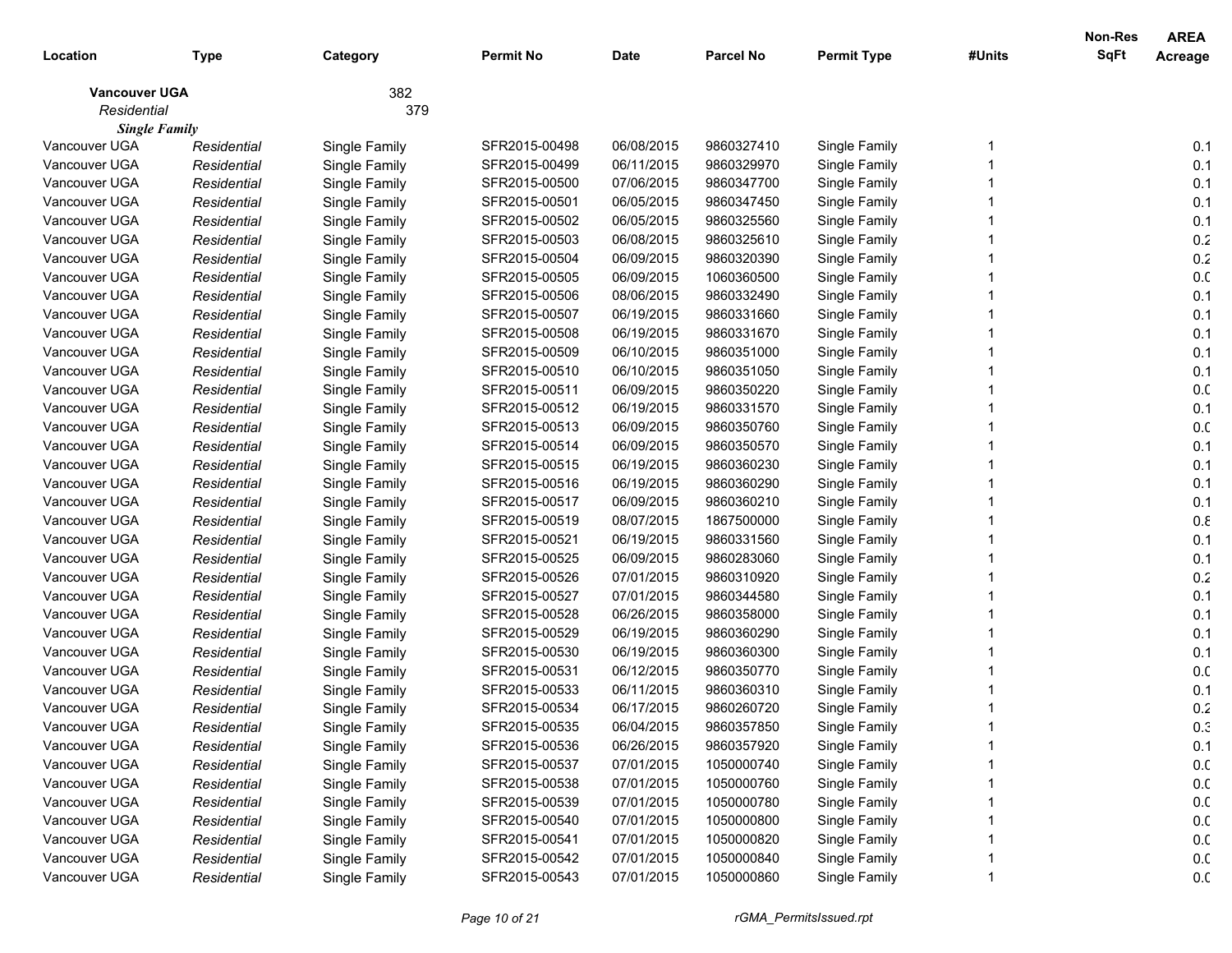|                      |             |               |                  |             |                  |                    |        | Non-Res     | <b>AREA</b>     |
|----------------------|-------------|---------------|------------------|-------------|------------------|--------------------|--------|-------------|-----------------|
| Location             | <b>Type</b> | Category      | <b>Permit No</b> | <b>Date</b> | <b>Parcel No</b> | <b>Permit Type</b> | #Units | <b>SqFt</b> | Acreage         |
| <b>Vancouver UGA</b> |             | 382           |                  |             |                  |                    |        |             |                 |
| Residential          |             | 379           |                  |             |                  |                    |        |             |                 |
| <b>Single Family</b> |             |               |                  |             |                  |                    |        |             |                 |
| Vancouver UGA        | Residential | Single Family | SFR2015-00544    | 07/07/2015  | 9860347560       | Single Family      |        |             | 0.1             |
| Vancouver UGA        | Residential | Single Family | SFR2015-00545    | 07/01/2015  | 9860344020       | Single Family      |        |             | 0.1             |
| Vancouver UGA        | Residential | Single Family | SFR2015-00548    | 07/02/2015  | 9860347490       | Single Family      |        |             | 0.1             |
| Vancouver UGA        | Residential | Single Family | SFR2015-00549    | 06/19/2015  | 9860355890       | Single Family      |        |             | 0.2             |
| Vancouver UGA        | Residential | Single Family | SFR2015-00550    | 06/19/2015  | 9860355900       | Single Family      |        |             | 0.2             |
| Vancouver UGA        | Residential | Single Family | SFR2015-00551    | 07/14/2015  | 9860344520       | Single Family      |        |             | 0.1             |
| Vancouver UGA        | Residential | Single Family | SFR2015-00552    | 07/07/2015  | 9860344320       | Single Family      |        |             | 0.1             |
| Vancouver UGA        | Residential | Single Family | SFR2015-00553    | 07/07/2015  | 9860344330       | Single Family      |        |             | 0.1             |
| Vancouver UGA        | Residential | Single Family | SFR2015-00558    | 06/18/2015  | 9860341960       | Single Family      |        |             | 0.3             |
| Vancouver UGA        | Residential | Single Family | SFR2015-00565    | 07/06/2015  | 1564830000       | Single Family      |        |             | 1. <sub>C</sub> |
| Vancouver UGA        | Residential | Single Family | SFR2015-00567    | 06/15/2015  | 9860357380       | Single Family      |        |             | 0.1             |
| Vancouver UGA        | Residential | Single Family | SFR2015-00569    | 07/10/2015  | 9860350780       | Single Family      |        |             | 0.1             |
| Vancouver UGA        | Residential | Single Family | SFR2015-00570    | 07/10/2015  | 9860350790       | Single Family      |        |             | 0.0             |
| Vancouver UGA        | Residential | Single Family | SFR2015-00572    | 06/26/2015  | 9860350800       | Single Family      |        |             | 0.1             |
| Vancouver UGA        | Residential | Single Family | SFR2015-00574    | 07/10/2015  | 9860350250       | Single Family      |        |             | 0.1             |
| Vancouver UGA        | Residential | Single Family | SFR2015-00580    | 07/07/2015  | 9860360280       | Single Family      |        |             | 0.1             |
| Vancouver UGA        | Residential | Single Family | SFR2015-00582    | 07/07/2015  | 9860360270       | Single Family      |        |             | 0.1             |
| Vancouver UGA        | Residential | Single Family | SFR2015-00583    | 06/22/2015  | 9860318630       | Single Family      |        |             | $0.2\,$         |
| Vancouver UGA        | Residential | Single Family | SFR2015-00584    | 07/02/2015  | 9860355910       | Single Family      |        |             | 0.2             |
| Vancouver UGA        | Residential | Single Family | SFR2015-00585    | 07/20/2015  | 9860329480       | Single Family      |        |             | 0.2             |
| Vancouver UGA        | Residential | Single Family | SFR2015-00586    | 07/07/2015  | 9860360220       | Single Family      |        |             | 0.1             |
| Vancouver UGA        | Residential | Single Family | SFR2015-00587    | 08/19/2015  | 9860350580       | Single Family      |        |             | 0.1             |
| Vancouver UGA        | Residential | Single Family | SFR2015-00588    | 06/26/2015  | 9860350230       | Single Family      |        |             | 0.1             |
| Vancouver UGA        | Residential | Single Family | SFR2015-00589    | 06/26/2015  | 9860350240       | Single Family      |        |             | 0.0             |
| Vancouver UGA        | Residential | Single Family | SFR2015-00590    | 07/02/2015  | 9860294570       | Single Family      |        |             | $0.2\,$         |
| Vancouver UGA        | Residential | Single Family | SFR2015-00591    | 06/19/2015  | 9860325400       | Single Family      |        |             | 0.1             |
| Vancouver UGA        | Residential | Single Family | SFR2015-00593    | 06/26/2015  | 9860349190       | Single Family      |        |             | 0.1             |
| Vancouver UGA        | Residential | Single Family | SFR2015-00594    | 07/06/2015  | 9860356130       | Single Family      |        |             | 0.3             |
| Vancouver UGA        | Residential | Single Family | SFR2015-00596    | 06/19/2015  | 9860265630       | Single Family      |        |             | 0.1             |
| Vancouver UGA        | Residential | Single Family | SFR2015-00597    | 08/20/2015  | 9860311230       | Single Family      |        |             | 0.1             |
| Vancouver UGA        | Residential | Single Family | SFR2015-00601    | 07/07/2015  | 1886610000       | Single Family      |        |             | 0.2             |
| Vancouver UGA        | Residential | Single Family | SFR2015-00602    | 07/22/2015  | 9860318210       | Single Family      |        |             | 0.2             |
| Vancouver UGA        | Residential | Single Family | SFR2015-00605    | 06/23/2015  | 1564420740       | Single Family      |        |             | 0.1             |
| Vancouver UGA        | Residential | Single Family | SFR2015-00606    | 07/10/2015  | 1889970460       | Single Family      |        |             | 0.1             |
| Vancouver UGA        | Residential | Single Family | SFR2015-00609    | 07/07/2015  | 9860327460       | Single Family      |        |             | 0.1             |
| Vancouver UGA        | Residential | Single Family | SFR2015-00610    | 07/10/2015  | 9860326690       | Single Family      |        |             | 0.1             |
| Vancouver UGA        | Residential | Single Family | SFR2015-00614    | 09/24/2015  | 9860356100       | Single Family      |        |             | 0.2             |
| Vancouver UGA        | Residential | Single Family | SFR2015-00625    | 07/07/2015  | 9860329080       | Single Family      |        |             | 0.2             |
| Vancouver UGA        | Residential | Single Family | SFR2015-00626    | 07/14/2015  | 9860344030       | Single Family      |        |             | 0.1             |
| Vancouver UGA        | Residential | Single Family | SFR2015-00627    | 07/14/2015  | 9860344610       | Single Family      |        |             | 0.1             |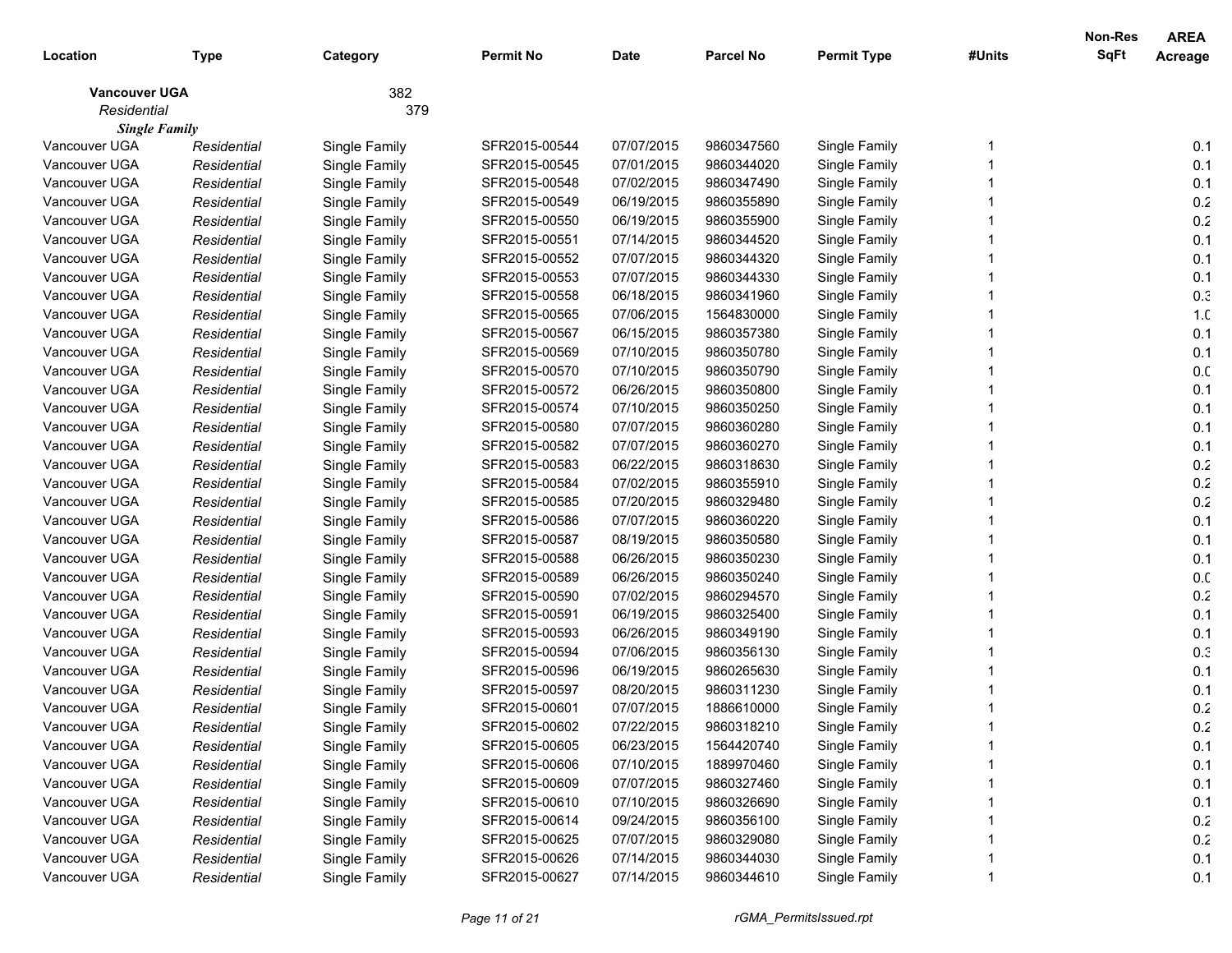|                      |             |               |                  |             |                  |                    |        | Non-Res     | <b>AREA</b>     |
|----------------------|-------------|---------------|------------------|-------------|------------------|--------------------|--------|-------------|-----------------|
| Location             | <b>Type</b> | Category      | <b>Permit No</b> | <b>Date</b> | <b>Parcel No</b> | <b>Permit Type</b> | #Units | <b>SqFt</b> | Acreage         |
| <b>Vancouver UGA</b> |             | 382           |                  |             |                  |                    |        |             |                 |
| Residential          |             | 379           |                  |             |                  |                    |        |             |                 |
| <b>Single Family</b> |             |               |                  |             |                  |                    |        |             |                 |
| Vancouver UGA        | Residential | Single Family | SFR2015-00629    | 08/07/2015  | 9860331970       | Single Family      |        |             | 0. <sub>C</sub> |
| Vancouver UGA        | Residential | Single Family | SFR2015-00630    | 08/07/2015  | 9860332030       | Single Family      |        |             | 0.1             |
| Vancouver UGA        | Residential | Single Family | SFR2015-00631    | 06/30/2015  | 9860358550       | Single Family      |        |             | 0.1             |
| Vancouver UGA        | Residential | Single Family | SFR2015-00633    | 06/29/2015  | 9860327150       | Single Family      |        |             | 0.1             |
| Vancouver UGA        | Residential | Single Family | SFR2015-00634    | 07/07/2015  | 1859600180       | Single Family      |        |             | 0.2             |
| Vancouver UGA        | Residential | Single Family | SFR2015-00637    | 07/02/2015  | 9860349350       | Single Family      |        |             | 0.1             |
| Vancouver UGA        | Residential | Single Family | SFR2015-00638    | 07/07/2015  | 9860331210       | Single Family      |        |             | 0.1             |
| Vancouver UGA        | Residential | Single Family | SFR2015-00639    | 07/07/2015  | 9860331220       | Single Family      |        |             | 0.1             |
| Vancouver UGA        | Residential | Single Family | SFR2015-00640    | 07/07/2015  | 9860331200       | Single Family      |        |             | 0.1             |
| Vancouver UGA        | Residential | Single Family | SFR2015-00641    | 07/01/2015  | 9860331470       | Single Family      |        |             | 0.1             |
| Vancouver UGA        | Residential | Single Family | SFR2015-00642    | 07/07/2015  | 9860331190       | Single Family      |        |             | 0.1             |
| Vancouver UGA        | Residential | Single Family | SFR2015-00643    | 07/06/2015  | 1042990260       | Single Family      |        |             | 0.1             |
| Vancouver UGA        | Residential | Single Family | SFR2015-00644    | 06/24/2015  | 9860357390       | Single Family      |        |             | 0.1             |
| Vancouver UGA        | Residential | Single Family | SFR2015-00645    | 07/13/2015  | 1060360520       | Single Family      |        |             | 0.0             |
| Vancouver UGA        | Residential | Single Family | SFR2015-00647    | 07/10/2015  | 9860331230       | Single Family      |        |             | 0.1             |
| Vancouver UGA        | Residential | Single Family | SFR2015-00649    | 07/07/2015  | 9860349360       | Single Family      |        |             | 0.1             |
| Vancouver UGA        | Residential | Single Family | SFR2015-00650    | 07/08/2015  | 9860349480       | Single Family      |        |             | 0.1             |
| Vancouver UGA        | Residential | Single Family | SFR2015-00652    | 07/07/2015  | 1608550040       | Single Family      |        |             | 0.0             |
| Vancouver UGA        | Residential | Single Family | SFR2015-00653    | 07/29/2015  | 9860344510       | Single Family      |        |             | 0.1             |
| Vancouver UGA        | Residential | Single Family | SFR2015-00655    | 07/10/2015  | 9860338060       | Single Family      |        |             | 0.2             |
| Vancouver UGA        | Residential | Single Family | SFR2015-00656    | 07/20/2015  | 9860329390       | Single Family      |        |             | 0.2             |
| Vancouver UGA        | Residential | Single Family | SFR2015-00658    | 07/17/2015  | 9860330050       | Single Family      |        |             | 0.1             |
| Vancouver UGA        | Residential | Single Family | SFR2015-00660    | 08/12/2015  | 1177000000       | Single Family      |        |             | 3.5             |
| Vancouver UGA        | Residential | Single Family | SFR2015-00661    | 07/10/2015  | 9860326230       | Single Family      |        |             | 0.1             |
| Vancouver UGA        | Residential | Single Family | SFR2015-00662    | 07/10/2015  | 9860326190       | Single Family      |        |             | 0.1             |
| Vancouver UGA        | Residential | Single Family | SFR2015-00670    | 07/10/2015  | 9860326650       | Single Family      |        |             | 0.1             |
| Vancouver UGA        | Residential | Single Family | SFR2015-00674    | 07/30/2015  | 9860357440       | Single Family      |        |             | 0.1             |
| Vancouver UGA        | Residential | Single Family | SFR2015-00675    | 07/21/2015  | 9860338170       | Single Family      |        |             | 0.1             |
| Vancouver UGA        | Residential | Single Family | SFR2015-00677    | 07/30/2015  | 9860357520       | Single Family      |        |             | 0.1             |
| Vancouver UGA        | Residential | Single Family | SFR2015-00684    | 07/17/2015  | 9860338130       | Single Family      |        |             | 0.2             |
| Vancouver UGA        | Residential | Single Family | SFR2015-00685    | 07/17/2015  | 9860338040       | Single Family      |        |             | 0.2             |
| Vancouver UGA        | Residential | Single Family | SFR2015-00686    | 07/21/2015  | 9860344600       | Single Family      |        |             | 0.1             |
| Vancouver UGA        | Residential | Single Family | SFR2015-00687    | 07/21/2015  | 9860327260       | Single Family      |        |             | 0.1             |
| Vancouver UGA        | Residential | Single Family | SFR2015-00688    | 07/23/2015  | 9860347210       | Single Family      |        |             | 0.2             |
| Vancouver UGA        | Residential | Single Family | SFR2015-00689    | 07/23/2015  | 9860347520       | Single Family      |        |             | 0.1             |
| Vancouver UGA        | Residential | Single Family | SFR2015-00690    | 07/17/2015  | 9860331080       | Single Family      |        |             | 0.1             |
| Vancouver UGA        | Residential | Single Family | SFR2015-00692    | 08/05/2015  | 9860283010       | Single Family      |        |             | 0.1             |
| Vancouver UGA        | Residential | Single Family | SFR2015-00694    | 08/05/2015  | 9860326670       | Single Family      |        |             | 0.1             |
| Vancouver UGA        | Residential | Single Family | SFR2015-00695    | 08/05/2015  | 9860344300       | Single Family      |        |             | 0.1             |
| Vancouver UGA        | Residential | Single Family | SFR2015-00697    | 07/21/2015  | 9860338530       | Single Family      |        |             | 0.2             |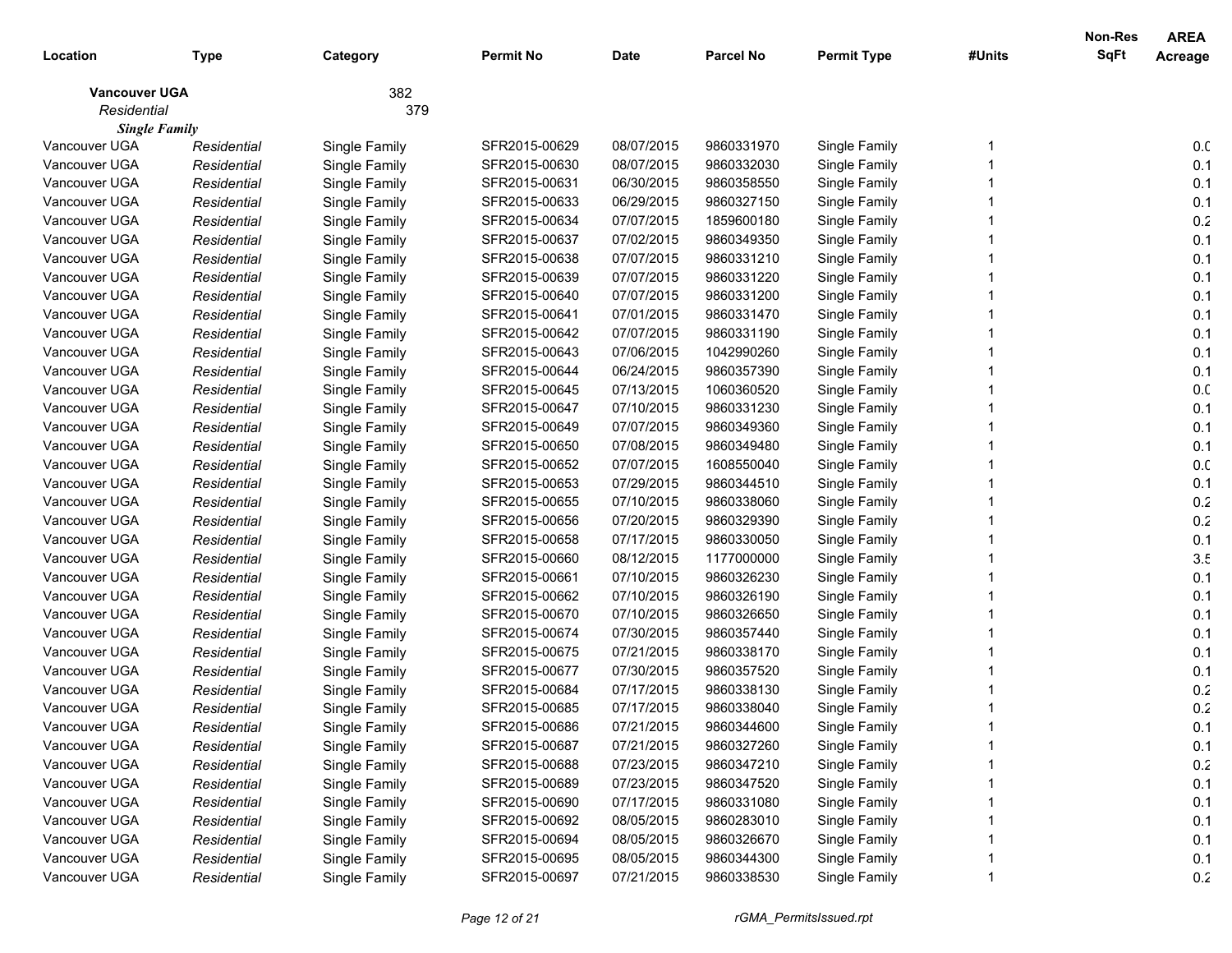| Location             | <b>Type</b> | Category      | <b>Permit No</b> | <b>Date</b> | <b>Parcel No</b> | <b>Permit Type</b> | #Units | Non-Res<br><b>SqFt</b> | <b>AREA</b><br>Acreage |
|----------------------|-------------|---------------|------------------|-------------|------------------|--------------------|--------|------------------------|------------------------|
| <b>Vancouver UGA</b> |             | 382           |                  |             |                  |                    |        |                        |                        |
| Residential          |             | 379           |                  |             |                  |                    |        |                        |                        |
| <b>Single Family</b> |             |               |                  |             |                  |                    |        |                        |                        |
| Vancouver UGA        | Residential | Single Family | SFR2015-00698    | 07/24/2015  | 1060360640       | Single Family      |        |                        | 0.0                    |
| Vancouver UGA        | Residential | Single Family | SFR2015-00699    | 08/18/2015  | 9860358170       | Single Family      |        |                        | 0.1                    |
| Vancouver UGA        | Residential | Single Family | SFR2015-00700    | 07/23/2015  | 9860336150       | Single Family      |        |                        | 0.2                    |
| Vancouver UGA        | Residential | Single Family | SFR2015-00701    | 07/28/2015  | 9860326610       | Single Family      |        |                        | 0.1                    |
| Vancouver UGA        | Residential | Single Family | SFR2015-00702    | 08/05/2015  | 9860330040       | Single Family      |        |                        | 0.1                    |
| Vancouver UGA        | Residential | Single Family | SFR2015-00705    | 08/07/2015  | 9860331550       | Single Family      |        |                        | 0.1                    |
| Vancouver UGA        | Residential | Single Family | SFR2015-00707    | 07/23/2015  | 9860327390       | Single Family      |        |                        | 0.1                    |
| Vancouver UGA        | Residential | Single Family | SFR2015-00708    | 07/24/2015  | 9860357450       | Single Family      |        |                        | 0.1                    |
| Vancouver UGA        | Residential | Single Family | SFR2015-00709    | 08/19/2015  | 9860350600       | Single Family      |        |                        | 0.1                    |
| Vancouver UGA        | Residential | Single Family | SFR2015-00710    | 08/19/2015  | 9860350590       | Single Family      |        |                        | 0.1                    |
| Vancouver UGA        | Residential | Single Family | SFR2015-00711    | 08/05/2015  | 9860326730       | Single Family      |        |                        | 0.1                    |
| Vancouver UGA        | Residential | Single Family | SFR2015-00712    | 08/12/2015  | 9860344400       | Single Family      |        |                        | 0.1                    |
| Vancouver UGA        | Residential | Single Family | SFR2015-00714    | 07/31/2015  | 9860340560       | Single Family      |        |                        | 0.1                    |
| Vancouver UGA        | Residential | Single Family | SFR2015-00715    | 07/31/2015  | 9860302240       | Single Family      |        |                        | 0.1                    |
| Vancouver UGA        | Residential | Single Family | SFR2015-00716    | 08/26/2015  | 9860342040       | Single Family      |        |                        | 0.2                    |
| Vancouver UGA        | Residential | Single Family | SFR2015-00719    | 08/14/2015  | 9860360120       | Single Family      |        |                        | 0.3                    |
| Vancouver UGA        | Residential | Single Family | SFR2015-00720    | 08/12/2015  | 9860327280       | Single Family      |        |                        | 0.1                    |
| Vancouver UGA        | Residential | Single Family | SFR2015-00721    | 08/19/2015  | 9860344060       | Single Family      |        |                        | 0.1                    |
| Vancouver UGA        | Residential | Single Family | SFR2015-00722    | 08/12/2015  | 9860344120       | Single Family      |        |                        | 0.1                    |
| Vancouver UGA        | Residential | Single Family | SFR2015-00723    | 08/19/2015  | 9860347410       | Single Family      |        |                        | 0.1                    |
| Vancouver UGA        | Residential | Single Family | SFR2015-00724    | 08/07/2015  | 9860358050       | Single Family      |        |                        | 0.1                    |
| Vancouver UGA        | Residential | Single Family | SFR2015-00726    | 08/06/2015  | 9860359420       | Single Family      |        |                        | 0.1                    |
| Vancouver UGA        | Residential | Single Family | SFR2015-00728    | 08/06/2015  | 9860349260       | Single Family      |        |                        | 0.1                    |
| Vancouver UGA        | Residential | Single Family | SFR2015-00729    | 08/06/2015  | 9860349280       | Single Family      |        |                        | 0.1                    |
| Vancouver UGA        | Residential | Single Family | SFR2015-00730    | 08/12/2015  | 9860341580       | Single Family      |        |                        | 0.0                    |
| Vancouver UGA        | Residential | Single Family | SFR2015-00731    | 07/30/2015  | 9860359370       | Single Family      |        |                        | 0.1                    |
| Vancouver UGA        | Residential | Single Family | SFR2015-00733    | 07/30/2015  | 9860329920       | Single Family      |        |                        | 0.1                    |
| Vancouver UGA        | Residential | Single Family | SFR2015-00734    | 08/06/2015  | 9860327030       | Single Family      |        |                        | 0.1                    |
| Vancouver UGA        | Residential | Single Family | SFR2015-00735    | 08/07/2015  | 9860349200       | Single Family      |        |                        | 0.1                    |
| Vancouver UGA        | Residential | Single Family | SFR2015-00736    | 07/29/2015  | 9860349440       | Single Family      |        |                        | 0.1                    |
| Vancouver UGA        | Residential | Single Family | SFR2015-00739    | 08/03/2015  | 1564420600       | Single Family      |        |                        | 0.0                    |
| Vancouver UGA        | Residential | Single Family | SFR2015-00740    | 08/10/2015  | 9860351070       | Single Family      |        |                        | 0.2                    |
| Vancouver UGA        | Residential | Single Family | SFR2015-00741    | 08/21/2015  | 9860357670       | Single Family      |        |                        | 0.1                    |
| Vancouver UGA        | Residential | Single Family | SFR2015-00742    | 08/19/2015  | 9860350310       | Single Family      |        |                        | 0.0                    |
| Vancouver UGA        | Residential | Single Family | SFR2015-00743    | 09/16/2015  | 9860350820       | Single Family      |        |                        | 0.0                    |
| Vancouver UGA        | Residential | Single Family | SFR2015-00744    | 09/16/2015  | 9860350810       | Single Family      |        |                        | 0.0                    |
| Vancouver UGA        | Residential | Single Family | SFR2015-00745    | 07/24/2015  | 9860352630       | Single Family      |        |                        | 0.2                    |
| Vancouver UGA        | Residential | Single Family | SFR2015-00747    | 08/14/2015  | 9860331520       | Single Family      |        |                        | 0.1                    |
| Vancouver UGA        | Residential | Single Family | SFR2015-00751    | 08/07/2015  | 1042990240       | Single Family      |        |                        | 0.1                    |
| Vancouver UGA        | Residential | Single Family | SFR2015-00752    | 08/10/2015  | 9860340530       | Single Family      | 1      |                        | 0.1                    |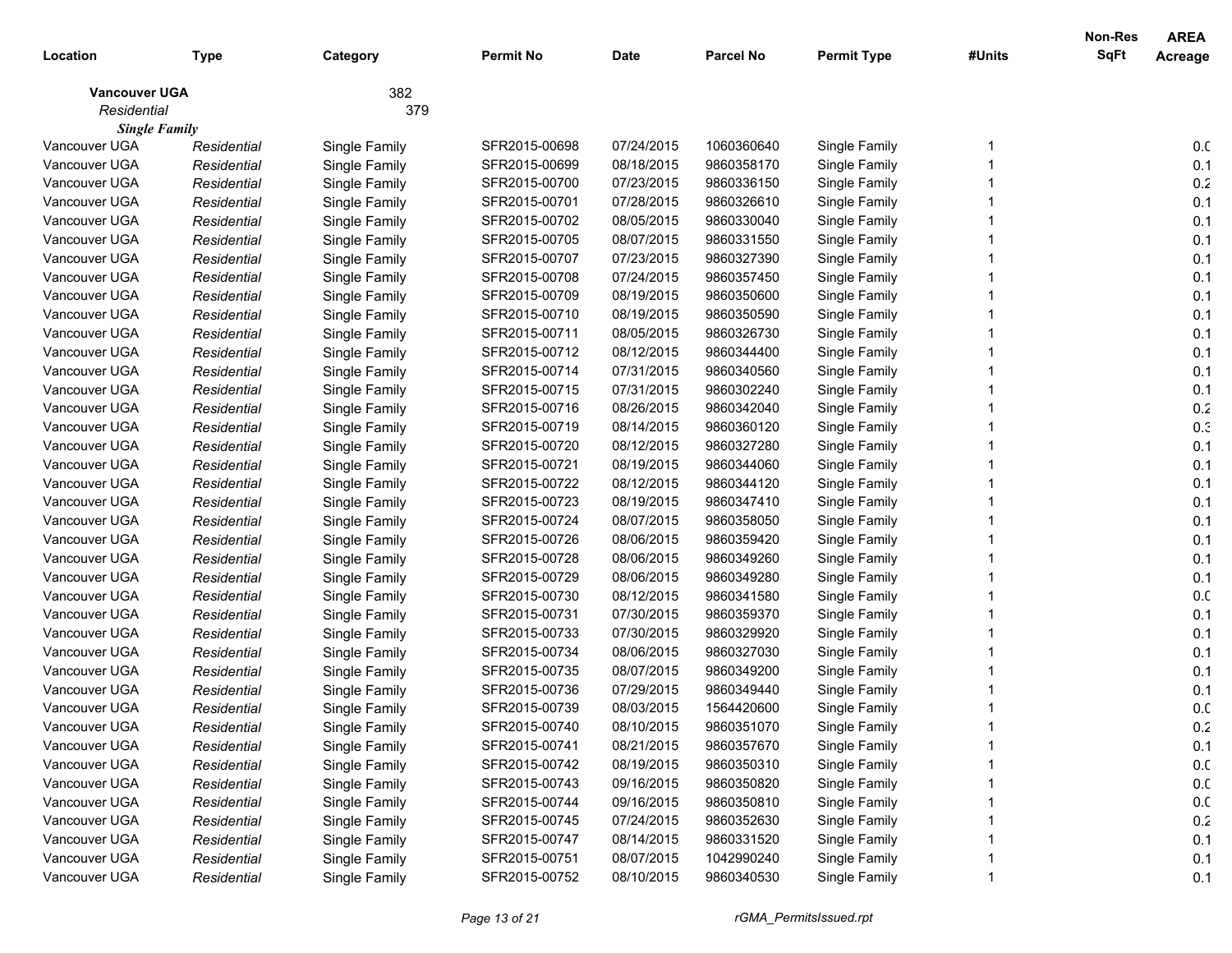| Location             | <b>Type</b> | Category      | <b>Permit No</b> | <b>Date</b> | <b>Parcel No</b> | <b>Permit Type</b> | #Units | Non-Res<br><b>SqFt</b> | <b>AREA</b><br>Acreage |
|----------------------|-------------|---------------|------------------|-------------|------------------|--------------------|--------|------------------------|------------------------|
| <b>Vancouver UGA</b> |             | 382           |                  |             |                  |                    |        |                        |                        |
| Residential          |             | 379           |                  |             |                  |                    |        |                        |                        |
| <b>Single Family</b> |             |               |                  |             |                  |                    |        |                        |                        |
| Vancouver UGA        | Residential | Single Family | SFR2015-00753    | 08/10/2015  | 9860340440       | Single Family      |        |                        | 0.1                    |
| Vancouver UGA        | Residential | Single Family | SFR2015-00756    | 08/10/2015  | 9860358330       | Single Family      |        |                        | 0.1                    |
| Vancouver UGA        | Residential | Single Family | SFR2015-00758    | 08/10/2015  | 9860325410       | Single Family      |        |                        | 0.1                    |
| Vancouver UGA        | Residential | Single Family | SFR2015-00759    | 09/24/2015  | 9860329530       | Single Family      |        |                        | 0.4                    |
| Vancouver UGA        | Residential | Single Family | SFR2015-00761    | 08/17/2015  | 9860327060       | Single Family      |        |                        | 0.1                    |
| Vancouver UGA        | Residential | Single Family | SFR2015-00762    | 08/13/2015  | 1897590220       | Single Family      |        |                        | 0.1                    |
| Vancouver UGA        | Residential | Single Family | SFR2015-00764    | 08/10/2015  | 9860347570       | Single Family      |        |                        | 0.1                    |
| Vancouver UGA        | Residential | Single Family | SFR2015-00766    | 08/11/2015  | 9860326510       | Single Family      |        |                        | 0.1                    |
| Vancouver UGA        | Residential | Single Family | SFR2015-00767    | 08/21/2015  | 9860358020       | Single Family      |        |                        | 0.1                    |
| Vancouver UGA        | Residential | Single Family | SFR2015-00769    | 08/12/2015  | 9860320160       | Single Family      |        |                        | $0.2\,$                |
| Vancouver UGA        | Residential | Single Family | SFR2015-00771    | 08/12/2015  | 9860311530       | Single Family      |        |                        | 0.1                    |
| Vancouver UGA        | Residential | Single Family | SFR2015-00774    | 08/13/2015  | 9860338030       | Single Family      |        |                        | $0.2\,$                |
| Vancouver UGA        | Residential | Single Family | SFR2015-00775    | 08/13/2015  | 1859900000       | Single Family      |        |                        | 8.C                    |
| Vancouver UGA        | Residential | Single Family | SFR2015-00776    | 08/14/2015  | 9860354000       | Single Family      |        |                        | 0.1                    |
| Vancouver UGA        | Residential | Single Family | SFR2015-00780    | 08/20/2015  | 9860347640       | Single Family      |        |                        | 0.2                    |
| Vancouver UGA        | Residential | Single Family | SFR2015-00782    | 08/24/2015  | 1607582320       | Single Family      |        |                        | 0. <sub>C</sub>        |
| Vancouver UGA        | Residential | Single Family | SFR2015-00783    | 08/24/2015  | 9860331960       | Single Family      |        |                        | 0. <sub>C</sub>        |
| Vancouver UGA        | Residential | Single Family | SFR2015-00784    | 08/19/2015  | 9860338140       | Single Family      |        |                        | $0.2\,$                |
| Vancouver UGA        | Residential | Single Family | SFR2015-00785    | 09/16/2015  | 1049670250       | Single Family      |        |                        | 0.0                    |
| Vancouver UGA        | Residential | Single Family | SFR2015-00786    | 08/24/2015  | 9860331980       | Single Family      |        |                        | 0.0                    |
| Vancouver UGA        | Residential | Single Family | SFR2015-00787    | 08/25/2015  | 9860267190       | Single Family      |        |                        | 0.0                    |
| Vancouver UGA        | Residential | Single Family | SFR2015-00788    | 08/25/2015  | 9860267200       | Single Family      |        |                        | 0.0                    |
| Vancouver UGA        | Residential | Single Family | SFR2015-00789    | 08/25/2015  | 9860267210       | Single Family      |        |                        | 0.0                    |
| Vancouver UGA        | Residential | Single Family | SFR2015-00790    | 08/25/2015  | 9860267220       | Single Family      |        |                        | 0.0                    |
| Vancouver UGA        | Residential | Single Family | SFR2015-00791    | 08/25/2015  | 9860267230       | Single Family      |        |                        | 0. <sub>C</sub>        |
| Vancouver UGA        | Residential | Single Family | SFR2015-00792    | 08/25/2015  | 9860267240       | Single Family      |        |                        | 0.0                    |
| Vancouver UGA        | Residential | Single Family | SFR2015-00793    | 08/25/2015  | 9860267250       | Single Family      |        |                        | 0.0                    |
| Vancouver UGA        | Residential | Single Family | SFR2015-00794    | 08/26/2015  | 9860326710       | Single Family      |        |                        | 0.1                    |
| Vancouver UGA        | Residential | Single Family | SFR2015-00795    | 08/26/2015  | 9860344250       | Single Family      |        |                        | 0.1                    |
| Vancouver UGA        | Residential | Single Family | SFR2015-00798    | 08/27/2015  | 9860341810       | Single Family      |        |                        | 0.1                    |
| Vancouver UGA        | Residential | Single Family | SFR2015-00799    | 08/27/2015  | 9860341920       | Single Family      |        |                        | 0.1                    |
| Vancouver UGA        | Residential | Single Family | SFR2015-00800    | 08/21/2015  | 9860349450       | Single Family      |        |                        | 0.1                    |
| Vancouver UGA        | Residential | Single Family | SFR2015-00801    | 08/21/2015  | 9860349460       | Single Family      |        |                        | 0.1                    |
| Vancouver UGA        | Residential | Single Family | SFR2015-00802    | 09/02/2015  | 9860347530       | Single Family      |        |                        | 0.1                    |
| Vancouver UGA        | Residential | Single Family | SFR2015-00803    | 08/27/2015  | 9860341880       | Single Family      |        |                        | 0.1                    |
| Vancouver UGA        | Residential | Single Family | SFR2015-00805    | 08/18/2015  | 9860350980       | Single Family      |        |                        | 0.1                    |
| Vancouver UGA        | Residential | Single Family | SFR2015-00808    | 08/19/2015  | 9860354340       | Single Family      |        |                        | 0.2                    |
| Vancouver UGA        | Residential | Single Family | SFR2015-00809    | 08/31/2015  | 9860360110       | Single Family      |        |                        | $0.2\,$                |
| Vancouver UGA        | Residential | Single Family | SFR2015-00810    | 08/31/2015  | 9860360250       | Single Family      |        |                        | $0.2\,$                |
| Vancouver UGA        | Residential | Single Family | SFR2015-00811    | 08/21/2015  | 9860350970       | Single Family      | 1      |                        | 0.1                    |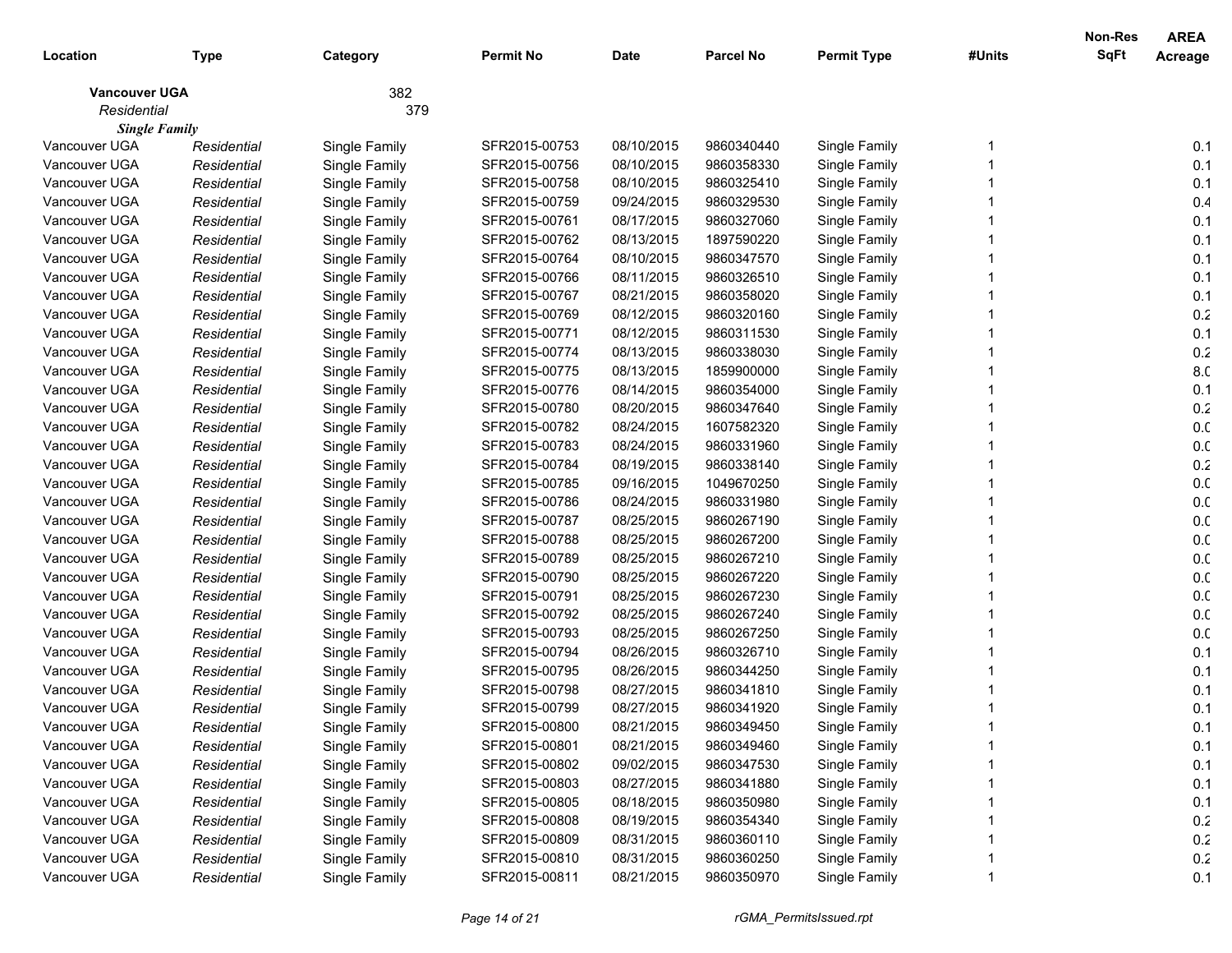|                      |             |               |                  |             |                  |                    |        | <b>Non-Res</b> | <b>AREA</b>     |
|----------------------|-------------|---------------|------------------|-------------|------------------|--------------------|--------|----------------|-----------------|
| Location             | Type        | Category      | <b>Permit No</b> | <b>Date</b> | <b>Parcel No</b> | <b>Permit Type</b> | #Units | <b>SqFt</b>    | Acreage         |
| <b>Vancouver UGA</b> |             | 382           |                  |             |                  |                    |        |                |                 |
| Residential          |             | 379           |                  |             |                  |                    |        |                |                 |
| <b>Single Family</b> |             |               |                  |             |                  |                    |        |                |                 |
| Vancouver UGA        | Residential | Single Family | SFR2015-00813    | 08/28/2015  | 9860340460       | Single Family      |        |                | 0.1             |
| Vancouver UGA        | Residential | Single Family | SFR2015-00814    | 08/31/2015  | 9860360260       | Single Family      |        |                | 0.2             |
| Vancouver UGA        | Residential | Single Family | SFR2015-00816    | 08/20/2015  | 9860331500       | Single Family      |        |                | 0.1             |
| Vancouver UGA        | Residential | Single Family | SFR2015-00817    | 08/27/2015  | 9860331070       | Single Family      |        |                | 0.1             |
| Vancouver UGA        | Residential | Single Family | SFR2015-00818    | 09/02/2015  | 9860344210       | Single Family      |        |                | 0.1             |
| Vancouver UGA        | Residential | Single Family | SFR2015-00825    | 08/28/2015  | 9860340480       | Single Family      |        |                | 0.1             |
| Vancouver UGA        | Residential | Single Family | SFR2015-00827    | 08/17/2015  | 9860336100       | Single Family      |        |                | 0.2             |
| Vancouver UGA        | Residential | Single Family | SFR2015-00828    | 08/17/2015  | 9860325600       | Single Family      |        |                | 0.2             |
| Vancouver UGA        | Residential | Single Family | SFR2015-00830    | 08/18/2015  | 9860325840       | Single Family      |        |                | 0.2             |
| Vancouver UGA        | Residential | Single Family | SFR2015-00832    | 09/01/2015  | 9860336820       | Single Family      |        |                | 0.1             |
| Vancouver UGA        | Residential | Single Family | SFR2015-00833    | 09/01/2015  | 9860336490       | Single Family      |        |                | 0.1             |
| Vancouver UGA        | Residential | Single Family | SFR2015-00834    | 09/01/2015  | 9860336220       | Single Family      |        |                | 0.1             |
| Vancouver UGA        | Residential | Single Family | SFR2015-00835    | 09/28/2015  | 9860340540       | Single Family      |        |                | 0.1             |
| Vancouver UGA        | Residential | Single Family | SFR2015-00837    | 09/09/2015  | 1181410340       | Single Family      |        |                | 0. <sub>C</sub> |
| Vancouver UGA        | Residential | Single Family | SFR2015-00838    | 09/16/2015  | 9860329100       | Single Family      |        |                | 0.2             |
| Vancouver UGA        | Residential | Single Family | SFR2015-00842    | 09/16/2015  | 9860329230       | Single Family      |        |                | 0.2             |
| Vancouver UGA        | Residential | Single Family | SFR2015-00843    | 09/02/2015  | 9860344070       | Single Family      |        |                | 0.1             |
| Vancouver UGA        | Residential | Single Family | SFR2015-00844    | 09/16/2015  | 9860344470       | Single Family      |        |                | 0.1             |
| Vancouver UGA        | Residential | Single Family | SFR2015-00845    | 08/24/2015  | 9860325590       | Single Family      |        |                | 0.1             |
| Vancouver UGA        | Residential | Single Family | SFR2015-00853    | 09/10/2015  | 1607581300       | Single Family      |        |                | 0. <sub>C</sub> |
| Vancouver UGA        | Residential | Single Family | SFR2015-00854    | 09/22/2015  | 9860357430       | Single Family      |        |                | 0.1             |
| Vancouver UGA        | Residential | Single Family | SFR2015-00857    | 09/17/2015  | 9860357980       | Single Family      |        |                | 0.4             |
| Vancouver UGA        | Residential | Single Family | SFR2015-00859    | 09/04/2015  | 9860360090       | Single Family      |        |                | 0.2             |
| Vancouver UGA        | Residential | Single Family | SFR2015-00861    | 09/21/2015  | 9860326680       | Single Family      |        |                | 0.1             |
| Vancouver UGA        | Residential | Single Family | SFR2015-00862    | 09/21/2015  | 9860326960       | Single Family      |        |                | 0.1             |
| Vancouver UGA        | Residential | Single Family | SFR2015-00863    | 08/28/2015  | 9860326900       | Single Family      |        |                | 0.1             |
| Vancouver UGA        | Residential | Single Family | SFR2015-00866    | 09/01/2015  | 9860359500       | Single Family      |        |                | 0.1             |
| Vancouver UGA        | Residential | Single Family | SFR2015-00867    | 09/01/2015  | 9860359530       | Single Family      |        |                | 0.1             |
| Vancouver UGA        | Residential | Single Family | SFR2015-00868    | 09/29/2015  | 9860347240       | Single Family      |        |                | 0.1             |
| Vancouver UGA        | Residential | Single Family | SFR2015-00869    | 09/21/2015  | 9860344380       | Single Family      |        |                | 0.1             |
| Vancouver UGA        | Residential | Single Family | SFR2015-00871    | 09/03/2015  | 9860320190       | Single Family      |        |                | 0.1             |
| Vancouver UGA        | Residential | Single Family | SFR2015-00873    | 09/15/2015  | 9860340570       | Single Family      |        |                | 0.1             |
| Vancouver UGA        | Residential | Single Family | SFR2015-00874    | 09/23/2015  | 9860265640       | Single Family      |        |                | 0.1             |
| Vancouver UGA        | Residential | Single Family | SFR2015-00875    | 09/15/2015  | 9860340580       | Single Family      |        |                | 0.1             |
| Vancouver UGA        | Residential | Single Family | SFR2015-00878    | 09/14/2015  | 9860341610       | Single Family      |        |                | 0.0             |
| Vancouver UGA        | Residential | Single Family | SFR2015-00879    | 09/16/2015  | 9860340990       | Single Family      |        |                | 0.0             |
| Vancouver UGA        | Residential | Single Family | SFR2015-00887    | 09/03/2015  | 9860320530       | Single Family      |        |                | 0.2             |
| Vancouver UGA        | Residential | Single Family | SFR2015-00888    | 09/03/2015  | 9860358470       | Single Family      |        |                | 0.1             |
| Vancouver UGA        | Residential | Single Family | SFR2015-00896    | 09/24/2015  | 9860341600       | Single Family      |        |                | 0.0             |
| Vancouver UGA        | Residential | Single Family | SFR2015-00899    | 09/21/2015  | 9860357650       | Single Family      |        |                | 0.1             |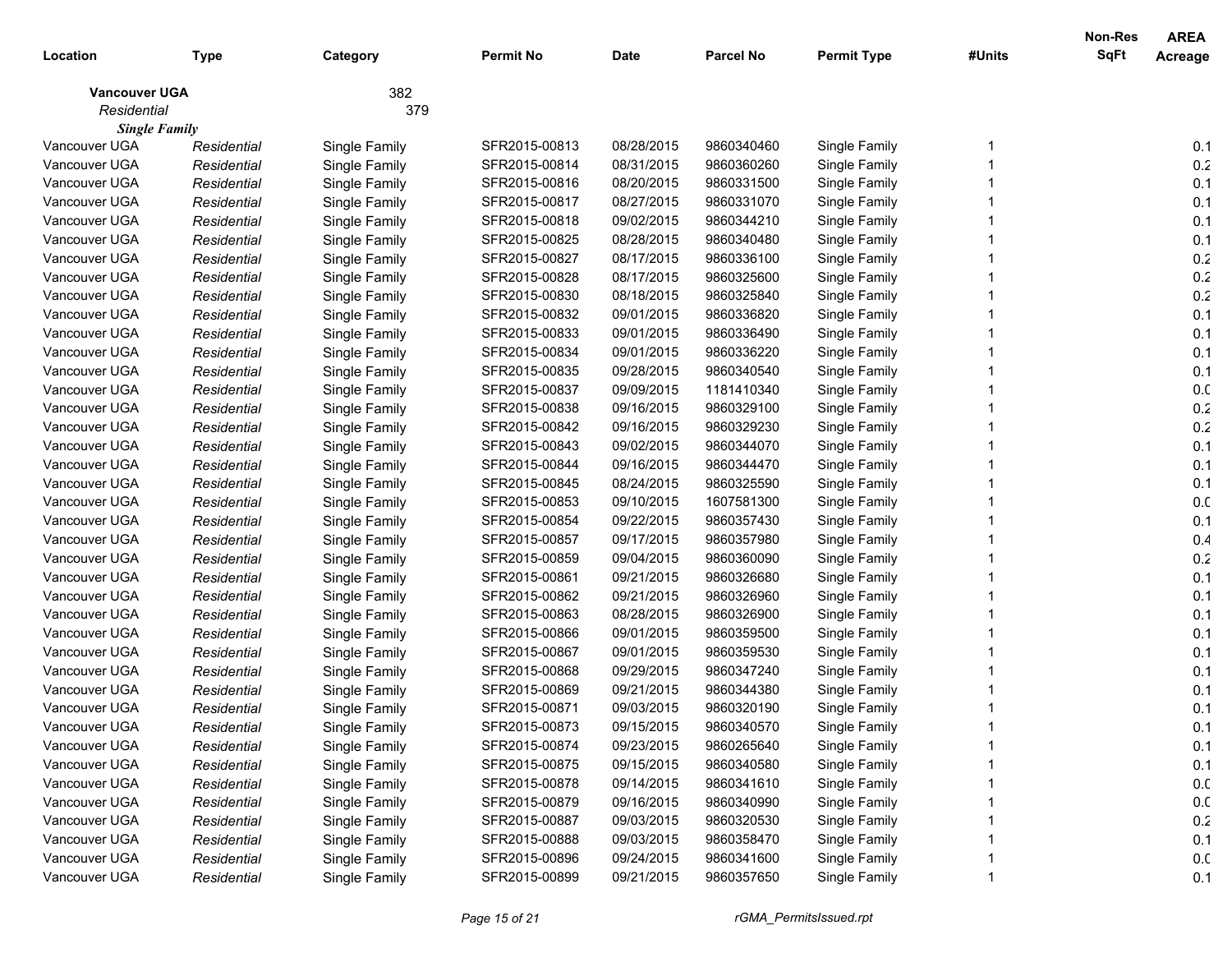| Location                            | <b>Type</b> | Category      | <b>Permit No</b> | <b>Date</b> | <b>Parcel No</b> | <b>Permit Type</b>      | #Units | <b>Non-Res</b><br><b>SqFt</b> | <b>AREA</b><br>Acreage |
|-------------------------------------|-------------|---------------|------------------|-------------|------------------|-------------------------|--------|-------------------------------|------------------------|
|                                     |             |               |                  |             |                  |                         |        |                               |                        |
| <b>Vancouver UGA</b><br>Residential |             | 382<br>379    |                  |             |                  |                         |        |                               |                        |
| <b>Single Family</b>                |             |               |                  |             |                  |                         |        |                               |                        |
| Vancouver UGA                       | Residential | Single Family | SFR2015-00904    | 09/29/2015  | 9860344410       | Single Family           |        |                               | 0.1                    |
| Vancouver UGA                       | Residential | Single Family | SFR2015-00905    | 09/24/2015  | 9860341590       | Single Family           |        |                               | 0.0                    |
| Vancouver UGA                       | Residential | Single Family | SFR2015-00906    | 09/14/2015  | 9860326480       | Single Family           |        |                               | 0.1                    |
| Vancouver UGA                       | Residential | Single Family | SFR2015-00914    | 09/17/2015  | 9860368850       | Single Family           |        |                               | 0.2                    |
| Vancouver UGA                       | Residential | Single Family | SFR2015-00915    | 09/11/2015  | 9860283070       | Single Family           |        |                               | 0.1                    |
| Vancouver UGA                       | Residential | Single Family | SFR2015-00918    | 09/11/2015  | 9860325470       | Single Family           |        |                               | 0.1                    |
| Vancouver UGA                       | Residential | Single Family | SFR2015-00919    | 09/23/2015  | 9860320150       | Single Family           |        |                               | 0.2                    |
| Vancouver UGA                       | Residential | Single Family | SFR2015-00921    | 09/16/2015  | 9860336200       | Single Family           |        |                               | 0.1                    |
| Vancouver UGA                       | Residential | Single Family | SFR2015-00922    | 09/16/2015  | 9860336390       | Single Family           |        |                               | 0.1                    |
| Vancouver UGA                       | Residential | Single Family | SFR2015-00925    | 09/16/2015  | 9860336380       | Single Family           |        |                               | 0.1                    |
| Vancouver UGA                       | Residential | Single Family | SFR2015-00927    | 09/17/2015  | 9860368840       | Single Family           |        |                               | 0.2                    |
| Vancouver UGA                       | Residential | Single Family | SFR2015-00928    | 09/17/2015  | 9860327270       | Single Family           |        |                               | 0.1                    |
| Vancouver UGA                       | Residential | Single Family | SFR2015-00931    | 09/24/2015  | 1182592500       | Single Family           |        |                               | 0.2                    |
| Vancouver UGA                       | Residential | Single Family | SFR2015-00932    | 09/29/2015  | 9860344140       | Single Family           |        |                               | 0.1                    |
| Vancouver UGA                       | Residential | Single Family | SFR2015-00935    | 09/17/2015  | 9860368810       | Single Family           |        |                               | 0.2                    |
| Vancouver UGA                       | Residential | Single Family | SFR2015-00942    | 09/23/2015  | 9860358620       | Single Family           |        |                               | 0.1                    |
| Vancouver UGA                       | Residential | Single Family | SFR2015-00943    | 09/24/2015  | 9860338220       | Single Family           |        |                               | 0.1                    |
| Vancouver UGA                       | Residential | Single Family | SFR2015-00950    | 09/28/2015  | 9860340420       | Single Family           |        |                               | 0.1                    |
| Vancouver UGA                       | Residential | Single Family | SFR2015-00963    | 09/30/2015  | 9860357470       | Single Family           |        |                               | 0.1                    |
|                                     |             |               |                  |             |                  |                         | 338    | <b>Total Single Family</b>    |                        |
|                                     |             |               |                  |             |                  | Vancouver UGA Sub Total | 402    | 2,778                         |                        |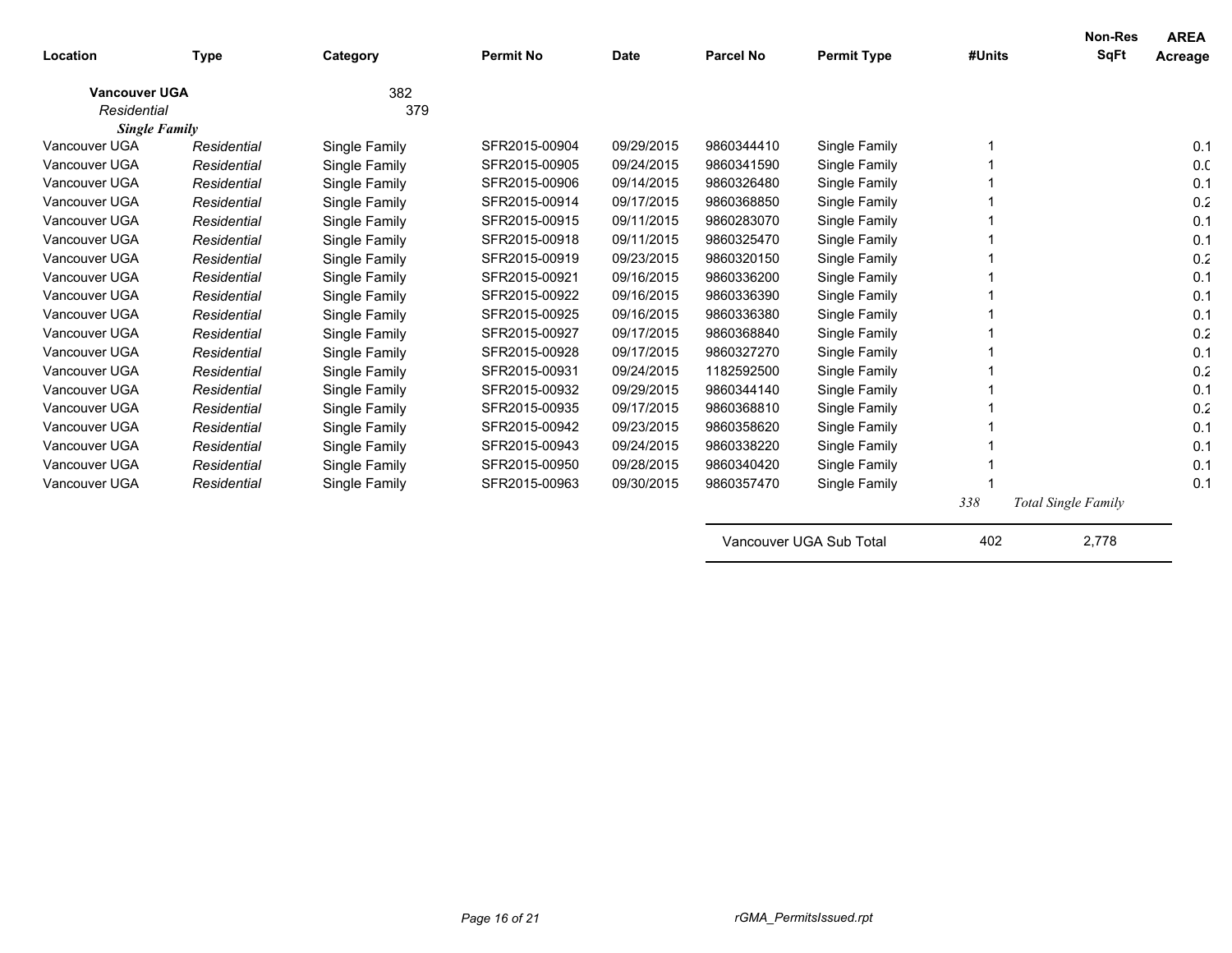|                      |             |               |                  |             |                     |                    |              | <b>Non-Res</b>             | <b>AREA</b> |
|----------------------|-------------|---------------|------------------|-------------|---------------------|--------------------|--------------|----------------------------|-------------|
| Location             | <b>Type</b> | Category      | <b>Permit No</b> | <b>Date</b> | <b>Parcel No</b>    | <b>Permit Type</b> | #Units       | <b>SqFt</b>                | Acreage     |
| Washougal            |             | 28            |                  |             |                     |                    |              |                            |             |
| Residential          |             | 28            |                  |             |                     |                    |              |                            |             |
| <b>Single Family</b> |             |               |                  |             |                     |                    |              |                            |             |
| Washougal            | Residential | Single Family | 15050036         | 06/05/2015  | 9860305380          | Single Family      | 1            |                            | 0.1         |
| Washougal            | Residential | Single Family | 15050055         | 07/21/2015  | 0960950000          | Single Family      | 1            |                            | $0.2\,$     |
| Washougal            | Residential | Single Family | 15050059         | 06/17/2015  | 1305620180          | Single Family      | 1            |                            | 0.2         |
| Washougal            | Residential | Single Family | 15050064         | 06/11/2015  | 9860355720          | Single Family      | 1            |                            | 0.1         |
| Washougal            | Residential | Single Family | 15050066         | 06/15/2015  | 9860355730          | Single Family      |              |                            | 0.1         |
| Washougal            | Residential | Single Family | 15050093         | 06/05/2015  | 1305610440          | Single Family      | $\mathbf{1}$ |                            | 0.1         |
| Washougal            | Residential | Single Family | 15050095         | 06/05/2015  | 1305610520          | Single Family      | 1            |                            | 0.1         |
| Washougal            | Residential | Single Family | 15050096         | 06/05/2015  | 1305610560          | Single Family      |              |                            | 0.1         |
| Washougal            | Residential | Single Family | 15050100         | 06/05/2015  | 9860305610          | Single Family      |              |                            | 0.1         |
| Washougal            | Residential | Single Family | 15050148         | 07/17/2015  | 1341650300          | Single Family      | 1            |                            | 0.1         |
| Washougal            | Residential | Single Family | 15050164         | 06/09/2015  | 1283580360          | Single Family      |              |                            | 0.2         |
| Washougal            | Residential | Single Family | 15060058         | 07/21/2015  | 9860305600          | Single Family      | 1            |                            | 0.1         |
| Washougal            | Residential | Single Family | 15070009         | 07/23/2015  | 1311730260          | Single Family      |              |                            | 0.9         |
| Washougal            | Residential | Single Family | 15070019         | 08/03/2015  | 1300360820          | Single Family      | 1            |                            | 0.1         |
| Washougal            | Residential | Single Family | 15070033         | 08/05/2015  | 9860327620          | Single Family      | 1            |                            | 0.3         |
| Washougal            | Residential | Single Family | 15070039         | 07/30/2015  | 1283581480          | Single Family      |              |                            | 0.1         |
| Washougal            | Residential | Single Family | 15070059         | 08/10/2015  | 9860355700          | Single Family      |              |                            | 0.1         |
| Washougal            | Residential | Single Family | 15070061         | 08/17/2015  | 1341650060          | Single Family      | $\mathbf{1}$ |                            | 0.1         |
| Washougal            | Residential | Single Family | 15070063         | 08/20/2015  | 1305620380          | Single Family      | 1            |                            | 0.2         |
| Washougal            | Residential | Single Family | 15070071         | 08/11/2015  | 9860355710          | Single Family      |              |                            | 0.1         |
| Washougal            | Residential | Single Family | 15070075         | 08/10/2015  | 1300460780          | Single Family      |              |                            | 0.1         |
| Washougal            | Residential | Single Family | 15070077         | 08/19/2015  | 1311860300          | Single Family      | 1            |                            | 0.3         |
| Washougal            | Residential | Single Family | 15070079         | 08/14/2015  | 1230110120          | Single Family      |              |                            | 0.1         |
| Washougal            | Residential | Single Family | 15070081         | 08/04/2015  | 9860305410          | Single Family      | 1            |                            | 0.1         |
| Washougal            | Residential | Single Family | 15070083         | 08/11/2015  | 9860305420          | Single Family      |              |                            | 0.1         |
| Washougal            | Residential | Single Family | 15070130         | 09/11/2015  | 9860305520          | Single Family      | 1            |                            | 0.3         |
| Washougal            | Residential | Single Family | 15080016         | 09/10/2015  | 9860355690          | Single Family      | 1            |                            | 0.1         |
| Washougal            | Residential | Single Family | 15080033         | 09/10/2015  | 1300560640          | Single Family      | 1            |                            | 0.1         |
|                      |             |               |                  |             |                     |                    | $28\,$       | <b>Total Single Family</b> |             |
|                      |             |               |                  |             | Washougal Sub Total |                    | 28           | 0                          |             |
| <b>Washougal UGA</b> |             | 1             |                  |             |                     |                    |              |                            |             |
| Residential          |             | 1             |                  |             |                     |                    |              |                            |             |
| <b>Single Family</b> |             |               |                  |             |                     |                    |              |                            |             |
| Washougal UGA        | Residential | Single Family | SFR2015-00546    | 07/21/2015  | 1309770120          | Single Family      |              |                            | 1.2         |
|                      |             |               |                  |             |                     |                    |              | Total Single Family        |             |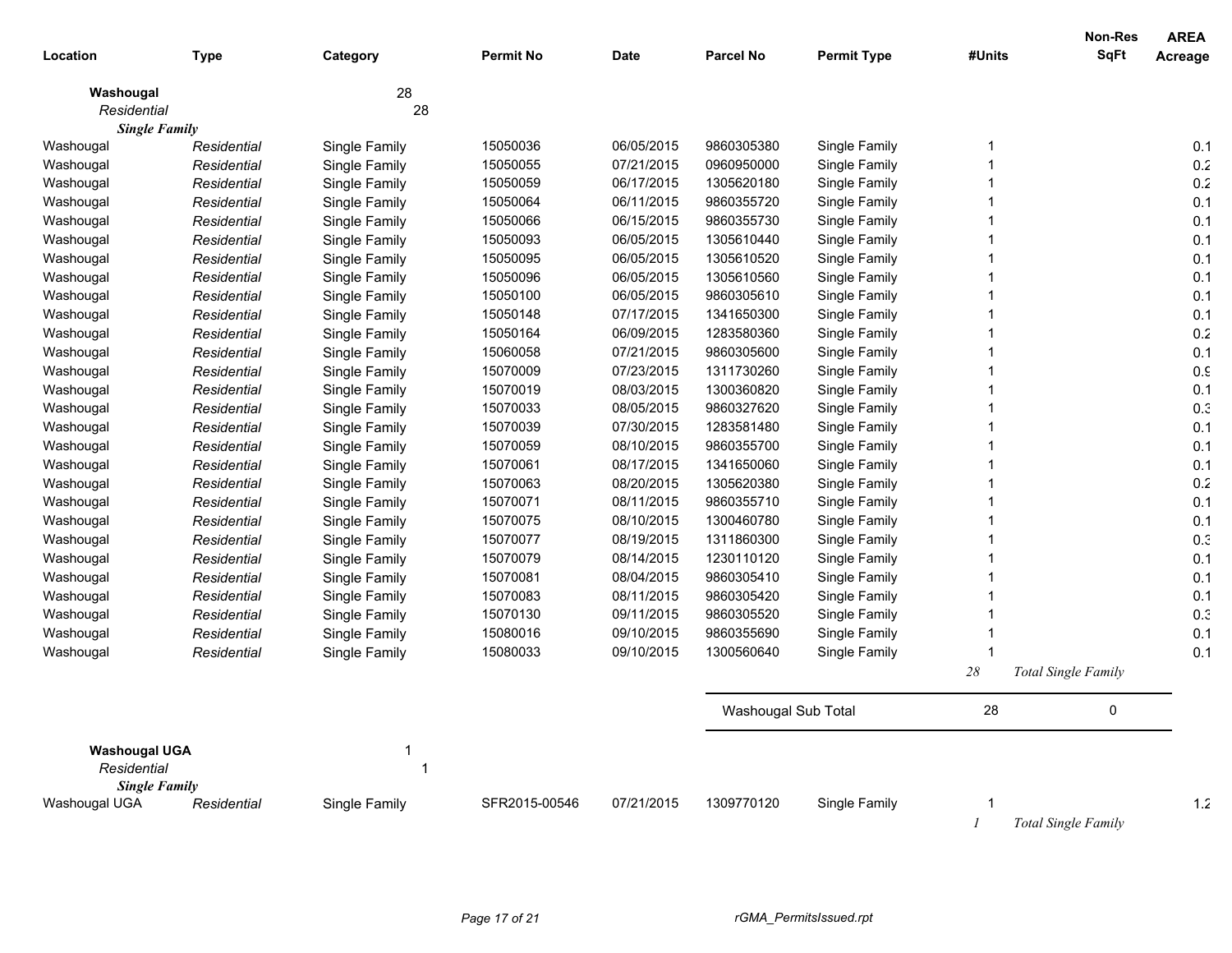| Location | Type | Category | <b>Permit No</b> | <b>Date</b> | <b>Parcel No</b> | <b>Permit Type</b>      | #Units | <b>Non-Res</b><br><b>SqFt</b> | <b>AREA</b><br><b>Acreage</b> |
|----------|------|----------|------------------|-------------|------------------|-------------------------|--------|-------------------------------|-------------------------------|
|          |      |          |                  |             |                  | Washougal UGA Sub Total |        |                               |                               |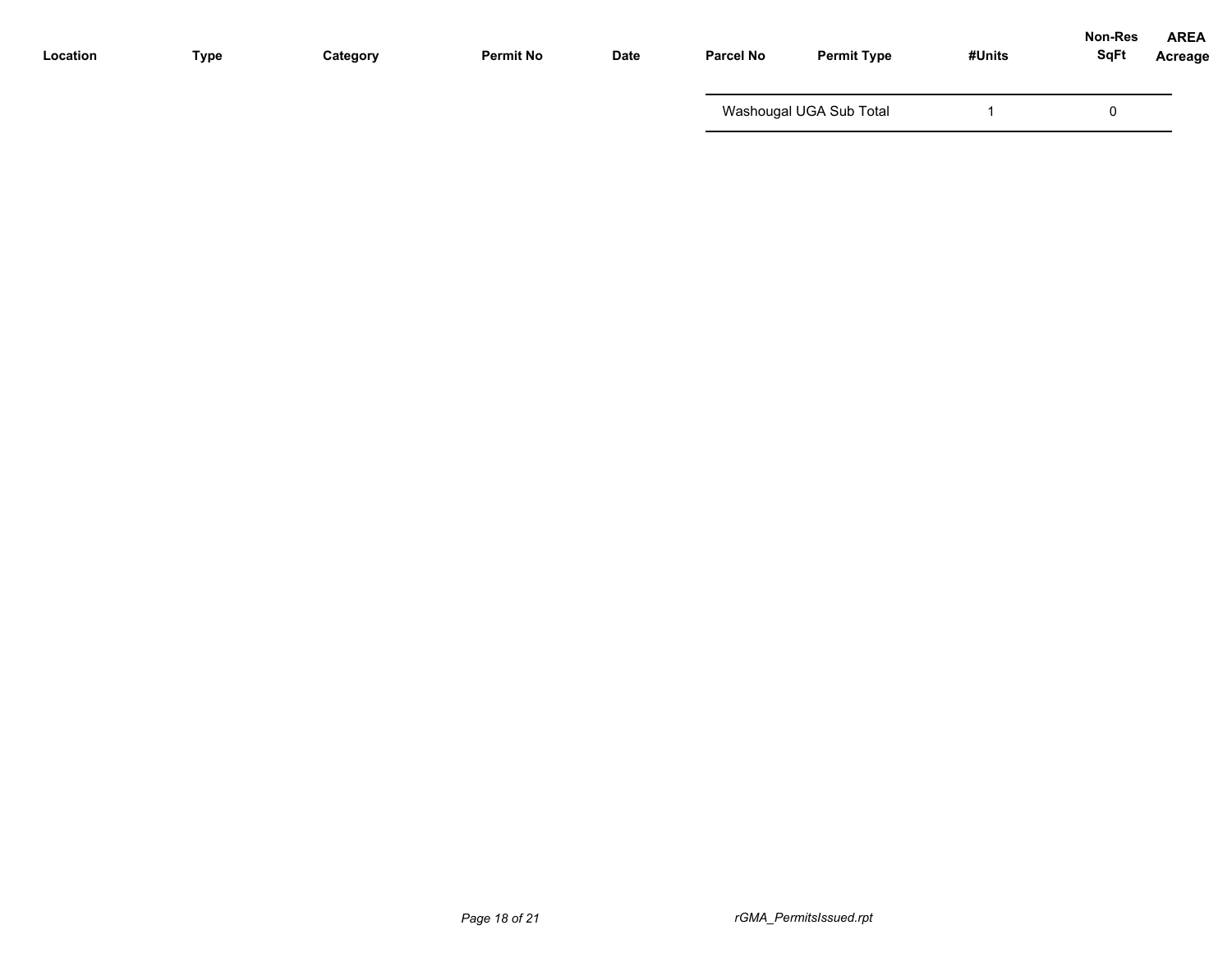|                             |                 |                         |                  |             |                  |                         |        | <b>Non-Res</b>     | <b>AREA</b>     |
|-----------------------------|-----------------|-------------------------|------------------|-------------|------------------|-------------------------|--------|--------------------|-----------------|
| Location                    | <b>Type</b>     | Category                | <b>Permit No</b> | <b>Date</b> | <b>Parcel No</b> | <b>Permit Type</b>      | #Units | <b>SqFt</b>        | Acreage         |
| <b>Clark County (Rural)</b> |                 | 95                      |                  |             |                  |                         |        |                    |                 |
| Non-Residential             |                 | 6                       |                  |             |                  |                         |        |                    |                 |
| Clark County (Rural)        | Non-Residential | Industrial              | COM2014-00349    | 06/26/2015  | 1791130000       | Industrial              |        | 4,800              | 4.9             |
| Clark County (Rural)        | Non-Residential | Institutional           | COM2014-00305    | 06/25/2015  | 9860328050       | Institutional           |        | 20,664             | 12.0            |
| Clark County (Rural)        | Non-Residential | Institutional           | COM2014-00306    | 06/25/2015  | 9860328050       | Institutional           |        | 2,800              | 12.0            |
| Clark County (Rural)        | Non-Residential | Institutional           | COM2014-00307    | 06/25/2015  | 9860328050       | Institutional           |        | 2,400              | 12.0            |
| Clark County (Rural)        | Non-Residential | <b>Other Commercial</b> | 14120039         | 09/14/2015  | 1301210000       | <b>Other Commercial</b> |        | 312                | 0.3             |
| Clark County (Rural)        | Non-Residential | <b>Other Commercial</b> | COM2015-00069    | 07/13/2015  | 2326680000       | <b>Other Commercial</b> |        | 140                | 7.7             |
|                             |                 |                         |                  |             |                  |                         |        | 31116.00           |                 |
| Residential                 |                 | 89                      |                  |             |                  |                         |        |                    |                 |
| <b>Multi-Family</b>         |                 |                         |                  |             |                  |                         |        |                    |                 |
| Clark County (Rural)        | Residential     | Multi-Family            | MFR2014-00002    | 07/08/2015  | 2001930000       | Multi-Family            | 12     |                    | 6.5             |
| Clark County (Rural)        | Residential     | Multi-Family            | MFR2014-00004    | 07/08/2015  | 2001930000       | Multi-Family            | 12     |                    | 6.5             |
| Clark County (Rural)        | Residential     | Multi-Family            | MFR2014-00005    | 07/08/2015  | 2001930000       | Multi-Family            | 12     |                    | 6.5             |
| Clark County (Rural)        | Residential     | Multi-Family            | MFR2014-00008    | 09/02/2015  | 2001930000       | Multi-Family            | 12     |                    | 6.5             |
| Clark County (Rural)        | Residential     | Multi-Family            | MFR2014-00010    | 08/26/2015  | 2001930000       | Multi-Family            | 12     |                    | 6.5             |
| Clark County (Rural)        | Residential     | Multi-Family            | MFR2014-00011    | 08/26/2015  | 2001930000       | Multi-Family            | 12     |                    | 6.5             |
| Clark County (Rural)        | Residential     | Multi-Family            | MFR2014-00012    | 09/02/2015  | 2001930000       | Multi-Family            | 12     |                    | 6.5             |
| Clark County (Rural)        | Residential     | Multi-Family            | MFR2014-00013    | 09/02/2015  | 2001930000       | Multi-Family            | 8      |                    | 6.5             |
|                             |                 |                         |                  |             |                  |                         | 92     | Total Multi-Family |                 |
| <b>Single Family</b>        |                 |                         |                  |             |                  |                         |        |                    |                 |
| Clark County (Rural)        | Residential     | Single Family           | SFR2014-00965    | 07/20/2015  | 2602060000       | Single Family           |        |                    | 23.3            |
| Clark County (Rural)        | Residential     | Single Family           | SFR2015-00071    | 06/16/2015  | 2754880000       | Single Family           |        |                    | 11.5            |
| Clark County (Rural)        | Residential     | Single Family           | SFR2015-00105    | 08/25/2015  | 1415220000       | Single Family           |        |                    | 39.9            |
| Clark County (Rural)        | Residential     | Single Family           | SFR2015-00212    | 06/23/2015  | 2107640000       | Single Family           |        |                    | 10.0            |
| Clark County (Rural)        | Residential     | Single Family           | SFR2015-00255    | 09/24/2015  | 1736200100       | Single Family           |        |                    | 1. <sub>C</sub> |
| Clark County (Rural)        | Residential     | Single Family           | SFR2015-00268    | 07/09/2015  | 1974650000       | Single Family           |        |                    | 4. <sub>C</sub> |
| Clark County (Rural)        | Residential     | Single Family           | SFR2015-00333    | 07/16/2015  | 9860275450       | Single Family           |        |                    | 1.5             |
| Clark County (Rural)        | Residential     | Single Family           | SFR2015-00337    | 06/17/2015  | 1786270000       | Single Family           |        |                    | 4.2             |
| Clark County (Rural)        | Residential     | Single Family           | SFR2015-00341    | 06/01/2015  | 2748280000       | Single Family           |        |                    | 5. <sub>C</sub> |
| Clark County (Rural)        | Residential     | Single Family           | SFR2015-00356    | 06/04/2015  | 2232190000       | Single Family           |        |                    | 4.0             |
| Clark County (Rural)        | Residential     | Single Family           | SFR2015-00362    | 06/09/2015  | 2227680000       | Single Family           |        |                    | 9.5             |
| Clark County (Rural)        | Residential     | Single Family           | SFR2015-00378    | 06/08/2015  | 2326930000       | Single Family           |        |                    | 4.7             |
| Clark County (Rural)        | Residential     | Single Family           | SFR2015-00380    | 06/29/2015  | 2234880000       | Single Family           |        |                    | 5. <sub>C</sub> |
| Clark County (Rural)        | Residential     | Single Family           | SFR2015-00386    | 07/02/2015  | 2225320000       | Single Family           |        |                    | 10.1            |
| Clark County (Rural)        | Residential     | Single Family           | SFR2015-00411    | 07/31/2015  | 1798590000       | Single Family           |        |                    | 3.3             |
| Clark County (Rural)        | Residential     | Single Family           | SFR2015-00431    | 07/17/2015  | 1368500000       | Single Family           |        |                    | 3. <sub>C</sub> |
| Clark County (Rural)        | Residential     | Single Family           | SFR2015-00446    | 08/06/2015  | 2082170010       | Single Family           |        |                    | 160.C           |
| Clark County (Rural)        | Residential     | Single Family           | SFR2015-00463    | 07/21/2015  | 1711000000       | Single Family           |        |                    | 8.C             |
| Clark County (Rural)        | Residential     | Single Family           | SFR2015-00468    | 08/06/2015  | 2665580000       | Single Family           |        |                    | 5. <sub>C</sub> |
| Clark County (Rural)        | Residential     | Single Family           | SFR2015-00483    | 06/17/2015  | 1332570000       | Single Family           |        |                    | 5. <sub>C</sub> |
| Clark County (Rural)        | Residential     | Single Family           | SFR2015-00484    | 06/19/2015  | 2337090000       | Single Family           |        |                    | 4.8             |
| Clark County (Rural)        | Residential     | Single Family           | SFR2015-00493    | 07/01/2015  | 1754660000       | Single Family           |        |                    | 1.3             |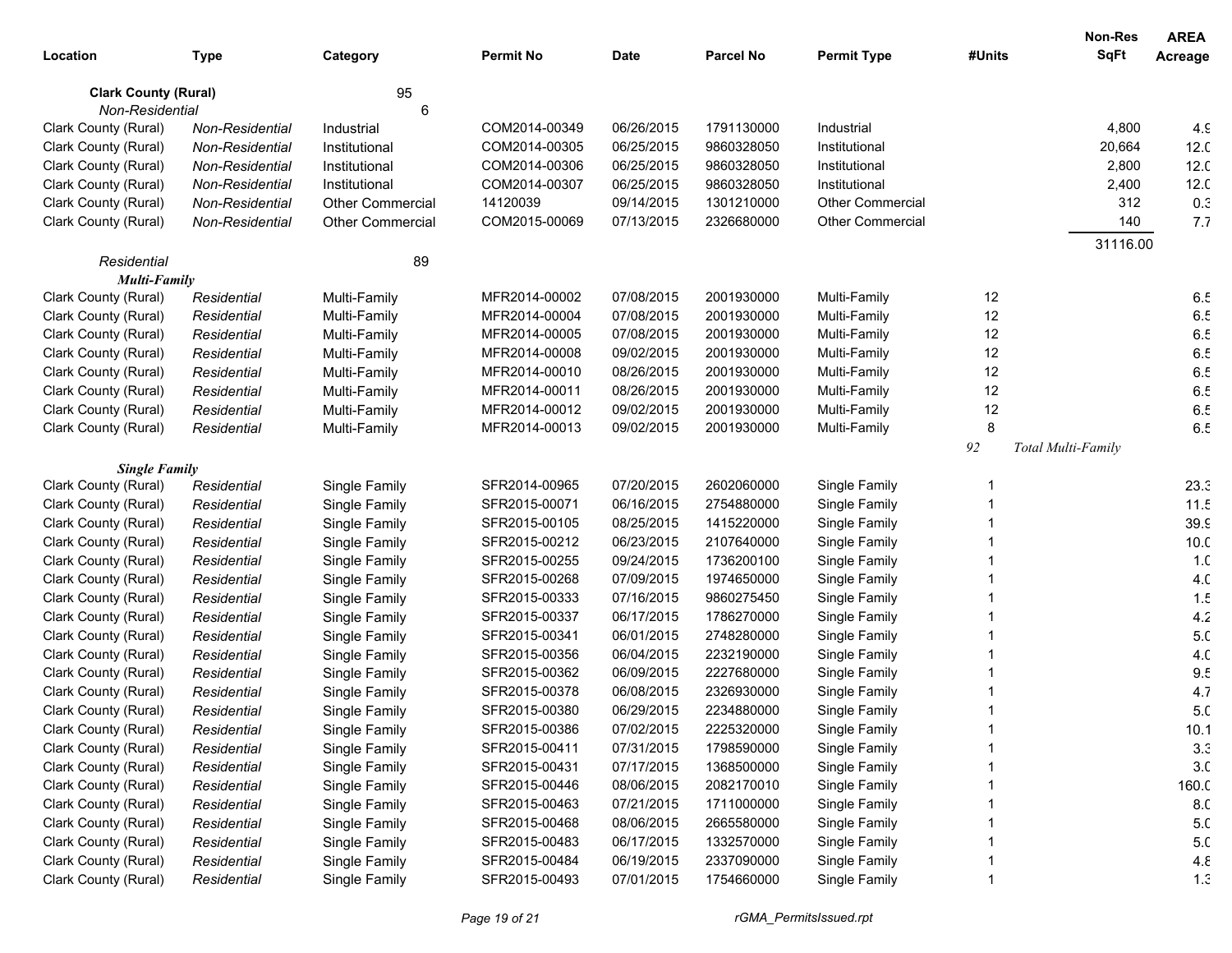|                             |             |               |                  |             |                  |                    |        | <b>Non-Res</b> | <b>AREA</b>     |
|-----------------------------|-------------|---------------|------------------|-------------|------------------|--------------------|--------|----------------|-----------------|
| Location                    | <b>Type</b> | Category      | <b>Permit No</b> | <b>Date</b> | <b>Parcel No</b> | <b>Permit Type</b> | #Units | <b>SqFt</b>    | Acreage         |
| <b>Clark County (Rural)</b> |             | 95            |                  |             |                  |                    |        |                |                 |
| Residential                 |             | 89            |                  |             |                  |                    |        |                |                 |
| <b>Single Family</b>        |             |               |                  |             |                  |                    |        |                |                 |
| Clark County (Rural)        | Residential | Single Family | SFR2015-00518    | 07/21/2015  | 9860337290       | Single Family      |        |                | 4.9             |
| Clark County (Rural)        | Residential | Single Family | SFR2015-00520    | 06/17/2015  | 1955200220       | Single Family      |        |                | 1. <sub>C</sub> |
| Clark County (Rural)        | Residential | Single Family | SFR2015-00522    | 06/09/2015  | 9860258360       | Single Family      |        |                | 1. <sub>C</sub> |
| Clark County (Rural)        | Residential | Single Family | SFR2015-00523    | 08/03/2015  | 2646200000       | Single Family      |        |                | 2.5             |
| Clark County (Rural)        | Residential | Single Family | SFR2015-00524    | 09/03/2015  | 2610640000       | Single Family      |        |                | 61.2            |
| Clark County (Rural)        | Residential | Single Family | SFR2015-00532    | 07/20/2015  | 1806100000       | Single Family      |        |                | 5. <sub>C</sub> |
| Clark County (Rural)        | Residential | Single Family | SFR2015-00559    | 08/12/2015  | 1413370000       | Single Family      |        |                | 9.1             |
| Clark County (Rural)        | Residential | Single Family | SFR2015-00564    | 06/29/2015  | 1428990000       | Single Family      |        |                | 2.5             |
| Clark County (Rural)        | Residential | Single Family | SFR2015-00566    | 07/17/2015  | 2149080000       | Single Family      |        |                | 9.4             |
| Clark County (Rural)        | Residential | Single Family | SFR2015-00571    | 08/06/2015  | 2531220000       | Single Family      |        |                | 5. <sub>C</sub> |
| Clark County (Rural)        | Residential | Single Family | SFR2015-00576    | 07/22/2015  | 2783750000       | Single Family      |        |                | 5. <sub>C</sub> |
| Clark County (Rural)        | Residential | Single Family | SFR2015-00577    | 07/20/2015  | 9860292220       | Single Family      |        |                | 4.2             |
| Clark County (Rural)        | Residential | Single Family | SFR2015-00578    | 08/07/2015  | 1734450050       | Single Family      |        |                | $1.2$           |
| Clark County (Rural)        | Residential | Single Family | SFR2015-00581    | 07/07/2015  | 9860282940       | Single Family      |        |                | 5.2             |
| Clark County (Rural)        | Residential | Single Family | SFR2015-00592    | 06/25/2015  | 9860258270       | Single Family      |        |                | 1. <sub>C</sub> |
| Clark County (Rural)        | Residential | Single Family | SFR2015-00595    | 07/13/2015  | 9860262020       | Single Family      |        |                | 5. <sub>C</sub> |
| Clark County (Rural)        | Residential | Single Family | SFR2015-00598    | 07/13/2015  | 9860288570       | Single Family      |        |                | 5. <sub>C</sub> |
| Clark County (Rural)        | Residential | Single Family | SFR2015-00599    | 06/23/2015  | 2744190100       | Single Family      |        |                | 1.1             |
| Clark County (Rural)        | Residential | Single Family | SFR2015-00600    | 07/23/2015  | 9860268630       | Single Family      |        |                | 5. <sub>C</sub> |
| Clark County (Rural)        | Residential | Single Family | SFR2015-00603    | 08/04/2015  | 1847190000       | Single Family      |        |                | 13.6            |
| Clark County (Rural)        | Residential | Single Family | SFR2015-00604    | 07/02/2015  | 2044940000       | Single Family      |        |                | 2.5             |
| Clark County (Rural)        | Residential | Single Family | SFR2015-00607    | 07/17/2015  | 2537560000       | Single Family      |        |                | 10.0            |
| Clark County (Rural)        | Residential | Single Family | SFR2015-00611    | 07/14/2015  | 2638000040       | Single Family      |        |                | 5. <sub>C</sub> |
| Clark County (Rural)        | Residential | Single Family | SFR2015-00628    | 07/07/2015  | 2792700050       | Single Family      |        |                | 1.9             |
| Clark County (Rural)        | Residential | Single Family | SFR2015-00635    | 07/23/2015  | 2624510000       | Single Family      |        |                | 5.1             |
| Clark County (Rural)        | Residential | Single Family | SFR2015-00636    | 08/26/2015  | 1806230000       | Single Family      |        |                | 5. <sub>C</sub> |
| Clark County (Rural)        | Residential | Single Family | SFR2015-00646    | 08/13/2015  | 2058690000       | Single Family      |        |                | 6.1             |
| Clark County (Rural)        | Residential | Single Family | SFR2015-00648    | 07/31/2015  | 1408660050       | Single Family      |        |                | 5. <sub>C</sub> |
| Clark County (Rural)        | Residential | Single Family | SFR2015-00651    | 07/29/2015  | 2053760000       | Single Family      |        |                | 20.0            |
| Clark County (Rural)        | Residential | Single Family | SFR2015-00657    | 08/27/2015  | 1796010000       | Single Family      |        |                | 4.9             |
| Clark County (Rural)        | Residential | Single Family | SFR2015-00659    | 07/23/2015  | 2119300000       | Single Family      |        |                | 19.7            |
| Clark County (Rural)        | Residential | Single Family | SFR2015-00669    | 08/20/2015  | 2042730000       | Single Family      |        |                | 12.8            |
| Clark County (Rural)        | Residential | Single Family | SFR2015-00671    | 07/16/2015  | 9860363650       | Single Family      |        |                | 1.1             |
| Clark County (Rural)        | Residential | Single Family | SFR2015-00678    | 08/20/2015  | 2657770000       | Single Family      |        |                | 6.9             |
| Clark County (Rural)        | Residential | Single Family | SFR2015-00679    | 08/17/2015  | 9860362800       | Single Family      |        |                | 20.0            |
| Clark County (Rural)        | Residential | Single Family | SFR2015-00680    | 07/31/2015  | 2088280000       | Single Family      |        |                | 1. <sub>C</sub> |
| Clark County (Rural)        | Residential | Single Family | SFR2015-00682    | 08/06/2015  | 1717230000       | Single Family      |        |                | 1. <sub>C</sub> |
| Clark County (Rural)        | Residential | Single Family | SFR2015-00691    | 07/30/2015  | 2241980000       | Single Family      |        |                | 5. <sub>C</sub> |
| Clark County (Rural)        | Residential | Single Family | SFR2015-00696    | 07/31/2015  | 2780090000       | Single Family      |        |                | 10.0            |
| Clark County (Rural)        | Residential | Single Family | SFR2015-00704    | 08/13/2015  | 2571850000       | Single Family      |        |                | 20.0            |